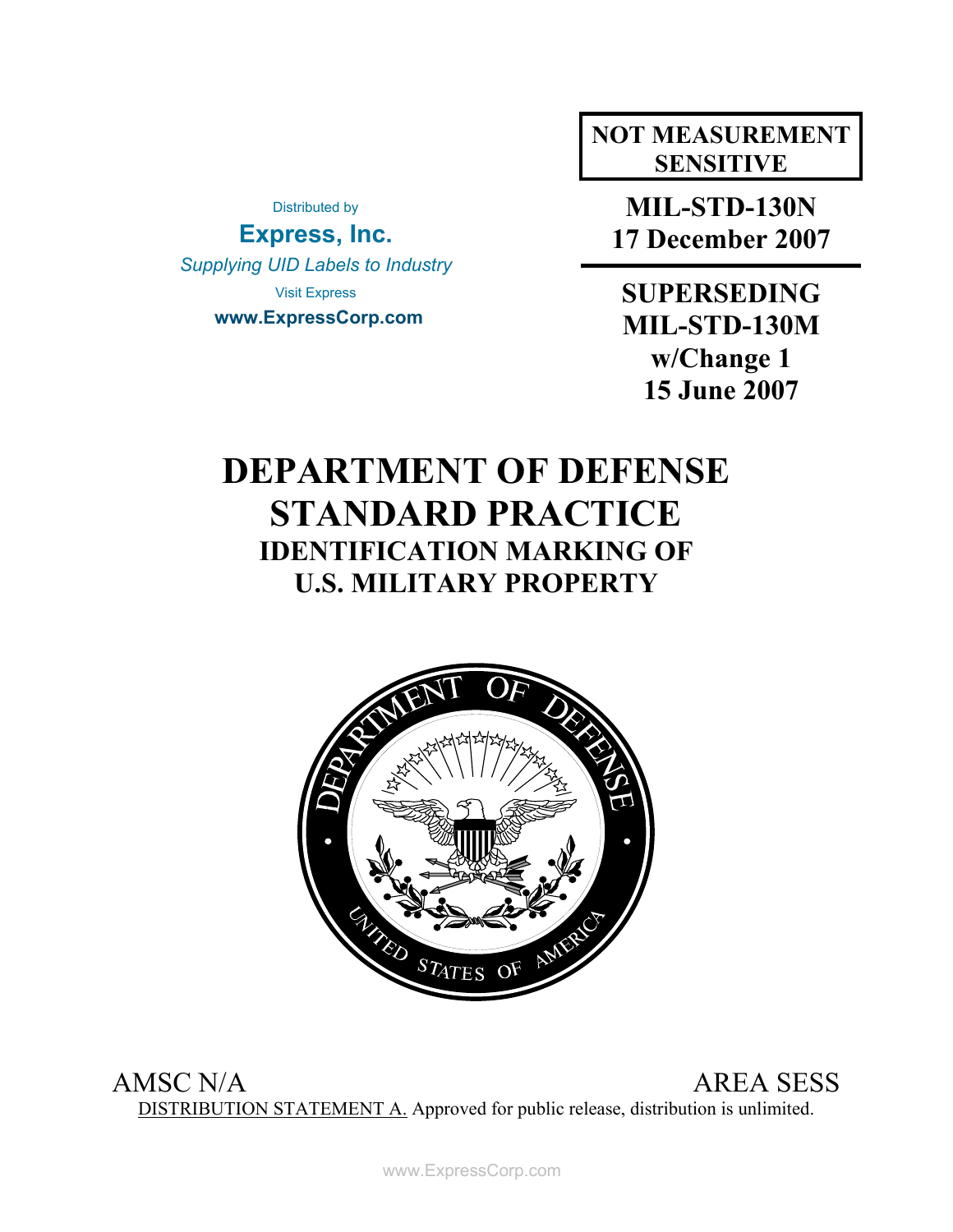#### **FOREWORD**

**1.** This standard is approved for use by all Departments and Agencies of the Department of Defense (DoD).

**2.** This issue of MIL-STD-130 continues to provide evolving clarification, increased insight and guidance regarding implementation of Machine-Readable Information (MRI) for item identification marking and automatic data capture. MRI provides a valuable tool for life-cycle asset management from acquisition through manufacture to logistics and final disposition. However, the use of MRI may not be suitable or adequate for every item identification need. The application of Human Readable Information (HRI) in combination with MRI and free text information item identification marking in lieu of MRI is still necessary for many end users of the identified item. Finding the most effective use of both marking protocols, either singly or in combination, is the prime responsibility of the acquiring activity.

**3.** This standard provides the criteria by which product designers develop specific item identification marking requirements. Product designers must include in product definition data the specific requirements as to marking content, size, location, application process, and any required marking materials that will be part of the deliverable item. Simply stating in the product definition data that the marking be in accordance with this standard is not sufficient for initial design, development and manufacture or subsequent production and procurement of replenishment spare items.

**4.** Acquiring activities must also properly apply this standard in their contractual instruments. As with product designers, simply stating that items produced under a contract shall be marked per MIL-STD-130 is not sufficient. They must clearly state that item identification marking is required and that development of specific item marking requirements be based on the criteria provided in this standard.

**5.** Definitions provided in Section 3 and abbreviations provided in Appendix A and used throughout this standard are oriented primarily towards the product designer's use of prevailing engineering documentation terminology. Some conflict with terminology applied throughout the Automatic Identification Technology disciplines may occur. Every effort has been made to ascertain potential conflicts and provide clear definitions for application in this standard and to cite the published source of existing definitions used.

**6.** Comments, suggestions, questions on this document should be addressed to 754 ELSG/ILMT, 4170 Hebble Creek Rd., Bldg 280, Door 15, Wright-Patterson AFB OH 45433-5653, or e-mail to [AFCode16@wpafb.af.mil.](mailto:AFCode16@wpafb.af.mil) Since contact information can change, you may want to verify address information currency using the ASSIST Online database at [http://assist.daps.dla.mil](http://assist.daps.dla.mil/).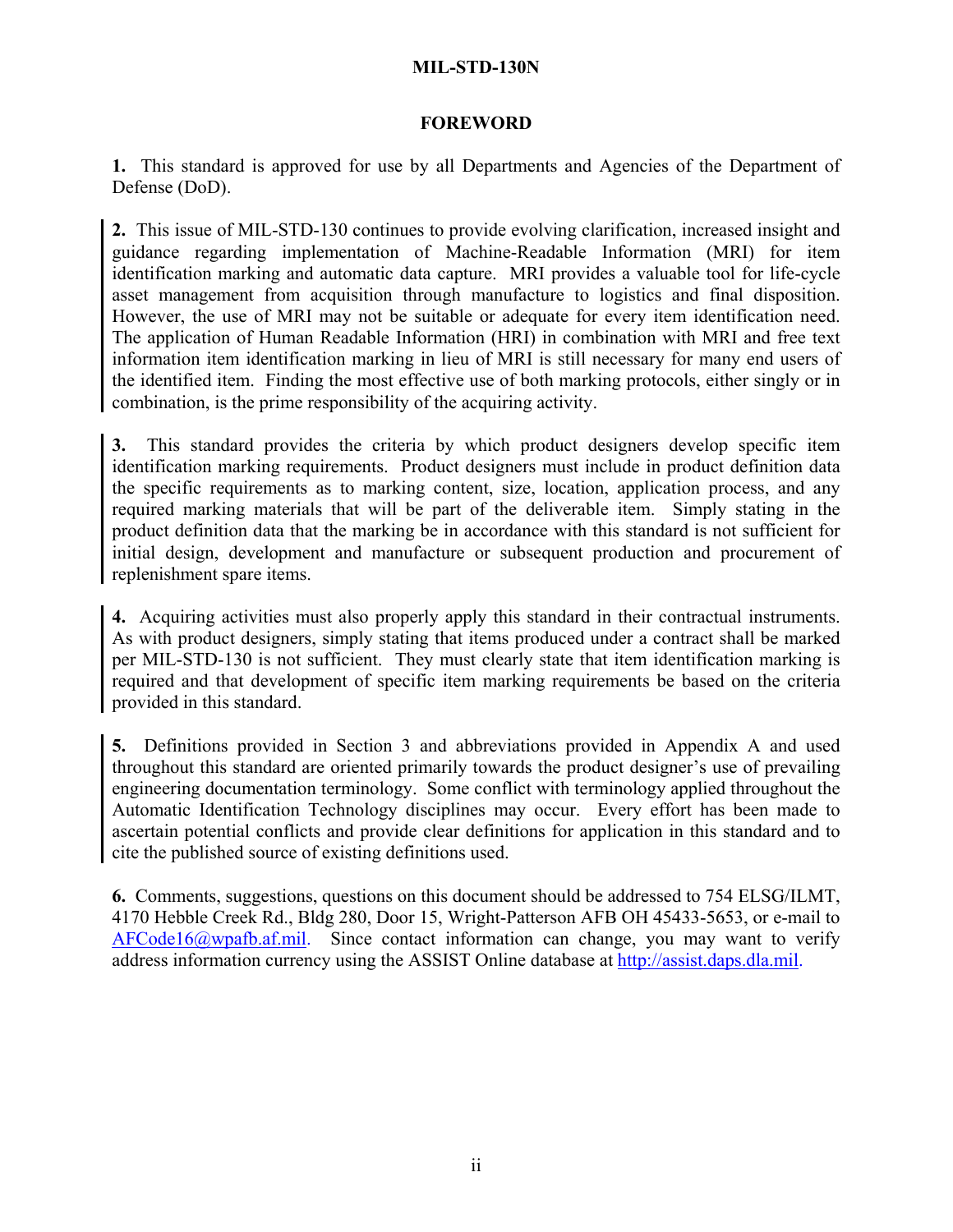## **CONTENTS**

## **PARAGRAPH**

## **PAGE**

| 1.           |     |  |
|--------------|-----|--|
| 1.1          |     |  |
| 1.2          |     |  |
| 1.3          |     |  |
| 1.4          |     |  |
| 2.           |     |  |
| 2.1          |     |  |
| 2.2          |     |  |
| 2.2.1        |     |  |
| 2.2.2        |     |  |
| 2.3          |     |  |
| 2.4          |     |  |
|              |     |  |
| 3.           |     |  |
| 3.1          |     |  |
| 3.2          |     |  |
| 3.3          |     |  |
| 3.4          |     |  |
| 3.5          |     |  |
| 3.7          |     |  |
| 3.8          |     |  |
| 3.9          |     |  |
| 3.10         |     |  |
| 3.11         |     |  |
| 3.12         |     |  |
| 3.13         |     |  |
| 3.14         |     |  |
| 3.15         |     |  |
| 3.16         |     |  |
| 3.17         |     |  |
| 3.18         |     |  |
| 3.19         |     |  |
| 3.20         |     |  |
| 3.21         |     |  |
| 3.22<br>3.23 |     |  |
| 3.24         |     |  |
|              |     |  |
| 3.25         | GS1 |  |
| 3.26         |     |  |
| 3.27         |     |  |
| 3.28         |     |  |
| 3.29         |     |  |
| 3.30         |     |  |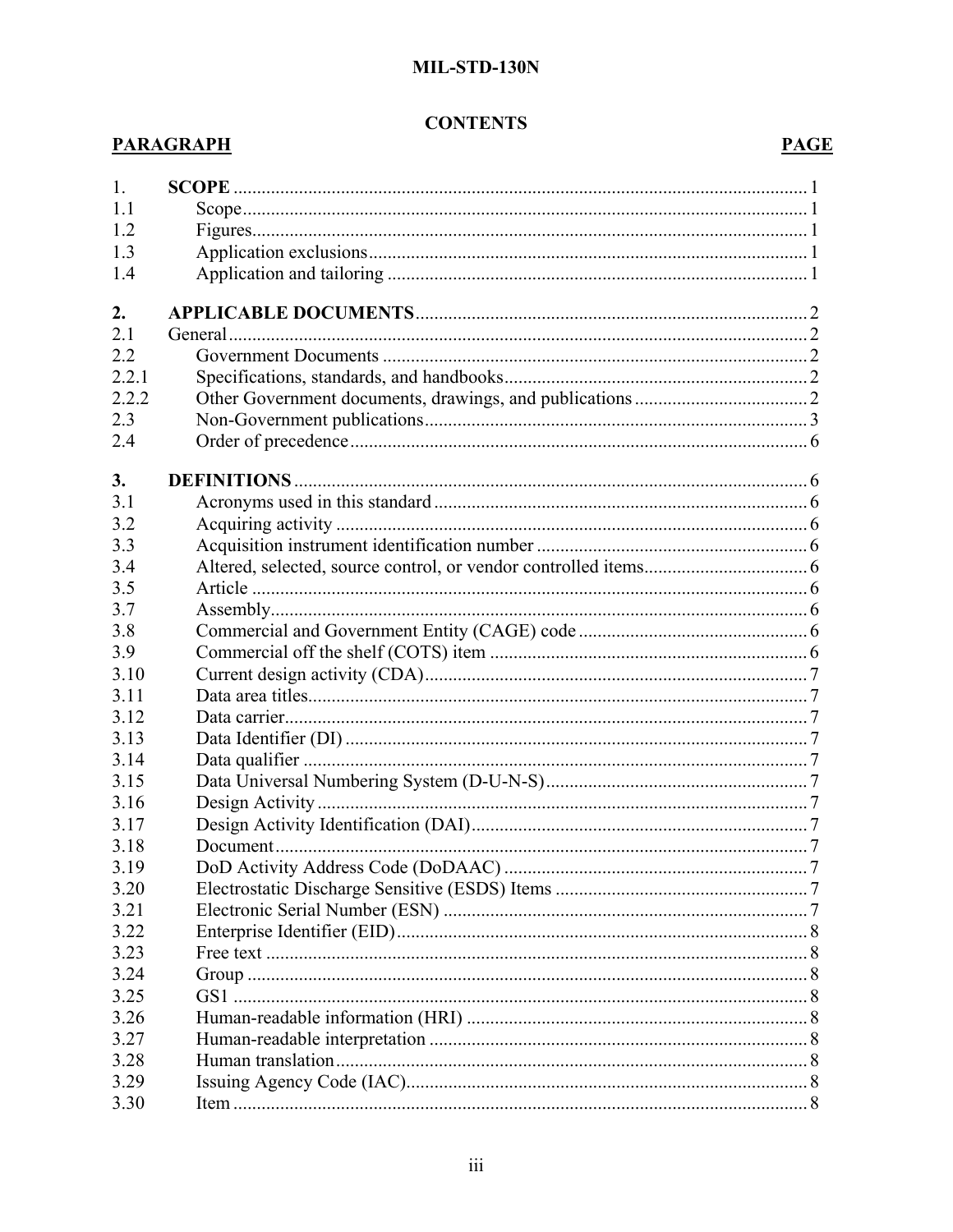## **CONTENTS**

## **PARAGRAPH**

## **PAGE**

| 3.31 |                                                                          |  |
|------|--------------------------------------------------------------------------|--|
| 3.32 |                                                                          |  |
| 3.33 |                                                                          |  |
| 3.34 |                                                                          |  |
| 3.35 |                                                                          |  |
| 3.36 |                                                                          |  |
| 3.37 |                                                                          |  |
| 3.38 |                                                                          |  |
| 3.39 |                                                                          |  |
| 3.40 |                                                                          |  |
| 3.41 |                                                                          |  |
| 3.42 |                                                                          |  |
| 3.43 |                                                                          |  |
| 3.44 |                                                                          |  |
| 3.45 |                                                                          |  |
| 3.46 |                                                                          |  |
| 3.47 |                                                                          |  |
| 3.48 |                                                                          |  |
| 3.49 |                                                                          |  |
| 3.50 |                                                                          |  |
| 3.51 |                                                                          |  |
| 3.52 |                                                                          |  |
| 3.53 |                                                                          |  |
| 3.54 |                                                                          |  |
| 3.55 |                                                                          |  |
| 3.56 |                                                                          |  |
| 3.57 |                                                                          |  |
| 3.58 |                                                                          |  |
| 3.59 |                                                                          |  |
| 3.60 |                                                                          |  |
| 3.61 |                                                                          |  |
| 3.62 |                                                                          |  |
| 3.63 |                                                                          |  |
|      |                                                                          |  |
| 4.   |                                                                          |  |
| 4.1  |                                                                          |  |
| 4.2  |                                                                          |  |
| 4.3  |                                                                          |  |
| 4.4  | Identification plates, identification tags, and identification bands  12 |  |
| 4.5  |                                                                          |  |
| 4.6  |                                                                          |  |
| 4.7  |                                                                          |  |
| 4.8  |                                                                          |  |
| 4.9  |                                                                          |  |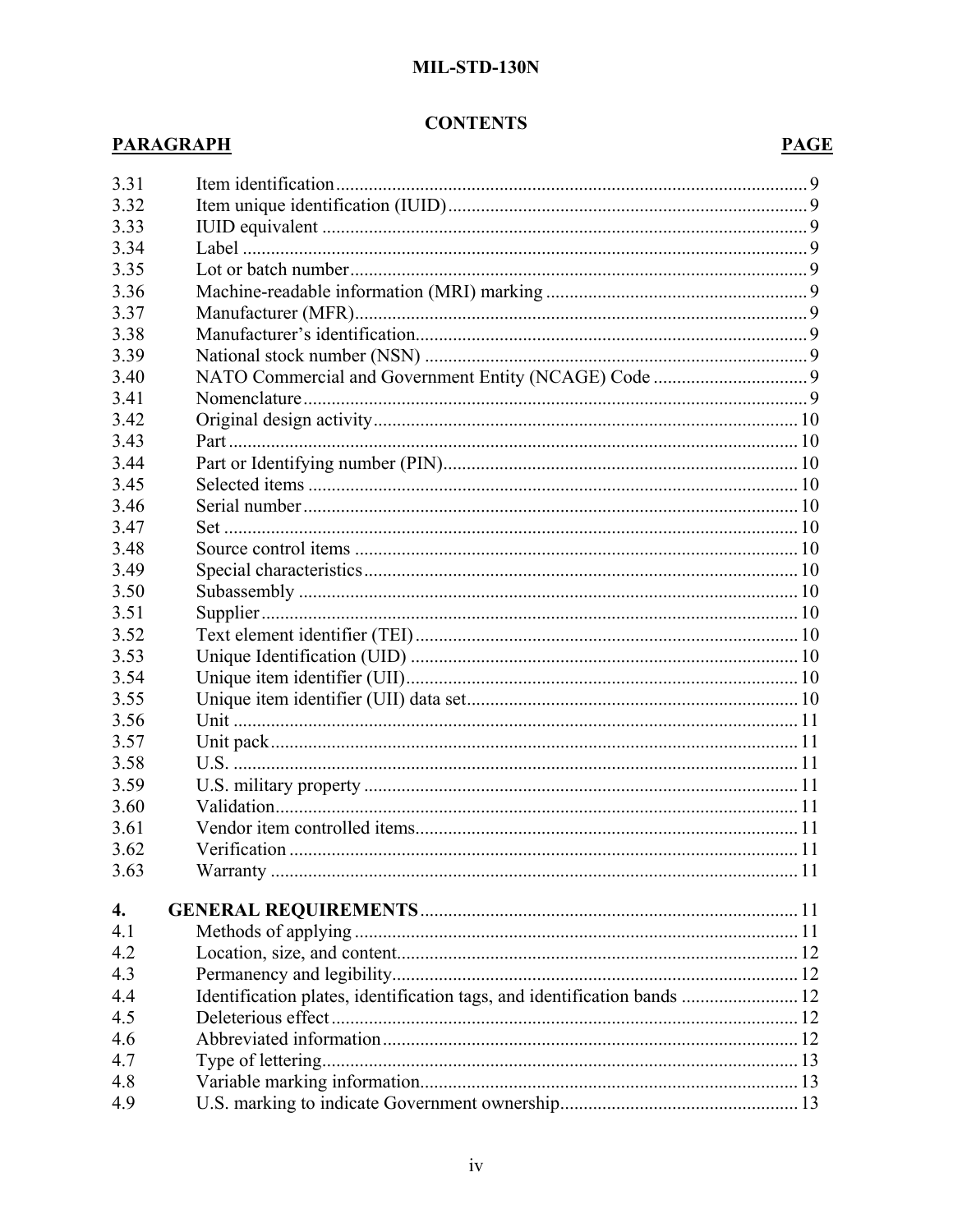## **CONTENTS**

| <b>PARAGRAPH</b> |                                                                                                                                                           | <b>PAGE</b> |
|------------------|-----------------------------------------------------------------------------------------------------------------------------------------------------------|-------------|
| 4.10             |                                                                                                                                                           |             |
| 4.11             |                                                                                                                                                           |             |
| 5.               |                                                                                                                                                           |             |
| 5.1              |                                                                                                                                                           |             |
| 5.1.1            |                                                                                                                                                           |             |
| 5.1.2            |                                                                                                                                                           |             |
| 5.2              |                                                                                                                                                           |             |
| 5.2.1            |                                                                                                                                                           |             |
| 5.2.1.1          |                                                                                                                                                           |             |
| 5.2.1.2          |                                                                                                                                                           |             |
| 5.2.1.3          |                                                                                                                                                           |             |
| 5.2.1.4          |                                                                                                                                                           |             |
| 5.2.1.5          |                                                                                                                                                           |             |
| 5.2.2            |                                                                                                                                                           |             |
| 5.2.2.1          |                                                                                                                                                           |             |
| 5.2.2.2          |                                                                                                                                                           |             |
| 5.2.2.3          |                                                                                                                                                           |             |
| 5.2.2.4          |                                                                                                                                                           |             |
| 5.2.2.5          |                                                                                                                                                           |             |
| 5.2.2.6          |                                                                                                                                                           |             |
| 5.2.3            |                                                                                                                                                           |             |
| 5.2.3.1          |                                                                                                                                                           |             |
| 5.2.3.2          |                                                                                                                                                           |             |
| 5.2.4            |                                                                                                                                                           |             |
| 5.2.5            |                                                                                                                                                           |             |
| 5.2.6            |                                                                                                                                                           |             |
| 5.2.7            |                                                                                                                                                           |             |
| 5.2.7.1          |                                                                                                                                                           |             |
| 5.2.7.2          |                                                                                                                                                           |             |
| 5.2.8            |                                                                                                                                                           |             |
| 5.3              |                                                                                                                                                           |             |
| 5.3.1            | Part mark with no MRI when the manufacturer is the design activity  18                                                                                    |             |
| 5.3.2            | Part mark with no MRI for items acquired from manufacturers other than                                                                                    |             |
|                  |                                                                                                                                                           |             |
| 5.3.3            |                                                                                                                                                           |             |
|                  |                                                                                                                                                           |             |
| 5.3.4<br>5.3.5   | Marking items acquired from, but not manufactured by, the design activity 19<br>Subassemblies and assemblies that do not require identification plates 19 |             |
|                  |                                                                                                                                                           |             |
| 5.3.6            |                                                                                                                                                           |             |
| 5.3.7            |                                                                                                                                                           |             |
| 5.4              |                                                                                                                                                           |             |
| 5.4.1            |                                                                                                                                                           |             |
| 5.4.2            |                                                                                                                                                           |             |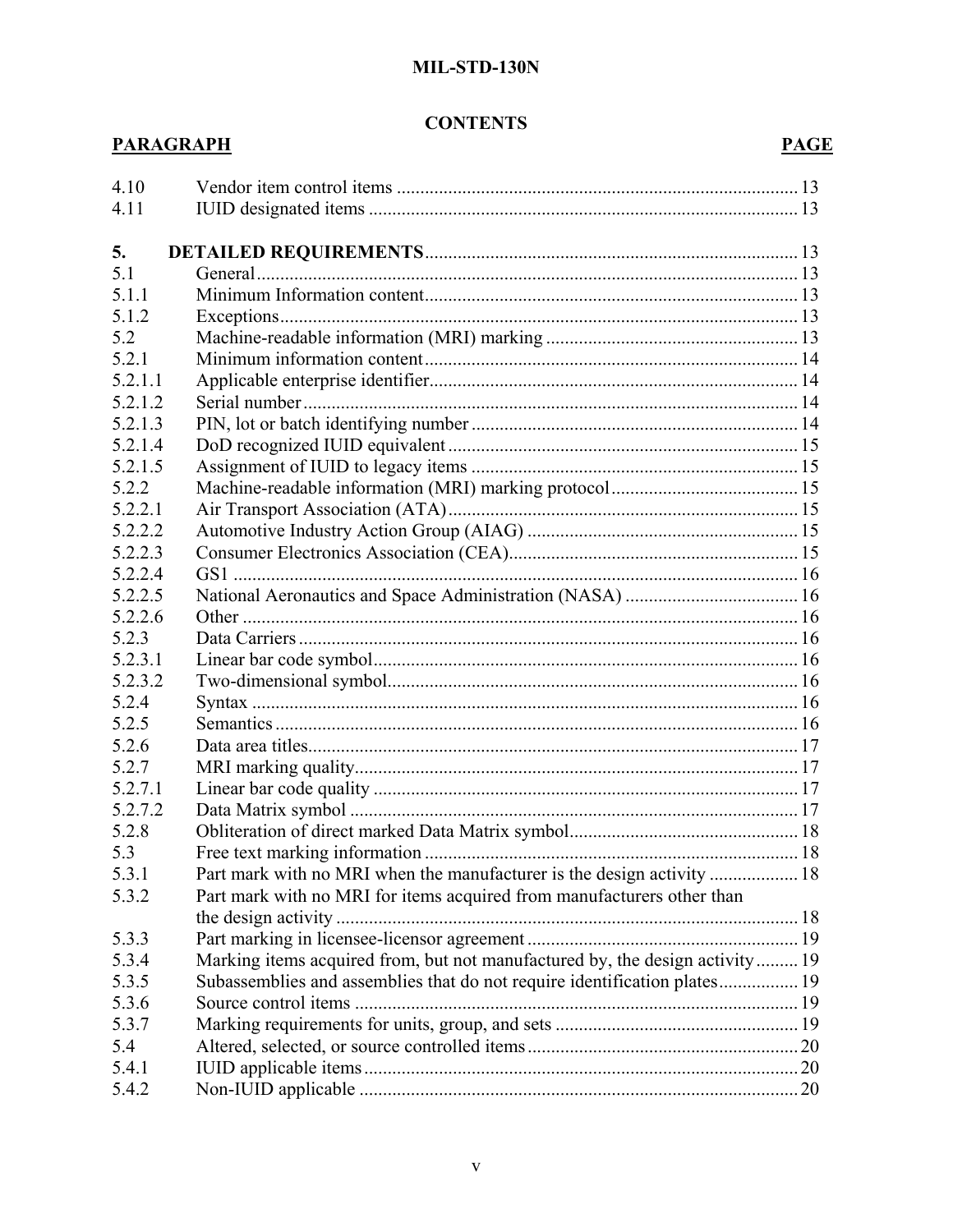## **CONTENTS**

## **PARAGRAPH PAGE**

| 5.5 |                                                                                     |    |
|-----|-------------------------------------------------------------------------------------|----|
| 5.6 | Items identified by military or industry association specifications and standards20 |    |
| 5.7 |                                                                                     | 20 |
| 5.8 |                                                                                     |    |
| 5.9 |                                                                                     |    |
| 6.  |                                                                                     |    |
| 6.1 |                                                                                     |    |
| 6.2 |                                                                                     |    |
| 6.3 |                                                                                     |    |
| 6.4 |                                                                                     |    |
| 6.5 |                                                                                     |    |
| 6.6 |                                                                                     |    |
| 6.7 |                                                                                     |    |
| 6.8 |                                                                                     |    |

## **TABLE PAGE**

| $\mathbf{I}$ |  |
|--------------|--|
| $\mathbf{I}$ |  |
| III          |  |
| IV           |  |
| V            |  |
| VI           |  |
| <b>VII</b>   |  |
|              |  |

## **FIGURE PAGE**

| $\mathbf{1}$ |                                                                                   | 31   |
|--------------|-----------------------------------------------------------------------------------|------|
| 2            |                                                                                   |      |
| 3            |                                                                                   |      |
| 4.a          | Example CEA new item label (UII Construct #2 in Code 128 and Data Matrix)  33     |      |
| 4.b          | Example CEA modified item label (UII Construct #2 in Code 128 and Data Matrix) 33 |      |
| 5            | Example ATA label (UII Construct #1 in Code 128 and Data Matrix before            |      |
|              |                                                                                   | 34   |
| 6            |                                                                                   | . 34 |
| 7            | Identification of Changed PIN, Lot, or Batch Number established by other than     |      |
|              |                                                                                   | 35   |
| 8            | Example GS1 label (equivalent UII serialized within the EID) in GS1-128           |      |
|              |                                                                                   | 36   |
| 9            | Example GS1 label (equivalent UII serialized within a unique part number          |      |
|              |                                                                                   | 36   |
|              |                                                                                   |      |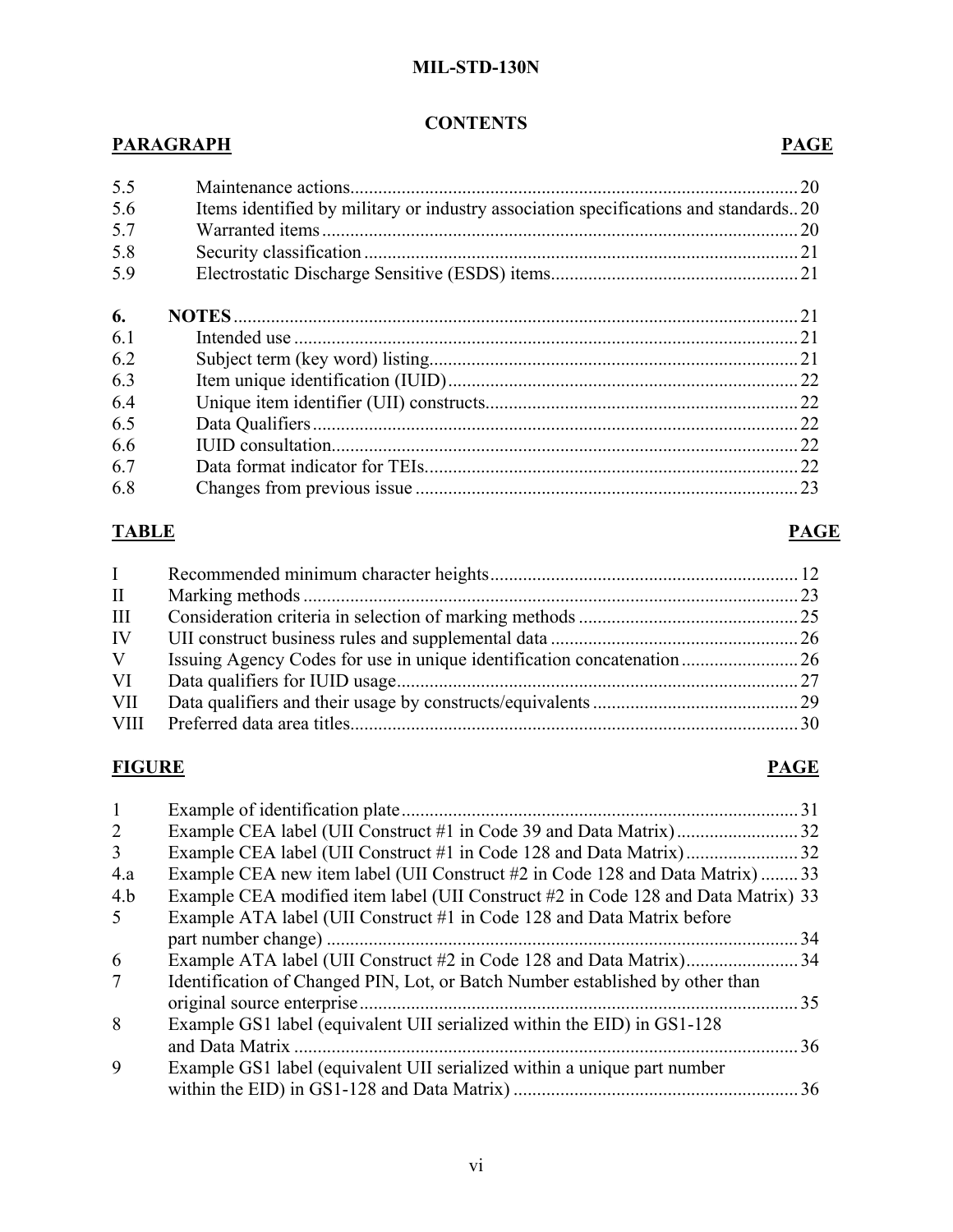## **CONTENTS**

## **FIGURE PAGE**

| 10 | Minimum MRI mark symbology with human-readable information scenarios  37 |  |
|----|--------------------------------------------------------------------------|--|
| 11 |                                                                          |  |
| 12 |                                                                          |  |
| 13 |                                                                          |  |
| 14 |                                                                          |  |
| 15 |                                                                          |  |
| 16 |                                                                          |  |
| 17 |                                                                          |  |
| 18 |                                                                          |  |

## **APPENDIX**

| A |                            |  |
|---|----------------------------|--|
|   | <b>CONCLUDING MATERIAL</b> |  |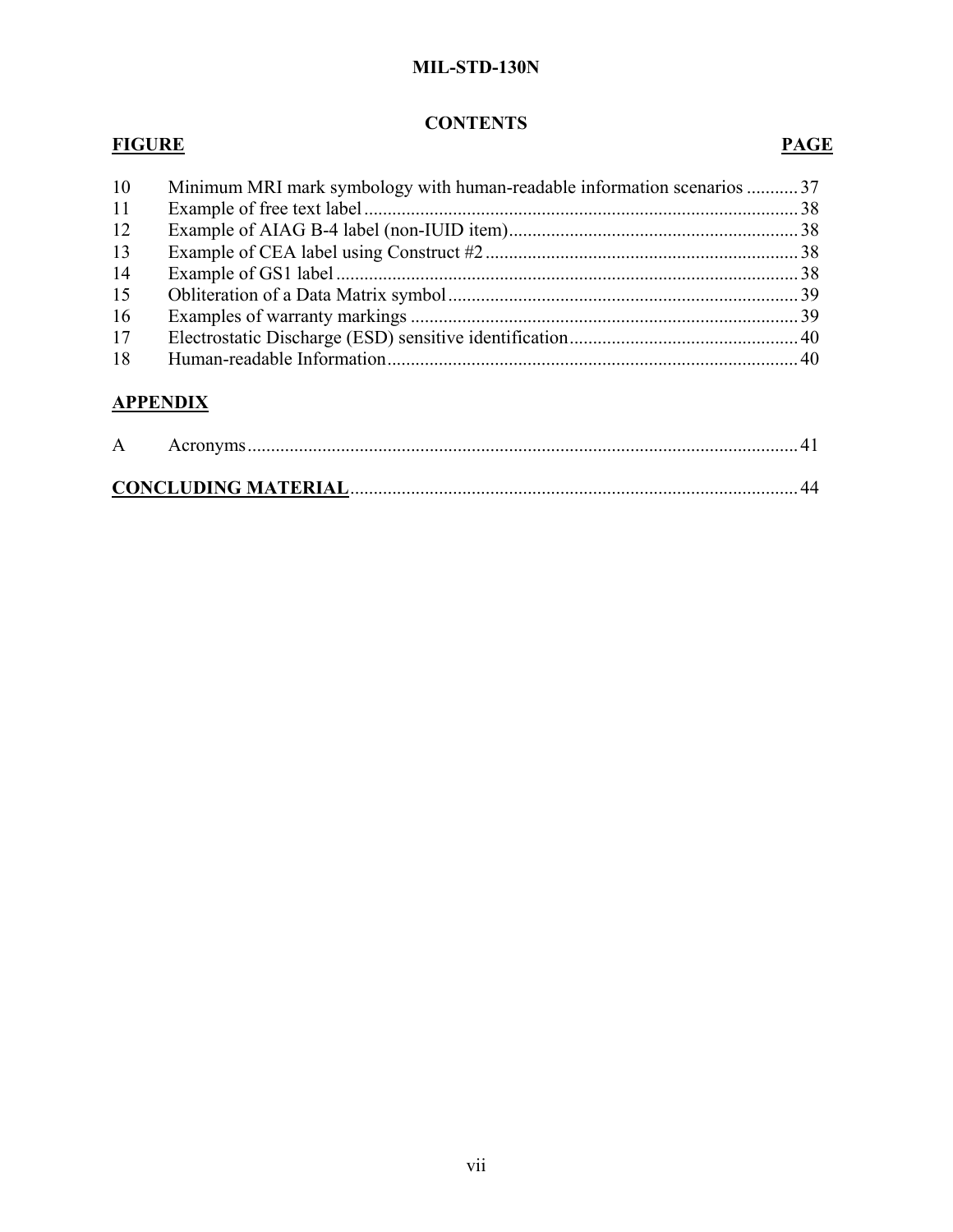(This Page left blank)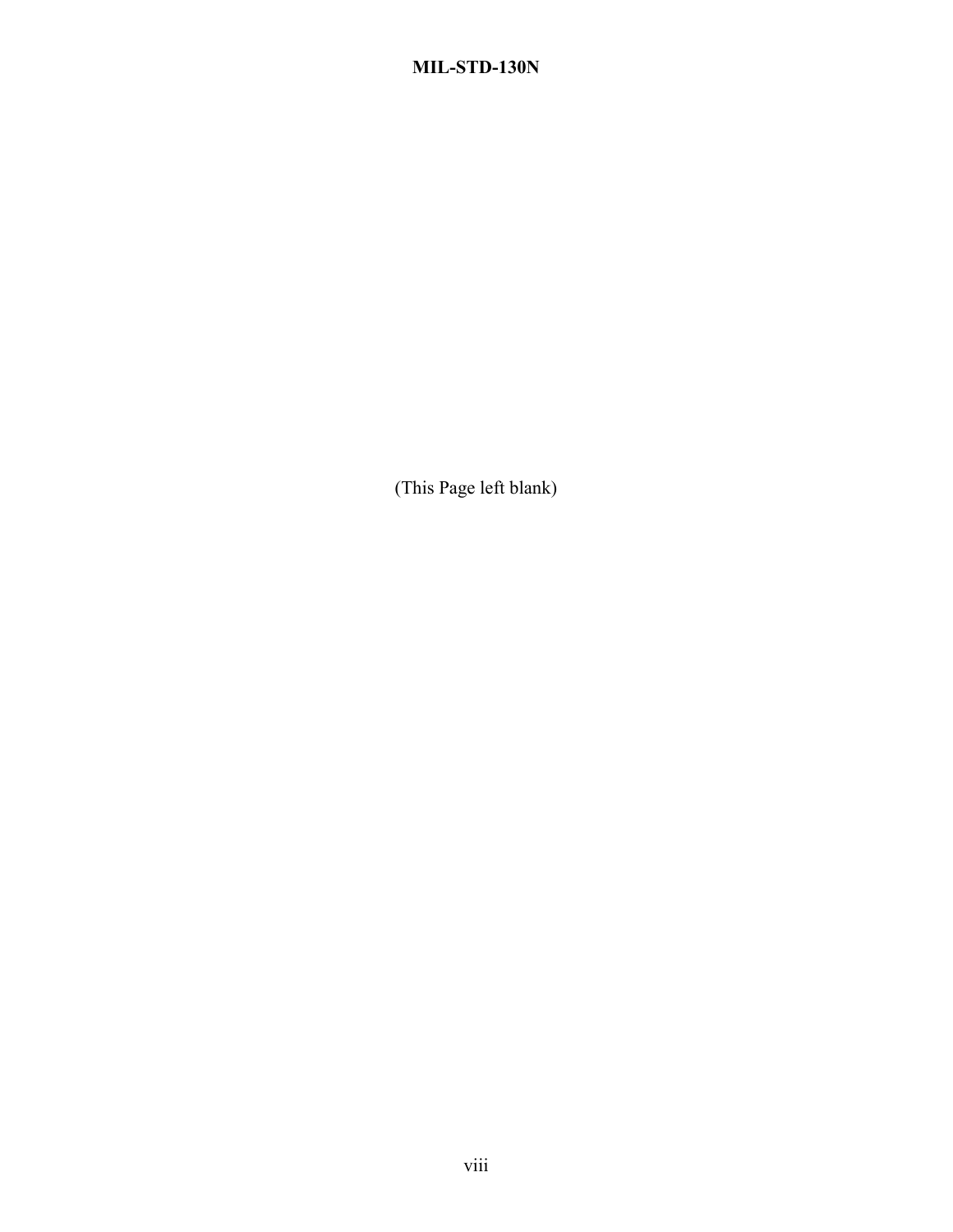## **1. SCOPE**

**1.1 Scope.** This standard provides the item marking criteria for development of specific marking requirements and methods for identification of items of military property produced, stocked, stored, and issued by or for the Department of Defense. This standard addresses criteria and data content for both free text and machine-readable information (MRI) applications of item identification marking.

**1.2 Figures.** The figures in this standard are intended only as illustrations to aid the user in understanding the practices described in the text. Unless stipulated otherwise in the referring text, figures shall not be construed as requirements or as preferred practices. In some cases, figures show a level of detail as needed for emphasis; in other cases figures were deliberately left incomplete to illustrate only a concept or facet thereof. The presence or absence of figures has no bearing on the applicability of the stated requirement or practice.

**1.3 Application exclusions.** Military items covered by the following documents are excluded from the provisions of this standard for items not subject to IUID item marking criteria unless otherwise specified in detail specifications, standards, contracts or purchase orders.

#### **DEPARTMENT OF DEFENSE SPECIFICATIONS**

| MIL-PRF-1            | Electron Tubes, General Specification for                                       |
|----------------------|---------------------------------------------------------------------------------|
| $MIL-B-18$           | Batteries, Non-Rechargeable, Dry (Inactive for new design)                      |
| <b>MIL-PRF-19500</b> | Semiconductor Devices, General Specifications for                               |
| MIL-DTL-32075        | Label: For Clothing, Equipage, and Tentage, (General Use)                       |
| MIL-PRF-38534        | Hybrid Microcircuits, General Specification for                                 |
| MIL-PRF-38535        | Integrated Circuits (Microcircuits) Manufacturing, General<br>Specification for |
| MIL-R-81128          | Rocket Motors, Identification of Parts and Assemblies,<br>Requirements for      |

## **DEPARTMENT OF DEFENSE STANDARDS**

| MIL-STD-290   | Packaging and Marking of Petroleum and Related Products                      |
|---------------|------------------------------------------------------------------------------|
| MIL-STD-709   | <b>Ammunition Color Coding</b>                                               |
| MIL-STD-792   | <b>Identification Marking Requirements for Special Purpose</b><br>Components |
| MIL-STD-1168  | Ammunition Lot Numbering and Ammunition Data Card                            |
| MIL-STD-1285  | Marking of Electrical and Electronic Parts                                   |
| MIL-STD-13231 | Marking of Electronic Items                                                  |

## **NON-GOVERNMENT PUBLICATIONS**

| SAE-ARP6002 | Hose, Standard, Marking, Aircraft                                            |
|-------------|------------------------------------------------------------------------------|
|             | ASTM B666/B666M Standard Practice for Identification Marking of Aluminum and |
|             | Magnesium Products. (DoD adopted)                                            |

**1.4 Application and tailoring.** Evaluation by the acquiring activity of the requirements (sections, paragraphs, or sentences) in this standard is essential to determine the extent to which each requirement can be tailored and placed on contract in order to impose only the minimum essential needs of the Government.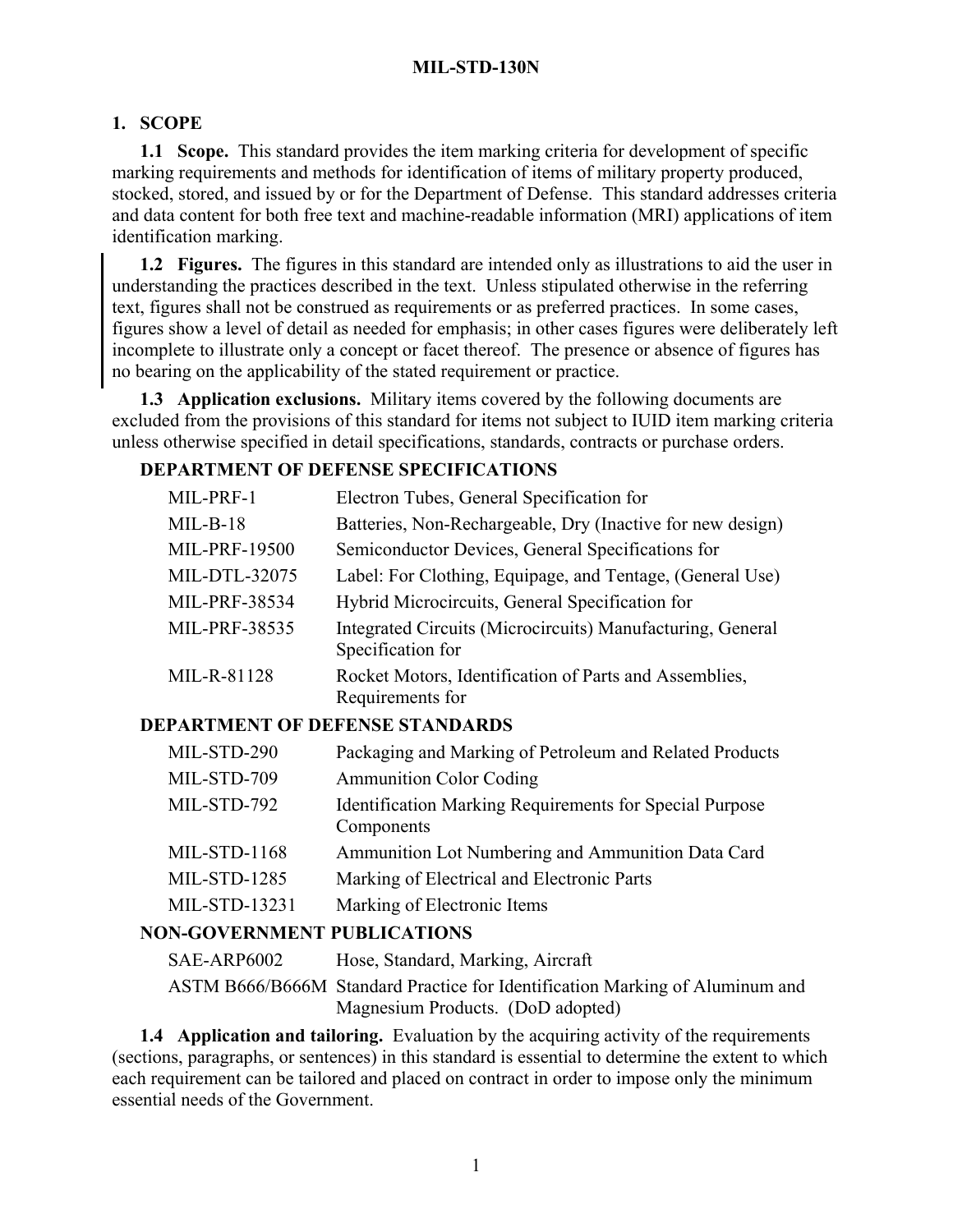## **2. APPLICABLE DOCUMENTS**

**2.1 General.** The documents listed in this section are specified in sections 3, 4, and 5 of this standard. This section does not include documents cited in other sections of this standard or recommended for additional information or as examples. While every effort has been made to ensure the completeness of this list, document users are cautioned that they must meet all specified requirements cited in sections 3, 4, and 5 of this standard, whether or not they are listed.

## **2.2 Government documents.**

**2.2.1 Specifications, standards, and handbooks.** The following specifications, standards, and handbooks form a part of this document to the extent specified herein. Unless otherwise specified, the issues of these documents are those cited in the solicitation or contract.

## **FEDERAL SPECIFICATIONS**

| $A-A-208$  | Ink, Marking, Stencil, Opaque (Porous and Nonporous Surfaces)        |
|------------|----------------------------------------------------------------------|
| A-A-56032  | Ink, Marking, Epoxy Base                                             |
| $GG-P-455$ | Plates and Foils, Photographic (Photosensitive Anodized<br>Aluminum) |

## **DEPARTMENT OF DEFENSE SPECIFICATIONS**

| MIL-DTL-15024 | Plates, Tags and Bands for Identification of Equipment, General<br>Specification For             |
|---------------|--------------------------------------------------------------------------------------------------|
| MIL-DTL-19834 | Plates, Identification or Instruction, Metal Foil, Adhesive Backed,<br>General Specification For |

#### **DEPARTMENT OF DEFENSE STANDARDS**

| MIL-STD-129  | Military Marking For Shipment and Storage                                                                                                                                      |
|--------------|--------------------------------------------------------------------------------------------------------------------------------------------------------------------------------|
| MIL-STD-196  | Joint Electronics Type Designation System                                                                                                                                      |
| MIL-STD-1686 | Electrostatic Discharge Control Program for Protection of<br>Electrical and Electronic Parts, Assemblies and Equipment<br>(Excluding Electrically Initiated Explosive Devices) |

#### **DEPARTMENT OF DEFENSE HANDBOOKS**

MIL-HDBK-263 Electrostatic Discharge Control Handbook for Protection of Electrical and Electronic Parts, Assemblies and Equipment (Excluding Electrically Initiated Explosive Devices) (Metric)

(Copies of these documents are available online at [http://assist.daps.dla.mil](http://assist.daps.dla.mil/) or from the Standardization Document Order Desk, 700 Robbins Avenue, Building 4D, Philadelphia, PA 19111-5094.)

**2.2.2 Other Government documents, drawings, and publications.** The following other Government documents, drawings, and publications form a part of this document to the extent specified herein. Unless otherwise specified, the issues are those cited in the solicitation or contract.

## **DEFENSE FEDERAL ACQUISITION REGULATION SUPPLEMENT**

252.211-7003 Item Identification and Valuation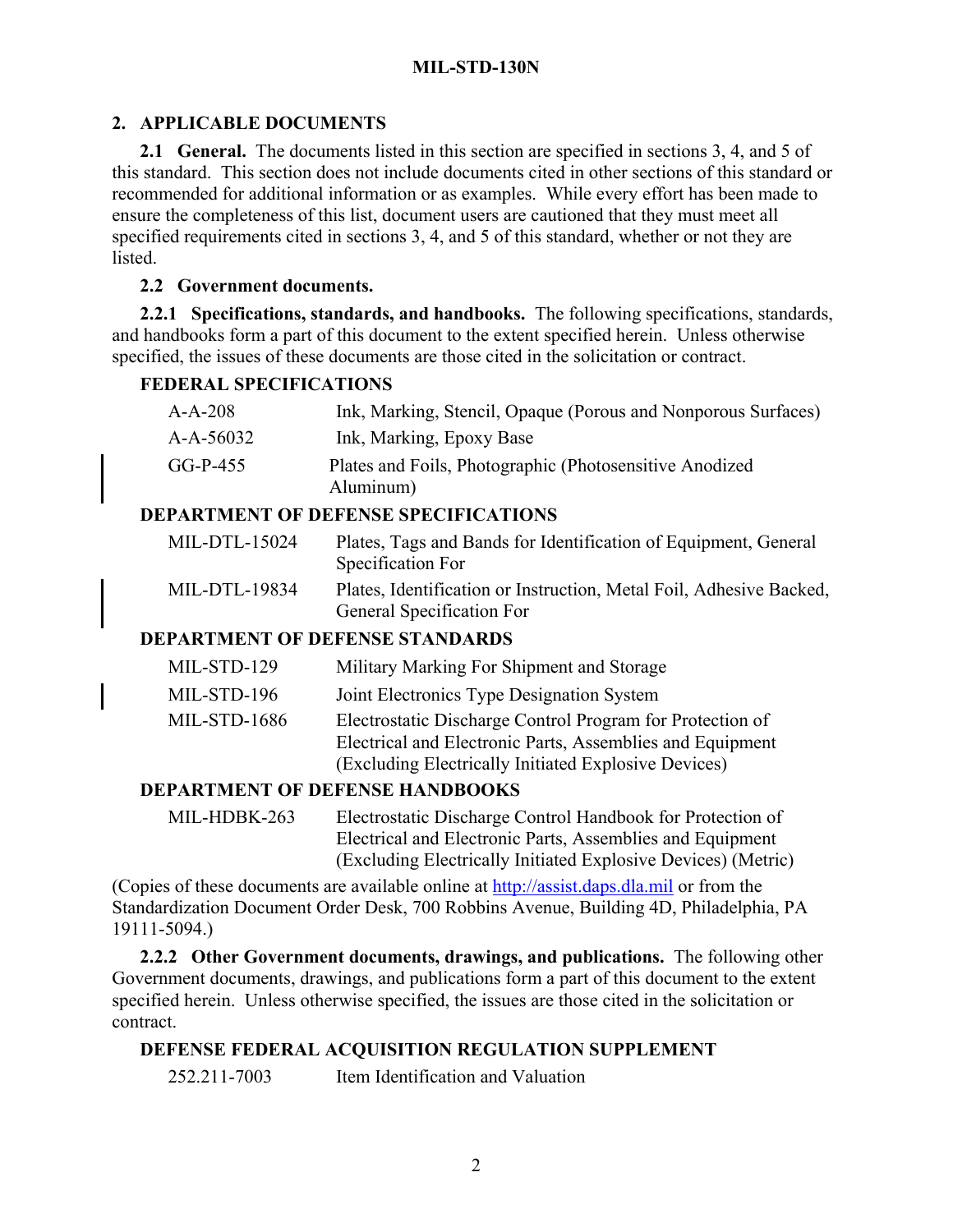(Copies of this document are available on line at <http://farsite.hill.af.mil/>or from the Superintendent of Documents, P.O. Box 371954, Pittsburgh, PA 15250-7954)

## **DEPARTMENT OF DEFENSE ACTIVITY ADDRESS DIRECTORY**

DoD 4000.25-6-M DEPARTMENT OF DEFENSE ACTIVITY ADDRESS DIRECTORY (DODAAD)

(Copies of this document are available from: ATTN: DASC-VC Pubs Suite 0119, DLA Administrative Support Center, 8725 John J. Kingman Road, Fort Belvoir, VA 22060-6220)

## **NATIONAL AERONAUTICS AND SPACE ADMINISTRATION**

NASA-STD-6002 Applying Data Matrix Identification Symbols on Aerospace Parts NASA-HDBK-6003 Application of Data Matrix Identification Symbols to Aerospace Parts Using Direct Marking Methods/Techniques

(Copies of these documents are available on line at [http://standards.nasa.gov](http://standards.nasa.gov/) or from USAInfo, 1092 Laskin Road, Virginia Beach, Virginia, 23451).

## **DEFENSE LOGISTICS INFORMATION SERVICE**

DoD 4100.39-M Federal Logistics Information System (FLIS) Procedures Manual (Copies of this document are available from the Defense Logistics Information Service (DLIS), 74 Washington Ave. N, Ste 7, Battle Creek, MI 49017-3084, or [www.dlis.dla.mil.](http://www.dlis.dla.mil/))

## **NATIONAL INDUSTRIAL SECURITY PROGRAM**

DOD 5220.22-M National Industrial Security Program Operating Manual (Copies of this document are available online at [http://www.dtic.mil/whs/directives/](http://assist.daps.dla.mil/quicksearch/) or from the Superintendent of Documents, U. S. Government Printing Office, Washington, DC 20402-0001.)

## **UNDER SECRETARY OF DEFENSE FOR ACQUISITION POLICY AND TECHNOLOGY**

Department of Defense Guide to Uniquely Identifying Items

(Copies of this document are available on line at <http://www.acq.osd.mil/dpap/pdi/uid/index.html> or from Defense Procurement & Acquisition Policy, 3060 Defense Pentagon, Room 3E1044, Washington, DC 20301-3060)

**2.3 Non-Government publications.** The following document(s) form a part of this document to the extent specified herein. Unless otherwise specified, the issues of documents are those cited in the solicitation or contract.

## **AIR TRANSPORT ASSOCIATION OF AMERICA**

| ATA SPEC2000 | Chapter 9 – Automated Identification and Data Capture |
|--------------|-------------------------------------------------------|
| <b>CSDD</b>  | Common Support Data Dictionary                        |

(Copies of these documents are available from Air Transport Association of America, Inc., Distribution Center, PO Box 511, Annapolis Junction, MD 20701, or [http://www.airlines.org](http://www.airlines.org/) )

## **ALLIANCE FOR TELECOMMUNICATIONS INDUSTRY SOLUTIONS (ATIS)**

 ATIS-0322000 Representation of the Communications Industry Manufacturers, Suppliers, and Related Service Companies for Information Exchange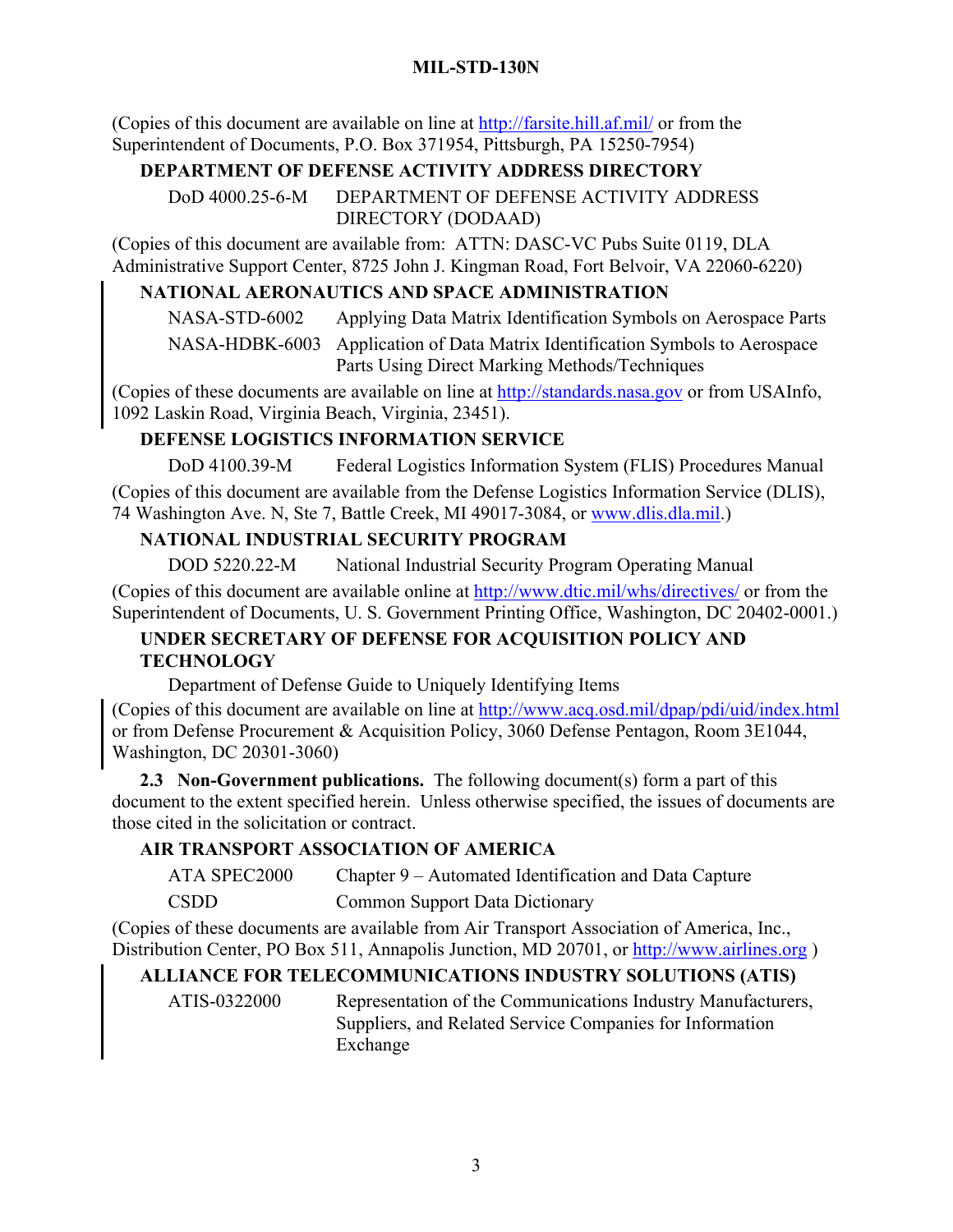(Copies of this document are available from Alliance for Telecommunications Industry Solutions (ATIS) 1200 G Street, N.W., Suite 500, Washington, DC 20005, or [http://www.atis.org/docstore/default.aspx\)](http://www.atis.org/docstore/default.aspx)

## **AMERICAN SOCIETY OF MECHANICAL ENGINEERS**

ASME Y14.24 Types and Applications of Engineering Drawings

ASME Y14.100 Engineering Drawing Practices

(Copies of these documents are available from ASME Information Central Orders/Inquiries, P.O. Box 2300, Fairfield, NJ 07007-2300 or [www.asme.org](http://www.asme.org/).)

#### **ASSOCIATION FOR AUTOMATIC IDENTIFICATION AND MOBILITY**

AIM DPM-1-2006 Direct Part Mark (DPM) Quality Guideline

(Copies of this document are available from Association for Automatic Identification and Mobility, 125 Warrendale-Bayne Road, Warrendale, PA 15096, or [http://www.aimglobal.org\)](http://www.aimglobal.org/)

## **AUTOMOTIVE INDUSTRY ACTION GROUP**

AIAG B-4 Parts Identification and Tracking Application Standard AIAG B-17 2D Direct Parts Marking Guideline

(Copies of these documents are available from Automotive Industry Action Group, 26200 Lahser, Suite 200, Southfield, Michigan 48033-7100, or<http://www.aiag.org/>.)

## **CONSUMER ELECTRONICS ASSOCIATION**

CEA-706 Component Marking Standard

(Copies of this document are available from Consumer Electronics Association (CEA), 1919 S. Eads Street, Arlington, VA 22202, or [http://www.ce.org/\)](http://www.ce.org/)

## **ELECTROSTATIC DISCHARGE ASSOCIATION**

ANSI/ESD S20.20 Protection of Electrical and Electronic Parts, Assemblies and Equipment (Excluding Electrically Initiated Explosive Devices)

(Copies of this document are available from Electrostatic Discharge Association, 7900 Turin Road, Bldg 3, Ste 2, Rome, NY 13440-2069, [http://esda.org/standards.html\)](http://esda.org/standards.html)

#### **GS1 SYSTEM**

GS1 General Specifications

Guidelines for Department of Defense Unique Identification (UID) Marking Using the GS1 System

(Copies of these documents are available from GS1 US (formerly the Uniform Code Council), 7887 Washington Village Dr., Dayton, OH 45459-8605, or [http://www.gs1us.org/.](http://www.gs1us.org/))

#### **INTERNATIONAL ORGANIZATION FOR STANDARDIZATION / INTERNATIONAL ELECTROTECHNICAL COMMISSION**

| ISO 2859-1           | Sampling procedures for inspection by attributes – Part 1:<br>Sampling schemes indexed by acceptance quality limit (AQL) for<br>lot-by-lot inspection        |
|----------------------|--------------------------------------------------------------------------------------------------------------------------------------------------------------|
| <b>ISO/IEC 15415</b> | Information technology -- Automatic identification and data<br>capture techniques -- Bar code print quality test specification --<br>Two-dimensional symbols |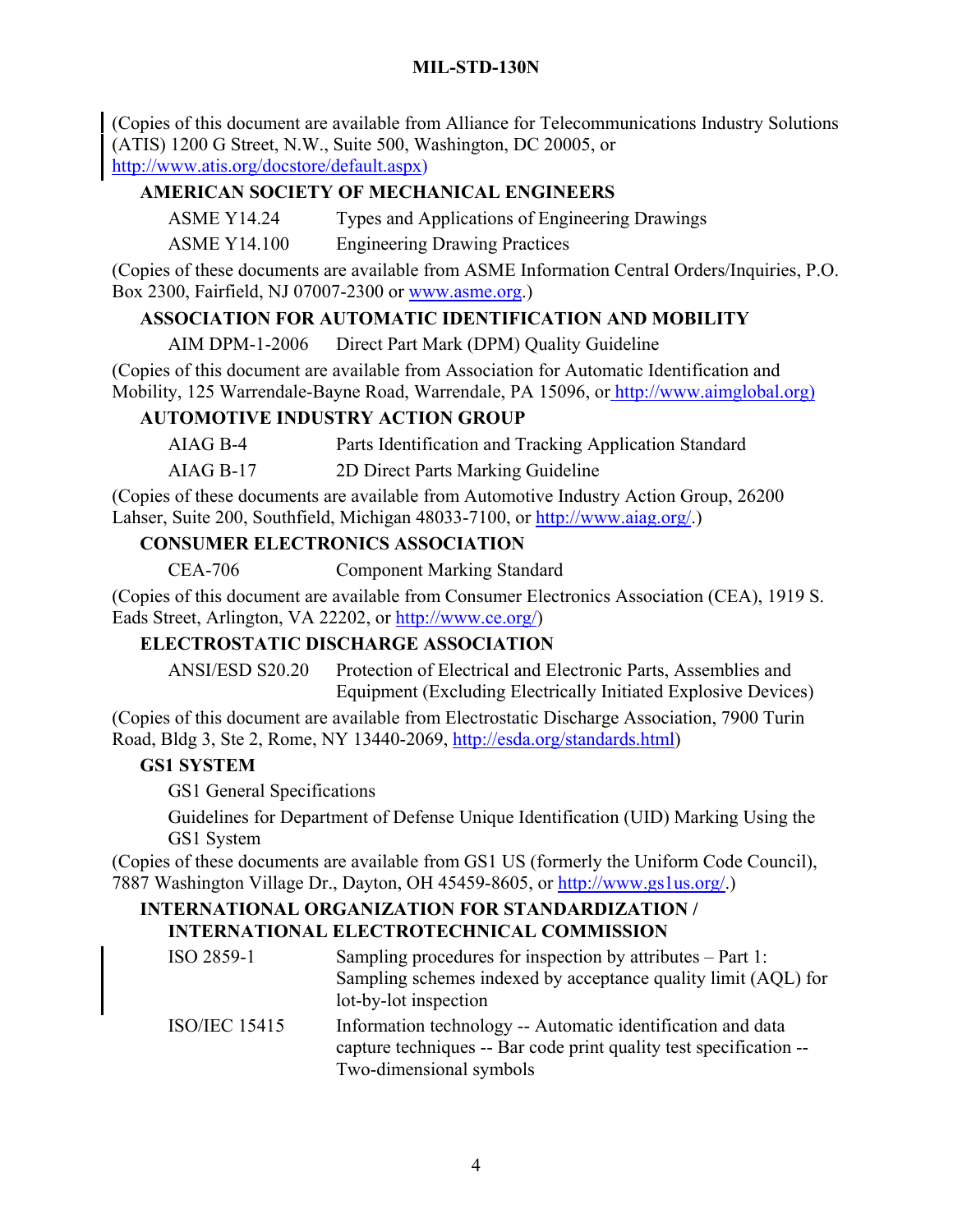| <b>ISO/IEC 15416</b>   | Information technology -- Automatic identification and data<br>capture techniques -- Bar code print quality test specification --<br>Linear symbols          |
|------------------------|--------------------------------------------------------------------------------------------------------------------------------------------------------------|
| <b>ISO/IEC 15417</b>   | Information technology -- Automatic identification and data<br>capture techniques -- Bar code symbology specification --<br>Code 128                         |
| <b>ISO/IEC 15418</b>   | Information technology -- EAN/UCC Application Identifiers and<br>Fact Data Identifiers and Maintenance                                                       |
| <b>ISO/IEC 15420</b>   | Information technology -- Automatic identification and data<br>capture techniques -- Bar code symbology specification --<br><b>EAN/UPC</b>                   |
| <b>ISO/IEC 15434</b>   | Information technology -- Automatic identification and data<br>capture techniques – Syntax for high-capacity ADC media                                       |
| <b>ISO/IEC 15459-2</b> | Information technology – Unique identifiers – Part 2: Registration<br>Procedures                                                                             |
| <b>ISO/IEC 15459-4</b> | Information technology – Unique identifiers for supply chain<br>management                                                                                   |
| <b>ISO/IEC 16022</b>   | Information technology -- Automatic identification and data<br>capture techniques -- Data Matrix bar code symbology<br>specification                         |
| <b>ISO/IEC 16388</b>   | Information technology -- Automatic identification and data<br>capture techniques -- Bar code symbology specifications --<br>Code 39                         |
| <b>ISO/IEC 19762-1</b> | Information technology -- Automatic identification and data<br>capture (AIDC) techniques - Harmonized vocabulary - Part 1:<br>General terms relating to AIDC |

(Copies of these documents are available from American National Standards Institute (ANSI), 25 West  $43<sup>rd</sup>$  Street,  $4<sup>th</sup>$  floor, New York, NY 10036, or [http://webstore.ansi.org/ansidocstore/.](http://webstore.ansi.org/ansidocstore/))

### **MATERIAL HANDLING INDUSTRY OF AMERICA**

| <b>ANSI MH10.8.2</b> | Data Identifier and Application Identifier Standard          |
|----------------------|--------------------------------------------------------------|
| <b>ANSI MH10.8.7</b> | Labeling and Direct Product Marking with Linear Bar Code and |
|                      | Two-Dimensional Symbols                                      |

(Copies of these documents are available from Material Handling Industry of America, 8720 Red Oak Blvd., Suite 201, Charlotte, NC 28217-3992 or [http://www.mhia.org](http://www.mhia.org/) )

#### **SAE INTERNATIONAL**

AS9132 Data Matrix Quality Requirements for Parts Marking

(Copies of this document are available from SAE International, 400 Commonwealth Drive, Warrendale, PA 15096-0001 or<http://www.sae.org/servlets/index> )

#### **TELECOMMUNICATIONS INDUSTRY ASSOCIATION**

ESN Assignment Guidelines and Procedures.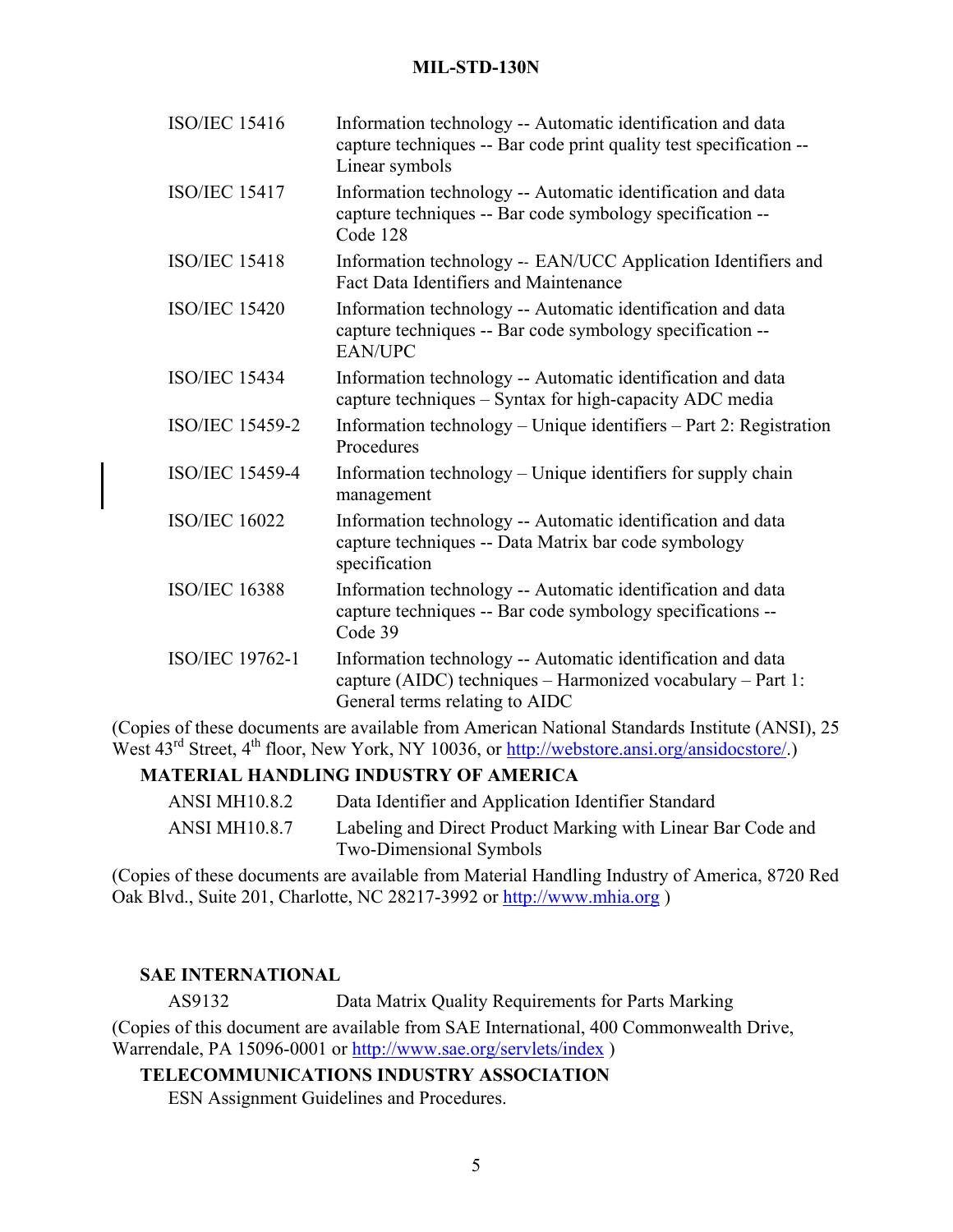(Copies of this document are available from Telecommunications Industry Association (TIA), 2500 Wilson Blvd., Suite 300, Arlington, VA 22201, [http://www.tiaonline.org/standards/resources/esn/\)](http://www.tiaonline.org/standards/resources/esn/)

**2.4 Order of precedence.** In the event of a conflict between the text of this document and the references cited herein, the text of this document takes precedence. Nothing in this document, however, supersedes applicable laws and regulations unless a specific exemption has been obtained.

#### **3. DEFINITIONS**

**3.1 Acronyms used in this standard.** See Appendix A.

**3.2 Acquiring activity.** The element of the agency/command that identifies and initiates a contract requirement or may have been tasked by another agency/command to be responsible for developing the contract requirement and monitoring the acquisitions. This can either be a Government or contractor flow-down to their suppliers.

**3.3 Acquisition instrument identification number.** The Government acquiring activity's contract or purchase order number. When an order shows both a contract number and a purchase order number, the number used is determined by the acquiring activity.

**3.4 Altered, selected, source control, or vendor item controlled items.** Items depicted on altered item, selected item, source control, or vendor item control drawings in accordance with the definitions and requirements contained in ASME Y14.24.

**3.5 Application Identifier (AI).** The field of two or more characters at the beginning of an Element String that uniquely defines its format and meaning. (see GS1 General Specification)

**NOTE:** For UII development, allowable AIs are listed in Table VI.

**3.6 Article**. A nonspecific term used to denote any unit or product including materials, parts, assemblies, equipment, accessories, and computer software.

**3.7 Assembly.** A number of parts or subassemblies or any combination thereof joined together to perform a specific function and subject to disassembly without degradation of any of the parts (e.g., power shovel-front, fan assembly, audio-frequency amplifier.)

**NOTE:** The distinction between an assembly and a subassembly is determined by individual application. An assembly in one instance may be a subassembly in another where it forms a portion of a higher assembly. (see ASME Y14.100)

**3.8 Commercial and government entity (CAGE) code.** A five-position alphanumeric code with a numeric in the first and last positions (e.g., 27340, 2A345, 2AA45, or 2AAA5), excluding the letters I and O assigned to U. S. organizations which manufacture and/or control the design of items supplied to a Government Military or Civil Agency or assigned to U.S. organizations, primarily for identifying contractors in the mechanical interchange of data required by MILSCAP and the Service/Agency automatic data processing (ADP) systems. (see DoD 4100.39-M Volume 7).

**3.9 Commercial off the shelf (COTS) item.** A product, material, component, sub-system, or system sold or traded to the general public in the course of normal business operations at prices based on established catalog or market prices.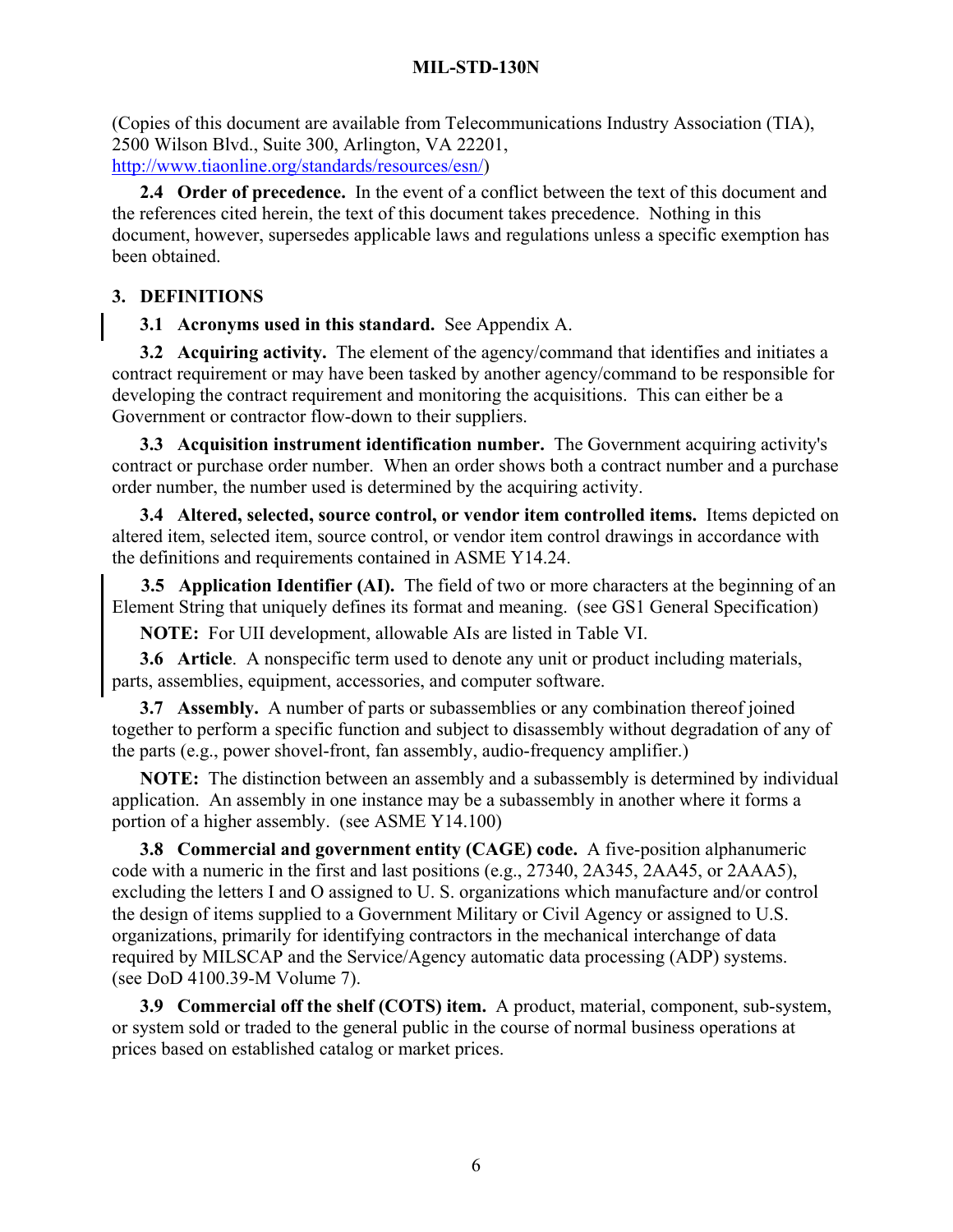**3.10 Current design activity (CDA).** The design activity currently responsible for the design of an item. This may be the original design activity or a design activity to which the design responsibility has been transferred. (see ASME Y14.100)

**3.11 Data area titles.** Data areas comprised of information in machine-readable or humanreadable form.

**NOTE:** Data areas are identified with the corresponding data area title in human-readable text that may be prefixed, if relevant, by the appropriate identifier. (see ISO/IEC 19762-1) (see Table VIII and Figure 18)

**3.12 Data carrier.** A physical pattern or structure that contains encoded machine-readable characters. The carrier can be a structured pattern of markings, such as a 1D or 2D symbol.

**3.13** Data Identifier (DI). A specified character (or string of characters) that defines the general category or intended use of the data that follows. (Note: ASC MH10 Data Identifiers have a format of one alphabetic character alone, or one alphabetic character prefixed by one, two or three numeric characters.) (see MH10.8.2)

**NOTE:** For UII development, allowable DIs are listed in Table VI.

**3.14 Data qualifier.** A specified character (or string of characters) that immediately precedes a data field that defines the general category or intended use of the data that follows. (see DFARS 252.211-7003)

**3.15 Data universal numbering system (D-U-N-S).** A nine-digit number, assigned by Dun & Bradstreet to each business location in their global database, widely used as a tool for identifying, organizing, and consolidating information about businesses.

**3.16 Design activity.** An organization that has, or has had, responsibility for the design of an item. (see ASME Y14.100)

**3.17 Design activity identification (DAI).** A unique identifier that distinguishes one design activity or organization from another design activity or organization. Examples of activity identification include activity name, activity name and address, or CAGE Code.

**3.18 Document.** A term applicable to the specifications, drawings, lists, standards, pamphlets, reports, and printed, typewritten or other information, relating to the design, procurement, manufacture, testing, or acceptance inspection of items or services. (see ASME Y14.100) These may be printed, imprinted, or electronic format.

**3.19 DoD activity address code (DoDAAC).** A distinct six-position alphanumeric code assigned to identify specific units, activities, or organizations. (see DoD 4000.25-6-M)

**3.20 Electrostatic discharge sensitive (ESDS) items.** Electronic parts having sensitive characteristics (e.g., thin-layered internal composition) and delicate, miniaturized construction that are susceptible to damage or degradation, in various degrees, from environmental field forces (electrostatic, electromagnetic, magnetic, or radioactive). This susceptibility also extends to the standard electronic modules, printed circuit boards, printed wiring boards, and circuit card assemblies containing one or more of these sensitive electronic parts.

**3.21 Electronic serial number (ESN).** The unique identification number embedded or inscribed on the microchip in a wireless phone by the manufacturer. The ESN is composed of two basic components, the manufacturer's code and the serial number, in accordance with TIA ESN Assignment Guidelines and Procedures.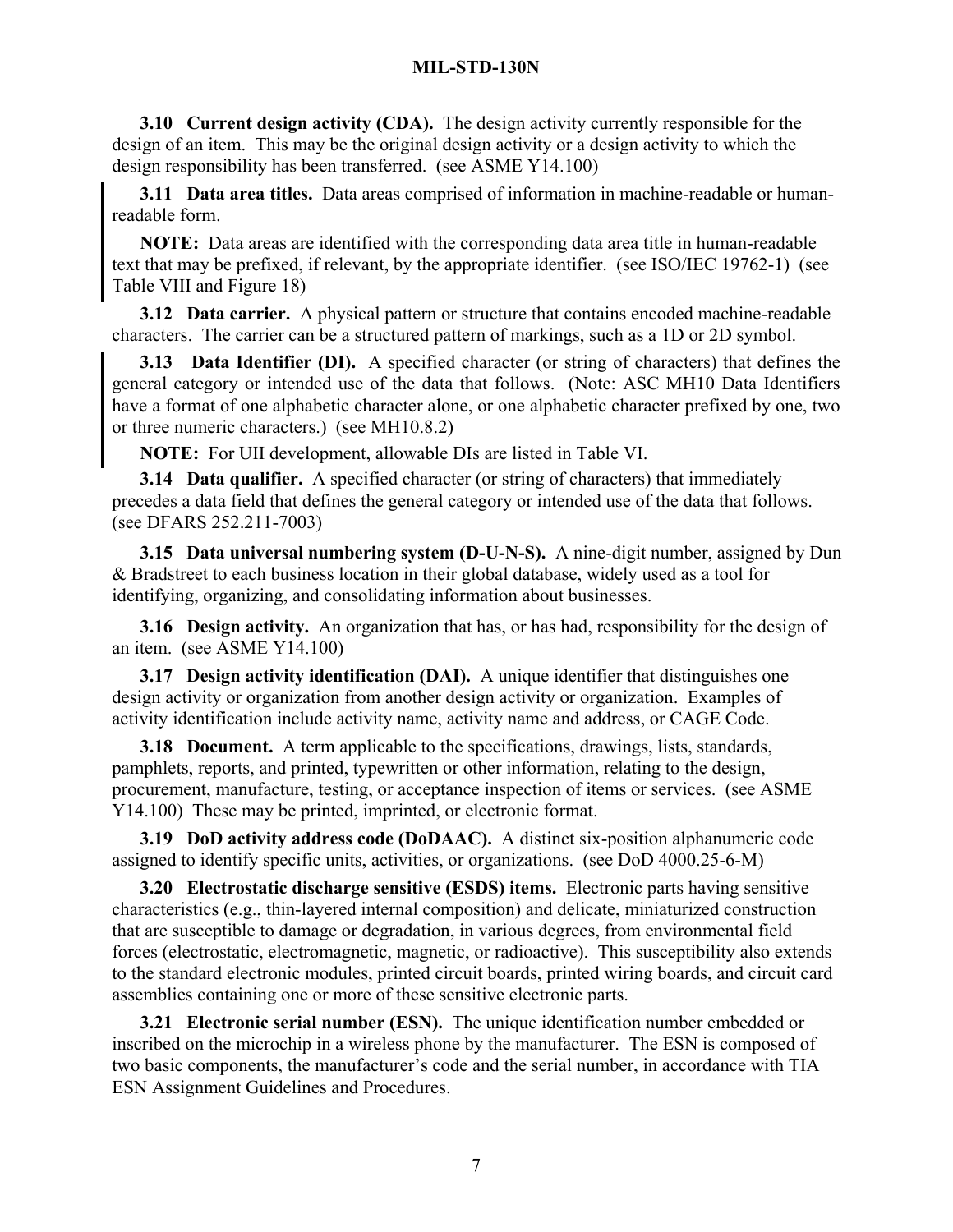**3.22 Enterprise identifier (EID).** A unique identifier used to distinguish one activity or organization from another activity or organization. Examples of enterprise identifiers are: Commercial and Government Entity (CAGE) code (see 3.8); Department of Defense Activity Address Code (DODAAC) (see 3.19); Dun & Bradstreet's Data Universal Numbering System (D-U-N-S) (see 3.15); North Atlantic Treaty Organization (NATO) CAGE (NCAGE) code (see 3.40); and GS1 Company Prefix (see 3.25). An enterprise identifier code is uniquely assigned to an activity by an issuing agency registered in accordance with procedures outlined in ISO/IEC 15459-2. An enterprise may be an entity such as a design activity, manufacturer, supplier, depot, program management office or a third party.

**3.23 Free text.** Human readable information other than what is encoded in, the machinereadable medium. (see ISO/IEC 19762-1) For the purposes of this standard, Free Text includes applied data and information not associated with machine-readable information if present.

**NOTE:** This information may be needed by one or more users of the label. An example of free text is a product description. (see Figure 18)

**3.24 Group.** A collection of units, assemblies, or subassemblies that is a subdivision of a set which is not capable of performing a complete operational function. (Example: antenna group, indicator group)

**3.25 GS1** Formerly known as EAN.UCC, the Uniform Code Council and EAN International have been restructured resulting in a name change to GS1 for the combined organization for the establishment of product coding standardization and issuance of unique company prefix codes.

**3.26 Human-readable information (HRI).** Information intended to be conveyed to a person. HRI in lieu of machine-readable information is commonly referred to as text. HRI applications in association with a linear bar code or two-dimensional (2D) symbol (see Figure 18) are identified as:

a. Human-readable interpretation. (see 3.27)

b. Human translation. (see 3.28)

c. Data area titles. (see 3.11)

d. Free Text. (see 3.23)

**3.27 Human-readable interpretation.** Human readable information provided adjacent to a machine-readable medium representing the encoded data within the medium. (see ISO/IEC 19762-1) (see Figure 18)

**3.28 Human translation.** Human-readable information provided within proximity of the machine readable medium, representing portions of the information encoded and data field descriptions not encoded in the symbols. (see ISO/IEC 19762-1) (see Figure 18)

**3.29 Issuing agency code (IAC).** The IAC represents the registration authority that issued the enterprise identifier (e.g., Dun and Bradstreet, GS1). (see ISO/IEC 15459-2)

**3.30 Item.** A single hardware article or a single unit formed by a grouping of subassemblies, components, or constituent parts. (see DFARS 252.211-7003)

**3.31 Item identification.** The part number, identifying number, or descriptive identifier for a specific item along with the enterprise identifier of the activity that assigned the part number, identifying number, or descriptive identifier.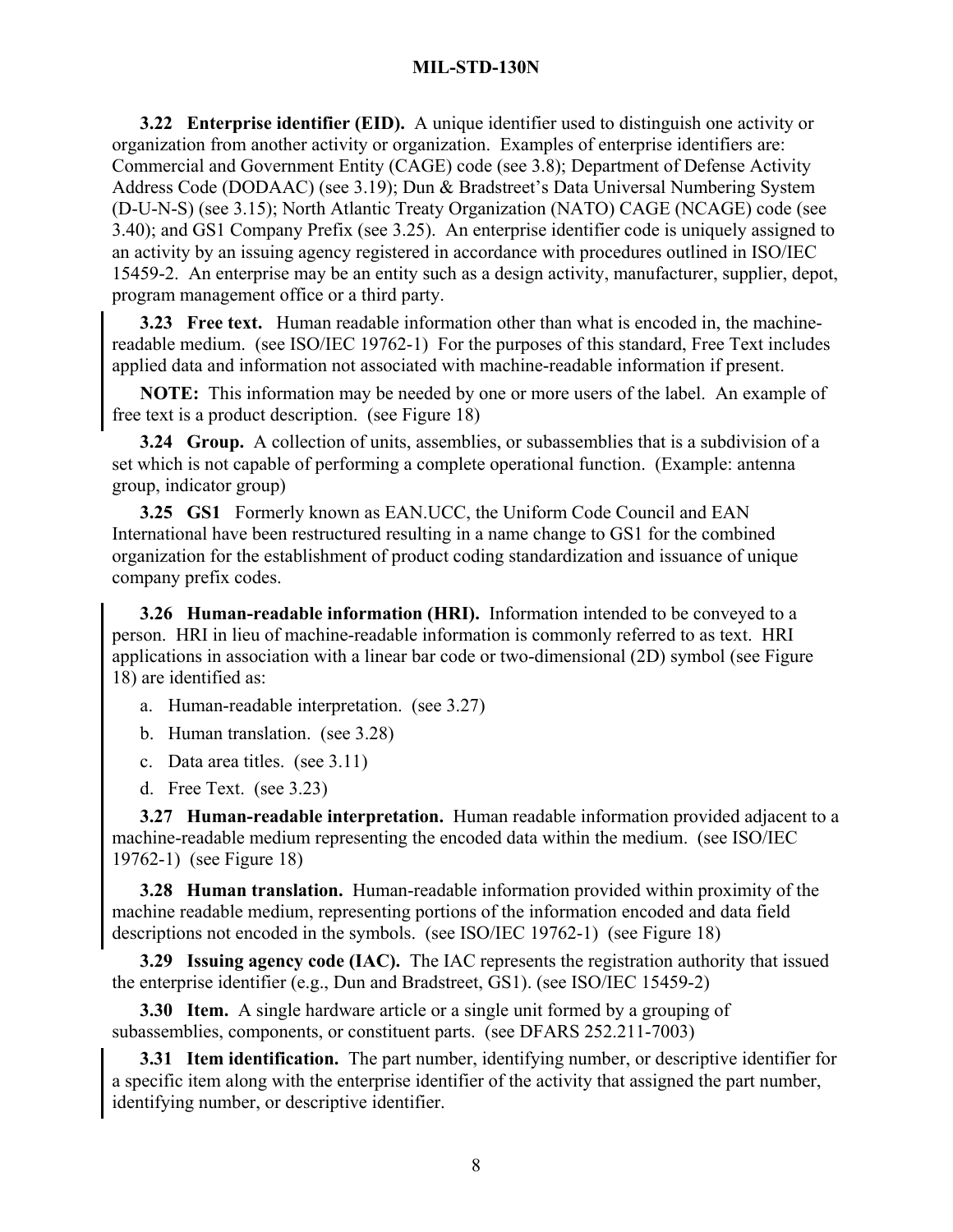**3.32 Item unique identification (IUID).** A system of establishing unique item identifiers within the Department of Defense by assigning a machine-readable character string or number to a discrete item, which serves to distinguish it from other like and unlike items.

**3.33 IUID equivalent.** Unique identification methods in commercial use that have been recognized by DoD as IUID equivalents which are the Global Individual Asset Identifier (GIAI), Global Returnable Asset Identifier (GRAI-when serialized), Vehicle Identification Number (VIN), and Electronic Serial Number (ESN – for cell phones only).

**3.34 Label.** An item marked with the identification information of another item and affixed to that other item. A label may be of any similar or different material than that of the item to which it is affixed. A label may be made of a metallic or non-metallic material. Labels may be affixed to the identified item by any appropriate means. Labels are often referred to as plates (i.e. data plate, name plate, ID plate, etc.) however, label material and methods of marking and affixing have no bearing on this distinction.

**3.35 Lot or batch number.** An identifying number assigned by the enterprise to a designated group of items referred to as a lot. A lot may be further subdivided as batch.

a. **TEI LOT** is a lot number that **is not** unique within the Enterprise Identifier but is unique within the Original Part Number TEI (PNO).

b. **TEI LTN** is a lot number that **is** unique within the Enterprise Identifier. Referred to as Enterprise Lot Number

**3.36 Machine-readable information (MRI) marking.** A pattern of bars, squares, dots, or other specific shapes containing information interpretable through the use of equipment specifically designed for that purpose. The patterns may be applied for interpretation by digital imaging, infrared, ultra-violet, or other interpretable reading capabilities

**3.37 Manufacturer (MFR).** An individual, company, corporation, firm, or Government activity who controls the production of an item, or produces an item from crude or fabricated materials, or assembles materials or components, with or without modification, into more complex items. MFR may be used in this document as an abbreviation of the term manufacturer (see 5.3.2 for usage information) or as a Text Element Identifier in accordance with ATA SPEC2000 and the ATA CSDD.

**3.38 Manufacturer's identification.** The actual manufacturer's name and enterprise identifier (see 3.22) that identifies the place of manufacture.

**3.39 National/NATO stock number (NSN).** A number assigned to each item of supply that is purchased, stocked, or distributed within the Federal Government or NATO.

**3.40 NATO commercial and government entity (NCAGE) Code.** A five position alphanumeric code requiring an alpha in either the first or last position (e.g., AA123, 3AAAA, AAAA3, K2345 or 2345K), assigned to organizations located in North Atlantic Treaty Organization (NATO) member nations (excluding U.S.) and other foreign countries which manufacture and/or control the design of items supplied to a Government Military Activity or Civil Agency. (see DoD 4100.39-M Volume 7)

**3.41 Nomenclature.** The combination of an item name and a type designator. (see MIL-STD-196) or as designated in the contract or contract documents.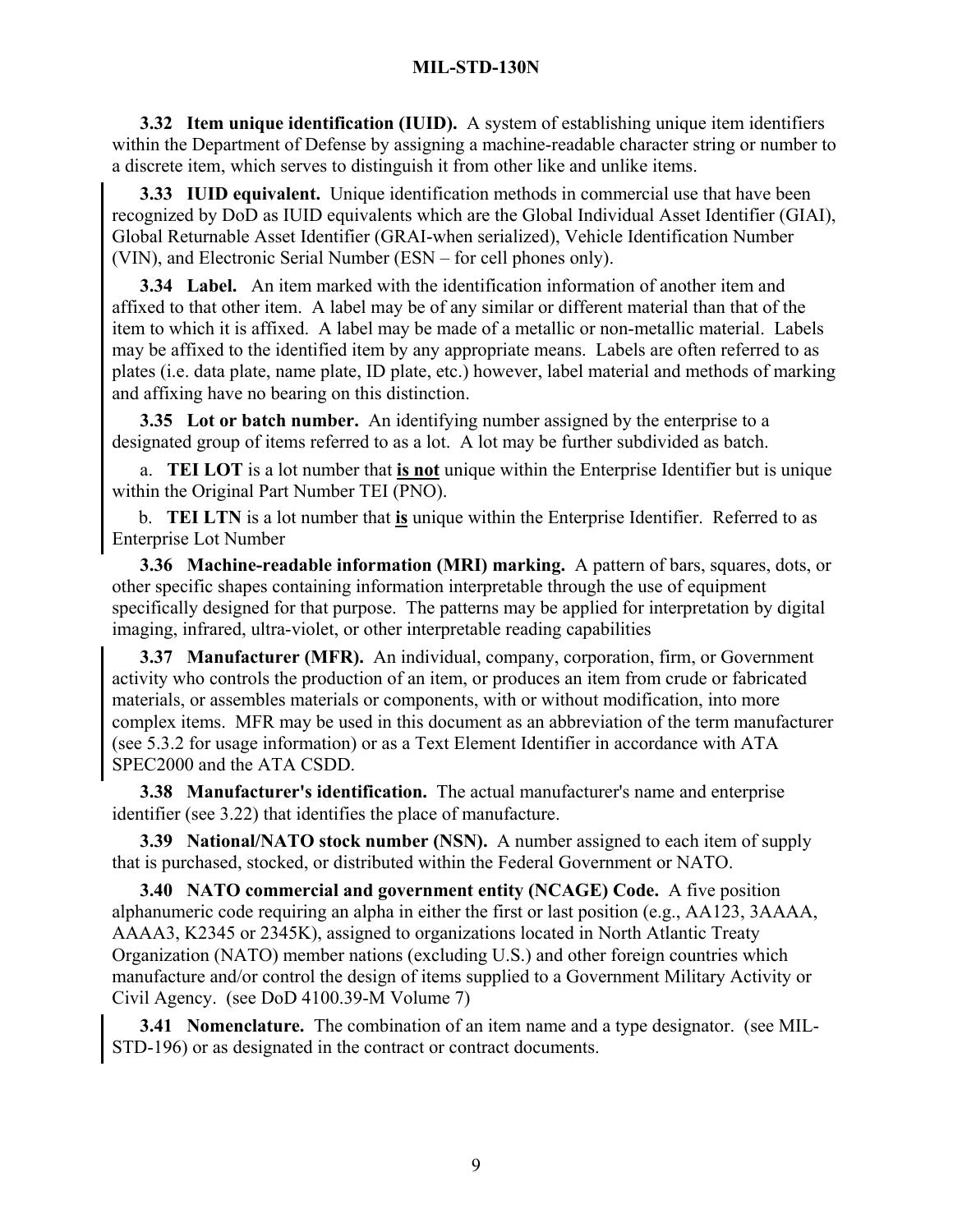**3.42 Original design activity (ODA).** The design activity originally responsible for the design and identification of an item whose drawing number and activity identification is shown in the title block of the drawings and associated documents. (see ASME Y14.100)

**3.43 Part.** One item, or two or more items joined together, that is not normally subject to disassembly without destruction or impairment of designed use (e.g., transistor, composition resistor, screw, transformer, and gear). (see ASME Y14.100)

**3.44 Part or identifying number (PIN).** The identifier assigned by the original design activity, or by the controlling nationally recognized standard, that uniquely identifies (relative to that design activity) a specific item. (see ASME Y14.100).

**3.45 Selected items.** (see 3.45)

**3.46 Serial number.** An assigned designation that provides a means of identifying a specific individual item.

**NOTE:** Characters are normally numeric or alphanumeric, with special characters as allowed by established standards.

**3.47** Set. A unit or units and necessary assemblies, subassemblies and parts connected together or used in association to perform an operational function. (e.g., radio receiving set; sound measuring set, which include parts, assemblies and units such as cables, microphone and measuring instruments, radar homing set.) ("Set" is also used to denote a collection of like parts such as a tool set, or a set of tires.)

**3.48 Source control items.** (see 3.48)

**3.49 Special characteristics.** The pertinent rating, operating characteristics, and other information necessary for identification of the item.

**3.50 Subassembly.** Two or more parts that form a portion of an assembly or a unit replaceable as a whole but having a part or parts that are individually replaceable (e.g., gun mount stand, window sash, recoil mechanism, floating piston, telephone dial, Intermediate Frequency (IF) strip, terminal board with mounted parts.) (see ASME Y14.100)

**3.51 Supplier.** The party that produces, provides, or furnishes an item and warrants item compliance with the part numbered design drawing specifications and warrants the uniqueness of the part number within the enterprise.

**3.52 Text Element Identifier (TEI).** A four character mnemonic symbol identifying a data element. The TEI consists of three alphabetical characters followed by a space. Following the TEI will be the relevant data in the assigned data field. (see ATA CSDD)

**NOTE:** For UII development, allowable TEIs are listed in Table VI of this document.

**3.53 Unique identification (UID).** A system of establishing globally unique and unambiguous identifiers within the Department of Defense, which serves to distinguish a discrete entity or relationship from other like and unlike entities or relationships.

**3.54 Unique Item Identifier (UII).** A globally unique and unambiguous identifier that distinguishes an item from all other like and unlike items. The UII is a concatenated value that is derived from a UII data set of one or more data elements.

**3.55 Unique Item Identifier (UII) Data Set.** A set of one or more data elements marked on an item from which the concatenated UII can be derived. The UII types, limited to 50 characters, are as follows: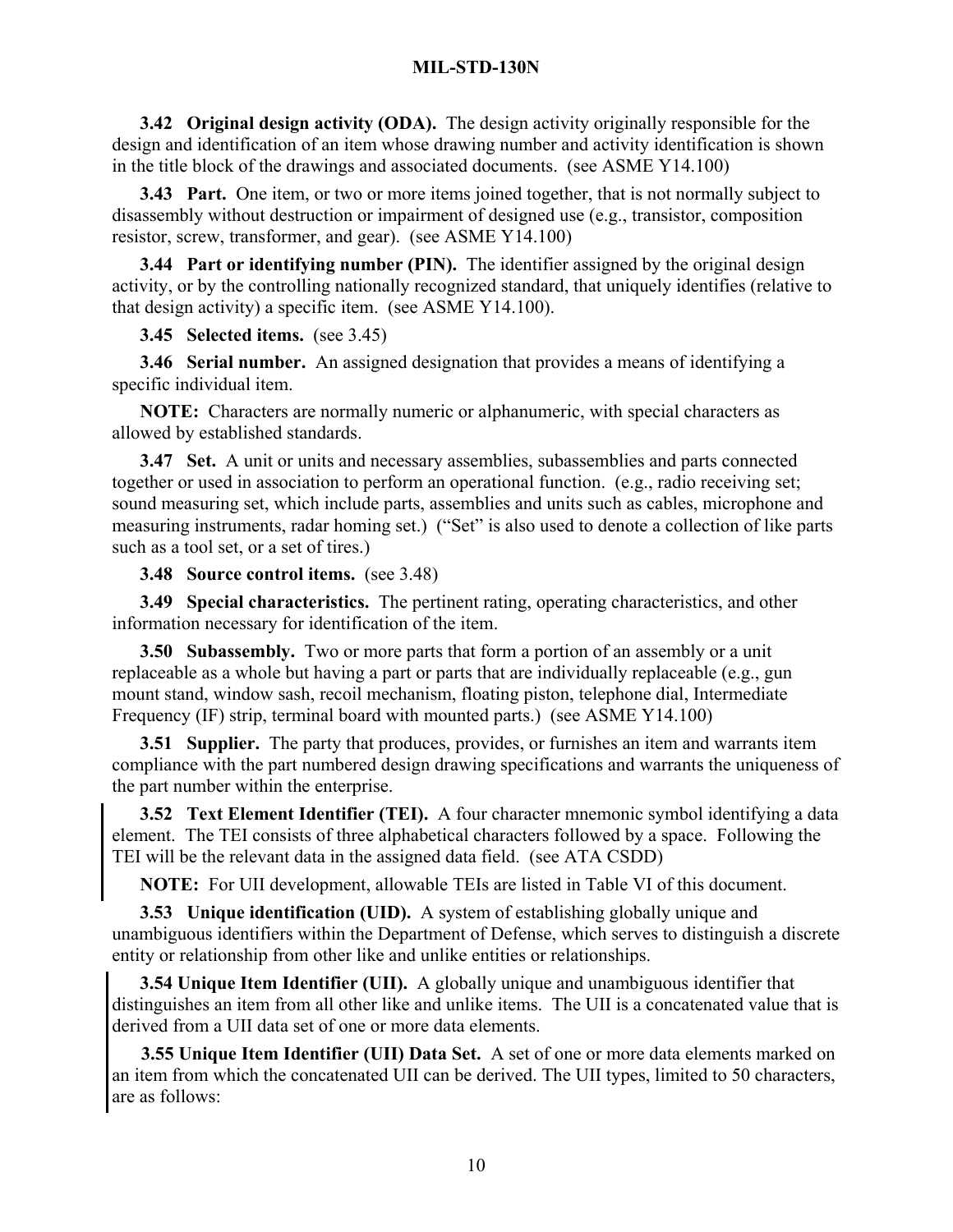a. Construct #1: UII type where serial number is unique within the enterprise.

b. Construct #2: UII type where serial number is unique within the original part, lot or batch number which is unique within the enterprise.

c. IUID equivalent (see 3.33)

**3.56 Unit.** An assembly or any combination of parts, subassemblies, and assemblies mounted together normally capable of independent operation in a variety of situations. (e.g., hydraulic jack, electric motor, electronic power supply, internal combustion engine, electric generator, radio receiver.)

**NOTE:** The size of an item is a consideration in some cases. An electric motor for a clock may be considered a part because it is not normally subject to disassembly. (see ASME Y14.100)

**3.57 Unit pack.** The first tie, wrap, or container applied to a single item, or a quantity thereof, or to a group of items of a single stock number, preserved or unpreserved, which constitutes a complete or identifiable package. (see MIL-STD-129).

**3.58 U.S.** The abbreviation used on items (e.g., vehicles and industrial production equipment) to denote Government ownership and to comply with public law or other Government regulations. Alternate version is **US** without periods.

**3.59 U.S. military property.** Government owned property within DOD jurisdiction**.** 

**3.60 Validation.** Confirmation by examination and provisions of objective evidence that the particular requirements for a specific intended use have been fulfilled; that all requirements have been implemented correctly and completely and are traceable to system requirements

**3.61 Vendor item controlled items.** (see 3.61)

**3.62 Verification.** Confirmation by examination, and provisions of objective evidence, that the item identification marking requirements specified in this standard and the associated contract have been fulfilled.

**3.63 Warranty.** The contractual agreement between the Government and the contractor relative to the nature, usefulness, or condition of the item(s) furnished under the contract. Warranty duration is expressed in terms of hours, days, months, number of operations, etc. Warranty markings give notice to a user whether the item(s) is subject to the warrant provisions.

#### **4. GENERAL REQUIREMENTS**

**4.1 Methods of applying.** The required marking shall be applied to an identification plate (see Figure 1), identification band, identification tag, or identification label securely fastened to the item, or shall be applied directly to the surface of the item and be compliant with 4.2, 4.3, 4.5, and 4.7. The design activity shall implement the guidance of 4.2 in specifying the actual method(s) to be used in applying markings. Recommended marking methods are shown in Table II with recommended selection criteria shown in Table III.

a. Marking materials creating hazardous conditions shall not be used.

b. When items cannot be physically marked or tagged due to a lack of marking space or because marking or tagging would have a deleterious effect, the detailed marking requirements specified in section 5 shall be: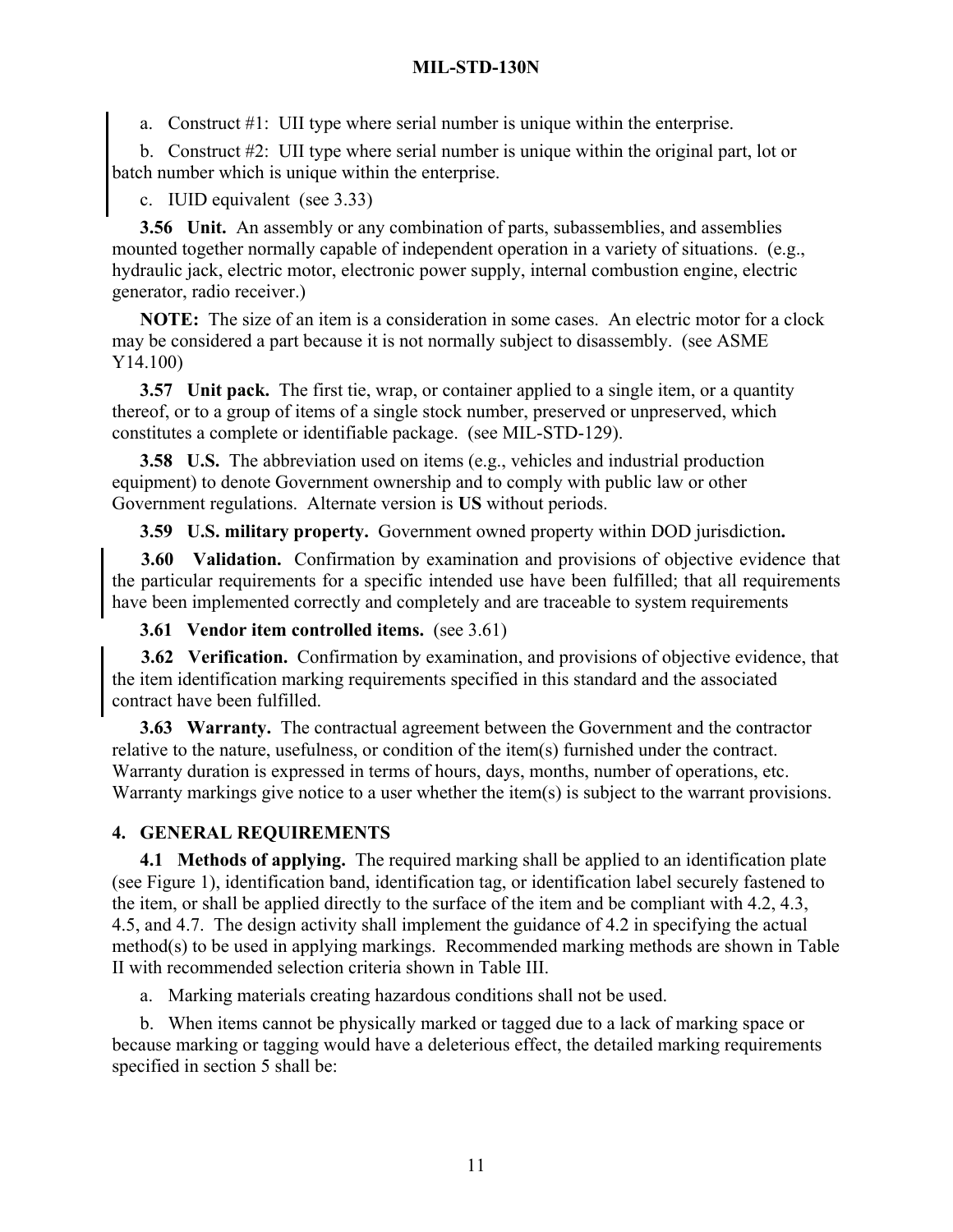(1) applied to a supplemental container that may or may not provide item protection, becomes a part of the individual item, and is provisioned and managed as a component of that item, or

(2) applied to the unit pack in addition to, or in combination with, the identification marking information specified in MIL-STD-129. When combining marking requirements with MIL-STD-129, the manner, method, form, and format of MIL-STD-129 shall be followed and the informational requirements of this standard shall be fulfilled.

**4.2 Location, size, and content.** Whenever practicable, the location of the marking on the item shall ensure its readability during normal operational use. Marking size shall satisfy the legibility requirements of 4.3. All aspects of item identification marking shall be specified directly or by reference on the document delineating the item to be marked.

**4.3 Permanency and legibility.** Direct identification marking and identification plates, identification bands, identification tags, or identification labels used shall be as permanent as the normal life expectancy of the item and be capable of withstanding the environmental tests and cleaning procedures specified for the item to which it is affixed. The direct identification marking method should be selected to ensure the mark will withstand the specified rebuild processes. It is not intended that existing items be subjected to retest solely because of the addition of an MRI requirement except when required to insure compliance with 4.5. When IUID is required for new items that are being tested, the marking on the part shall be subjected to the same test conditions. Direct identification marking methods shall account for final finished condition of the item including paints, coatings, and sealants to assure readability.

a. If it is not feasible to mark an item with MRI that will survive its intended life cycle, including the rebuild process when applicable, the item shall be marked in a way that will survive its anticipated life cycle up to the point of rebuild. The rebuild process must then ensure that the UII is linked with the item until the part can be remarked with the original UII data prior to leaving the rebuild facility.

b. Legibility shall be as required for human readability. For human-readable information, which is not prescribed by one of the applicable MRI protocols in 5.2.2, the recommended minimum character height for human readable text is shown in Table I.

| Character Height | <b>Character Height</b> | <b>Character Height</b> |
|------------------|-------------------------|-------------------------|
| (Centimeters)    | (Inches)                | (Points)                |
| 0 2 cm           | 0 08 in.                | 5.76 pts                |

**TABLE I. Recommended minimum character height** 

**4.4 Identification plates, identification tags, and identification bands.** Metal and stiff plastic identification plates, tags and bands, along with their attaching provisions, shall conform with the requirements of MIL-DTL-15024, MIL-DTL-19834 or GG-P-455 as applicable, to the extent specified in the contract or order.

**4.5 Deleterious effect.** Marking of items shall be accomplished in a manner that will not adversely affect the item's ability to meet its required performance.

**4.6 Abbreviated information.** When size limitations, adverse impacts, or other considerations preclude marking all applicable information on an item (i.e., some marking space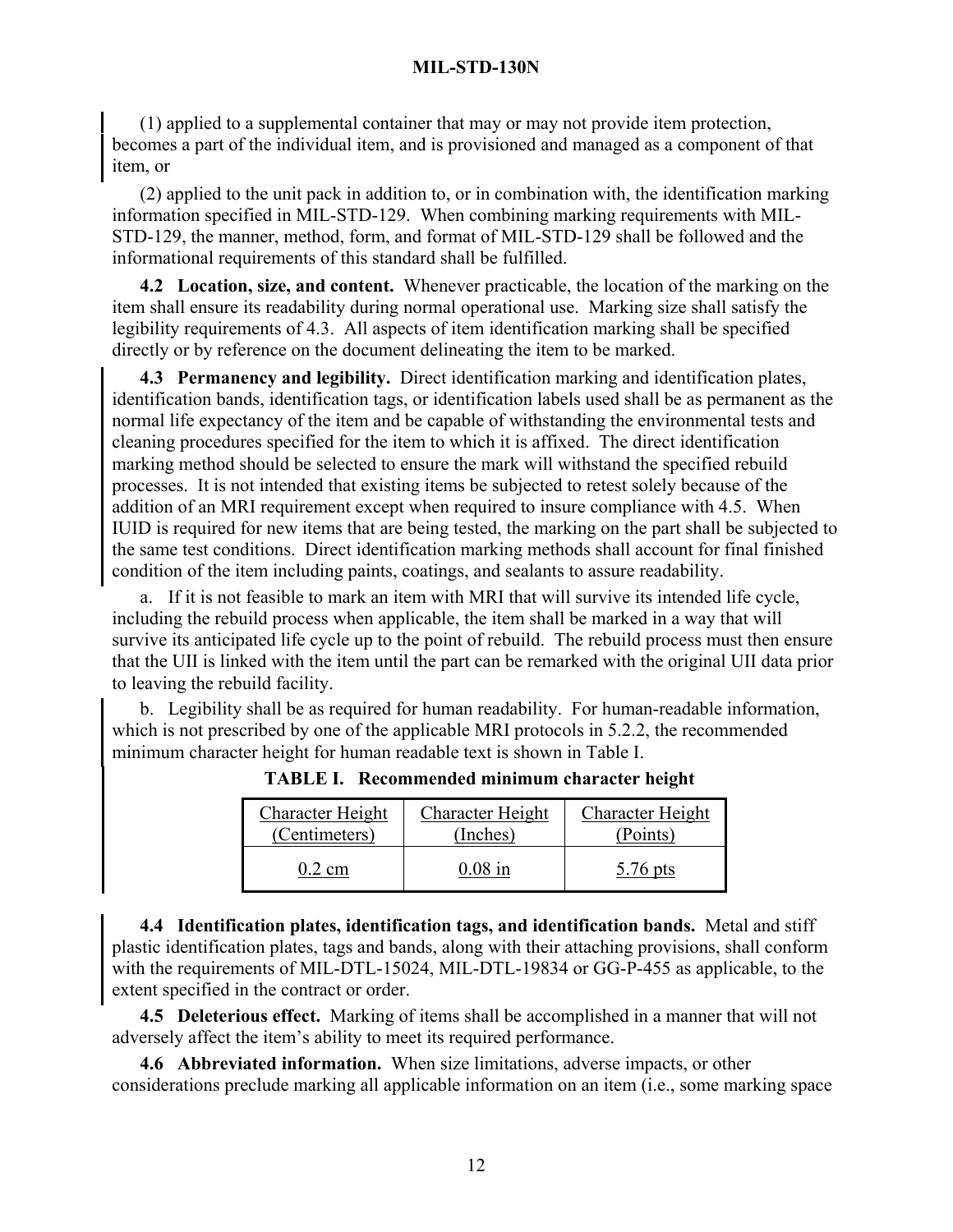does exist and the conditions of 4.1.b are not met), mark only the most essential information as shown in Figure 10.

**4.7 Type of lettering.** Letters shall be capitals without serifs (sans-serif) such as Arial, Futura, Gothic, Trebuchet MS, or other sans-serif font. Numerals shall be Arabic except when Roman numerals are used for type designation per applicable Government or industry specifications and standards. Generating characters by automated processes (e.g., dot peen, laser, interactive graphics systems, or stencils) shall be the preferred method.

**4.8 Variable marking information.** When applicable (i.e., required by detail specification or in the acquisition document), supplementary information shall be marked on the item in addition to the detail requirements in Section 5.

**4.9 U.S. marking to indicate Government ownership.** The designation "U.S." or "US" shall be marked only when specified in the detail (commodity) specification, or in the acquisition document (see 5.3.7.i).

**4.10 Vendor item control items.** Items depicted on Vendor Item Control Drawings (VICD) (see 3.61) shall be marked with the source's PIN preceded by the source's EID (see 3.22). The VICD number shall not be used to physically re-identify the item from the source's identification. In the event that a VICD item is a commercial off-the-shelf (COTS) item (see 3.9), refer to 5.1.2.a.

**4.11 IUID designated items.** Items designated for application of IUID (see 3.32) shall be clearly identified via UII (see 3.54).

## **5. DETAILED REQUIREMENTS**

**5.1 General.** MRI marking per 5.2 is preferred for all marked items. MRI marking per 5.2 shall be applied to all items subject to DFARS mandated IUID (see 3.32) criteria. Free text (see 3.23) information marking and labeling, when specified in the contract or order in lieu of MRI, shall be in accordance with 5.3.

**5.1.1 Minimum information content.** Identification of the item(s) marked shall be contained in the marking applied, whether machine-readable or free text. Information in the item mark should clearly identify the source (manufacturer or supplier) EID and PIN, lot or batch number of the marked item.

**5.1.2 Exceptions.** Unless otherwise specified by contract or order, the following exceptions apply:

a. COTS (see 3.9) items marked with commercial identification (firm name, logo, trademark, part number, etc.), not subject to IUID marking criteria and which present no identification difficulty may be exempt from additional marking requirements at the discretion of the acquiring activity. This conditional exemption extends to COTS items identified on a VICD.

b. Parts within an assembly or a subassembly not normally subject to removal, replacement, or repair, need not be marked unless identified for IUID by contract or order.

**5.2 Machine-readable information (MRI) marking.** For DFARS mandated IUID marking, the minimum mark is a Data Matrix ECC 200 symbol using ISO/IEC 15434 syntax and the semantics of ISO/IEC 15418 or ATA CSDD and UII limitation of 50 characters in compliance with ISO/IEC 15459-4. For items not subject to DFARS mandated IUID marking, the Data Matrix ECC 200 symbol using ISO/IEC 15434 syntax and the semantics of ISO/IEC 15418 or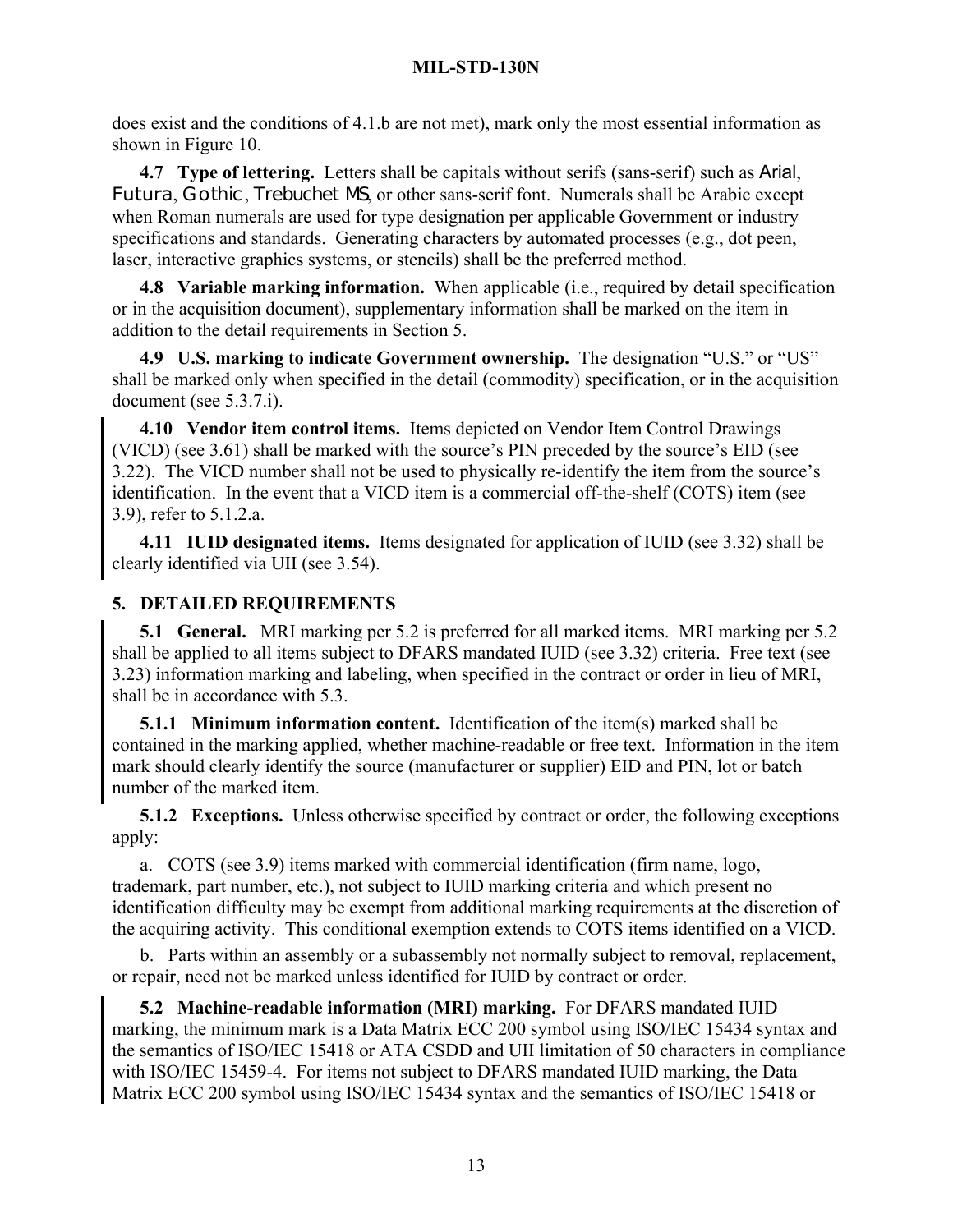ATA CSDD is preferred. If a Data Matrix symbol is used, the linear symbols with humanreadable information may be omitted unless specifically required by the contract or order. The Data Matrix ECC 200 symbol shall meet the requirements stated in 5.2.7.2. Items shall be individually marked as follows:

a. Preferred marking includes Data Matrix and linear symbols with human-readable information (interpretation or translation). When supplemental information is required by the acquiring activity, additional information may be included as free text (see 3.23) in accordance with 5.3.

b. Where space is limited, the linear symbol marking may be omitted and human-readable information abbreviated (see Figure 10).

c. To accommodate severe space limitations, human-readable information may be omitted from the item (see Figure 10) and applied to the packaging per paragraph 4.1.b.

**5.2.1 Minimum information content.** Content requirements not included in the MRI marking protocols of 5.2.2 shall be specified in the contract or order. The minimum MRI content requirement is conditional as follows:

## **5.2.1.1 Applicable enterprise identifier (EID) (see 3.22).**

a. For non-IUID items, the enterprise identifier (see 3.22) of the manufacturer (see 3.37) or supplier (see 3.51) of the item shall be encoded using applicable MRI protocol data qualifiers, to include those listed in Table VI.

b. For IUID items, the EID for the activity assigning the serial number for UII Constructs  $\#1$ or #2 shall be encoded using the applicable MRI protocol data qualifiers in Table VI. The EID of the enterprise that assigned the serial number to the item is the only EID in the MRI symbol that can use a Table VI UII data qualifier for the EID.

## **5.2.1.2 Serial number (see 3.46)**

a. For non-IUID items, the applicable serial number or traceability number shall be encoded in accordance with the applicable MRI protocol requirements using any of the applicable MRI protocol data qualifiers, to include those in Table VI.

b. For IUID items, the serial number for UII Constructs #1 or #2 shall be encoded using the applicable MRI protocol data qualifiers in Table VI.

## **5.2.1.3 PIN, lot or batch identifying number.**

a. For a non-IUID item, the PIN shall be encoded using one of the applicable MRI protocol data qualifiers, to include those in Table VI.

b. For an IUID item serialized within the enterprise (UII Construct  $\#1$ ), the current PIN, lot or batch number, as applicable, shall be encoded in accordance with the applicable MRI protocol requirements (see 5.2.2) using one of the applicable MRI protocol data qualifiers in Table VI. The current PIN, lot or batch number shall be encoded as an additional data element in the same symbol with the UII or in a separate symbol.

Note: When using UII Construct #1, data qualifiers for Original Part Number in Table VI may be used if the current PIN is the same as the original PIN."

c. For an IUID item serialized within the PIN, lot or batch number (UII Construct #2), the original PIN, lot or batch number, as applicable, shall be encoded in accordance with the applicable MRI protocol requirements (see 5.2.2) using the applicable MRI protocol data qualifiers in Table VI.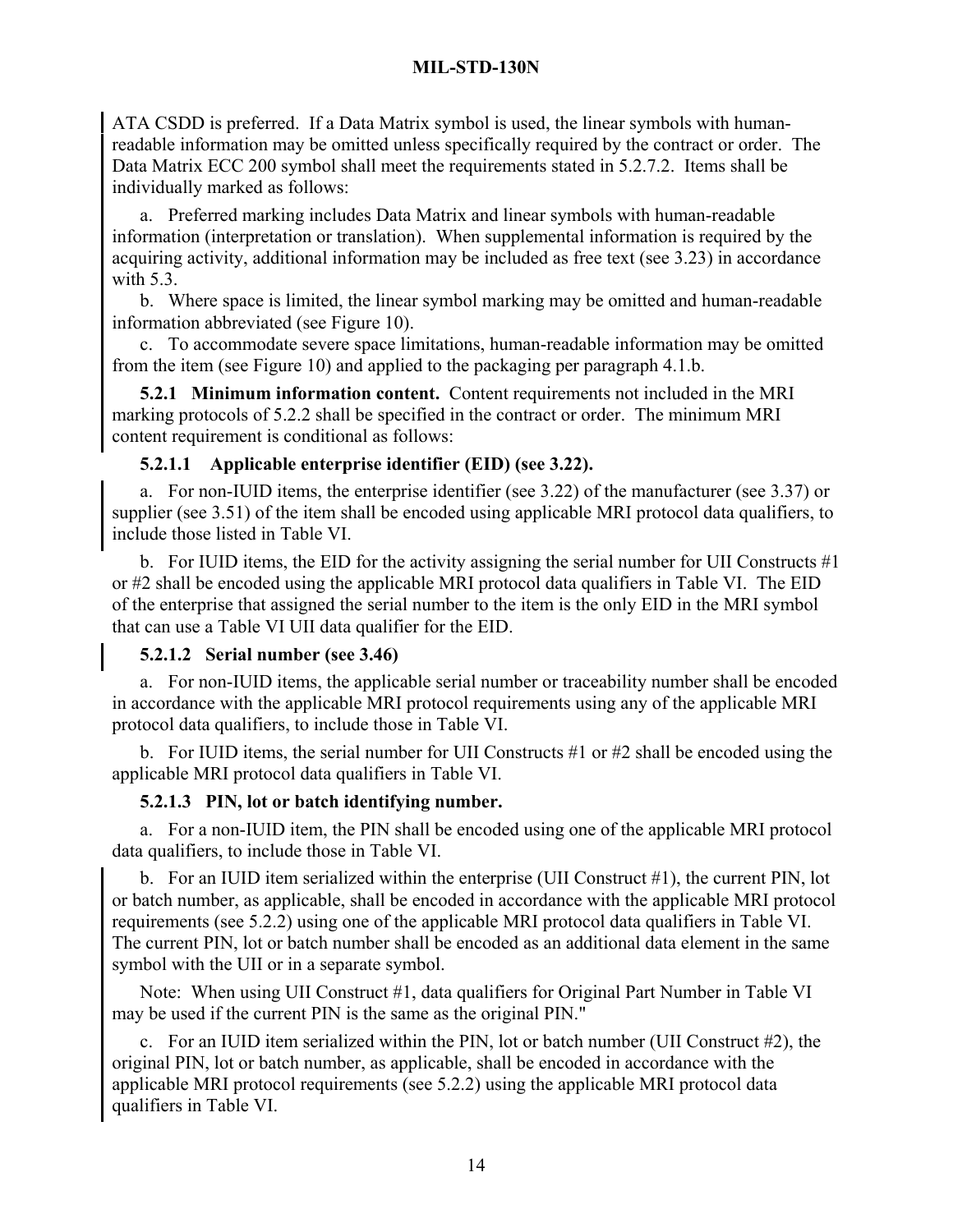d. When the PIN, lot or batch number changes, the new current PIN, lot or batch number shall be included on the item in accordance with the applicable MRI protocol requirements (see 5.2.2) using the applicable MRI protocol data qualifiers in Table VI. The new current PIN, lot or batch number may be encoded in a single Data Matrix symbol along with the UII data elements at the discretion of the MRI protocol used. For UII Construct #2 applications, the original PIN, original lot number, or original batch number must continue to be clearly identified and encoded in the MRI. When the PIN, lot or batch number is changed by an enterprise other than the source enterprise (manufacturer or supplier) identified in the original mark, the EID of the enterprise establishing the changed PIN shall be clearly identified on the changed item as MRI or HRI per 5.2.1.1 (see Figure 7).

**NOTE:** Where instances of duplicate part number assignments arise within the enterprise, enterprises may choose to utilize item identification (see 3.31) by prefixing the part number with the original design activity identification, such that each part is distinctly identified within the enterprise.

**5.2.1.4 DoD recognized IUID equivalent.** Applicable DoD recognized IUID equivalents (see 3.33) shall be constructed in accordance with the specifications governing that equivalent. The IUID equivalent shall be encoded using the syntax of ISO/IEC 15434 and the applicable data qualifiers for the DOD recognized item IUID equivalent in Table VI.

NOTE: GS1 IUID equivalents may be encoded using Function Code 1 (FNC1) in lieu of the syntax of ISO/IEC 15434.

**5.2.1.5 Assignment of IUID to legacy items.** The IUID mark is supplemental to prior marks on the item and it only needs to replicate UII related information. When it is determined that a legacy item should be marked in accordance with the IUID marking requirements, the Enterprise Identifier (EID) of the organization ensuring the uniqueness must be the EID used to generate the UII versus any other EID represented in the prior marks. Although existing marks on an item may contain the necessary elements for a concatenated UII, they do not guarantee the resulting UII will be unique. Only the EID owner establishing the UII can provide such guarantee. Legacy marking guidance is provided in the DOD Guide to Uniquely Identifying **Items** 

**5.2.2 Machine-readable information (MRI) marking protocol.** Unless manufacturers follow one of the established standards stated herein, items shall be marked in accordance with MH10.8.7. Labeling activities shall follow one of the established standards stated herein or as noted in 5.2.2.6

**5.2.2.1 Air Transport Association (ATA).** Manufacturers that implement ATA product marking standards shall mark items in accordance with:

a. For linear bar code symbols: SPEC2000.

b. For Data Matrix symbols: ATA CSDD using data qualifiers (TEIs) shown in Table VI and ISO/IEC 15434 syntax with format indicator "12".

**5.2.2.2 Automotive Industry Action Group (AIAG).** Manufacturers that implement the AIAG standards shall mark items in accordance with the AIAG B-4 and AIAG B-17 standards as applicable (see Figure 12).

**5.2.2.3 Consumer Electronics Association (CEA).** Manufacturers that implement the CEA standards shall mark items in accordance with the MH10.8.7 and CEA-706 standards as applicable. (see Figure 13) Although other manufacturer codes are allowable under this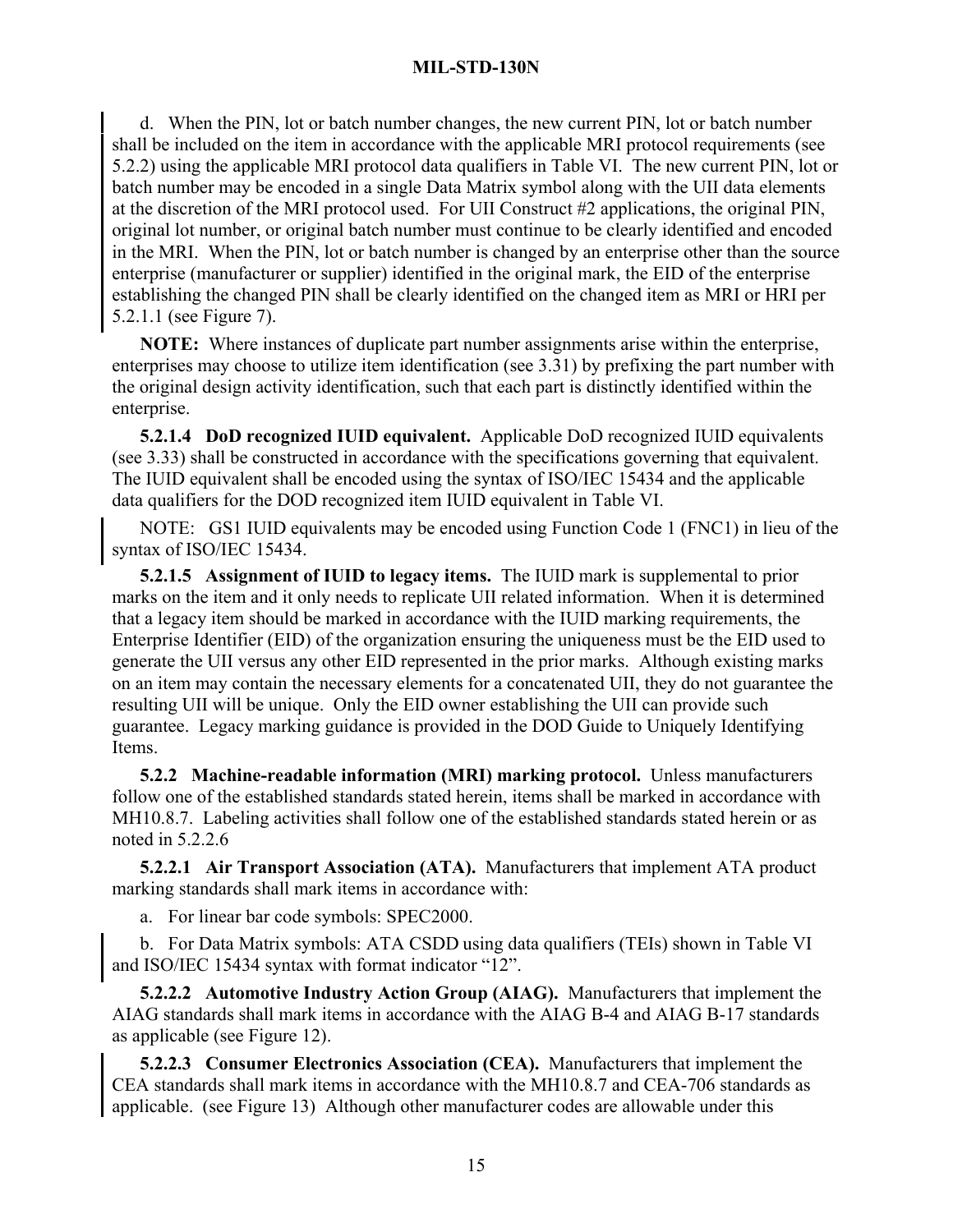standard, a CAGE code identified with the appropriate Data Identifier is the recommended manufacturer ID.

**5.2.2.4 GS1.** Manufacturers that implement the GS1 specifications shall mark items in accordance with the GS1 specifications as applicable (see Figures 8, 9, and 14).

a. For linear bar codes symbols, use the GS1 General Specifications.

b. For Data Matrix symbols, several references should be used. For non-IUID item marks, use the GS1 General Specifications. For IUID item marks use the GS1 General Specifications with the Data Matrix symbol syntax in accordance with ISO/IEC 15434.

**5.2.2.5 National Aeronautics and Space Administration (NASA).** NASA aerospace marking standards shall be implemented only for those DoD actions directly supporting NASA programs. When specified in the contract or order, manufacturers that implement the NASA aerospace marking standards shall mark items in accordance with NASA-STD-6002 as applicable. However, syntax and semantics for the Data Matrix symbols shall comply with 5.2.4 and 5.2.5. Detailed how-to guidance for implementing NASA-STD-6002 requirements is provided in NASA-HDBK-6003.

**5.2.2.6 Other.** MRI protocols other than those stated herein shall be approved by USTRANSCOM TCJ5/4-I Asset Visibility Division. The acquiring activity shall ensure that the MRI protocol submitted is compatible with established DoD MRI system(s) identified for materiel management.

**NOTE:** Submit requests for MRI protocol inclusion to DOD Logistics AIT Office (TCJ5/4-I), Suite 100, 5971 Kingstowne Village Parkway, Alexandria, VA 22315

**5.2.3 Data Carriers.** 

**5.2.3.1 Linear bar code symbol.** Linear bar code symbols shall be Code 39 symbols in accordance with ISO/IEC 16388, Code 128 symbols or GS1-128 (formerly UCC/EAN-128) symbols in accordance with ISO/IEC 15417, or EAN/UPC symbols in accordance with ISO/IEC 15420. The ratio of the wide element to the narrow element shall be within the range of 2.1:1 to 3.1:1 for Code 39 symbols. The narrow element dimension (X dimension) range should be from 0.0075 inch (0.19 mm) to 0.015 inch (0.38 mm) for Code 39, Code 128 and GS1-128. The narrow element dimension for EAN/UPC symbols should range from .0104 inch (0.26mm) to 0.026 inch (0.66 mm).

**5.2.3.2 Two-dimensional Symbol.** The two-dimensional symbol shall be the Data Matrix ECC 200 in accordance with ISO/IEC 16022. Unless otherwise specified, the module size shall be no smaller than 0.0075 inch (0.19 mm) and no larger than 0.025 inch (0.635 mm). Square symbol sizes shall not exceed one inch (25.4 mm). The larger dimension of rectangular Data Matrix symbols, as permitted by ISO/IEC 16022, shall not exceed one inch. Deviations to the stated module sizes and maximum overall symbol size shall be specified by contract if required.

**5.2.4 Syntax.** The data elements shall be encoded in the Data Matrix symbol using the syntax of ISO/IEC 15434 with format indicator 05 for Application Identifiers (AI), format indicator 06 for Data Identifiers (DI), or format indicator 12 for Text Element Identifiers (TEI). The use of DIs is illustrated in Figures 2 - 4.b, 12, and 13. TEIs are illustrated in Figures 5 and 6. AIs are illustrated in Figures 8 and 9.

**5.2.5 Semantics.** The data elements shall be described by the semantics of ISO/IEC 15418 for AIs and DIs and the semantics of the Air Transport Association Common Support Data Dictionary (CSDD) for TEIs. The semantics for IUID are shown in Table VI.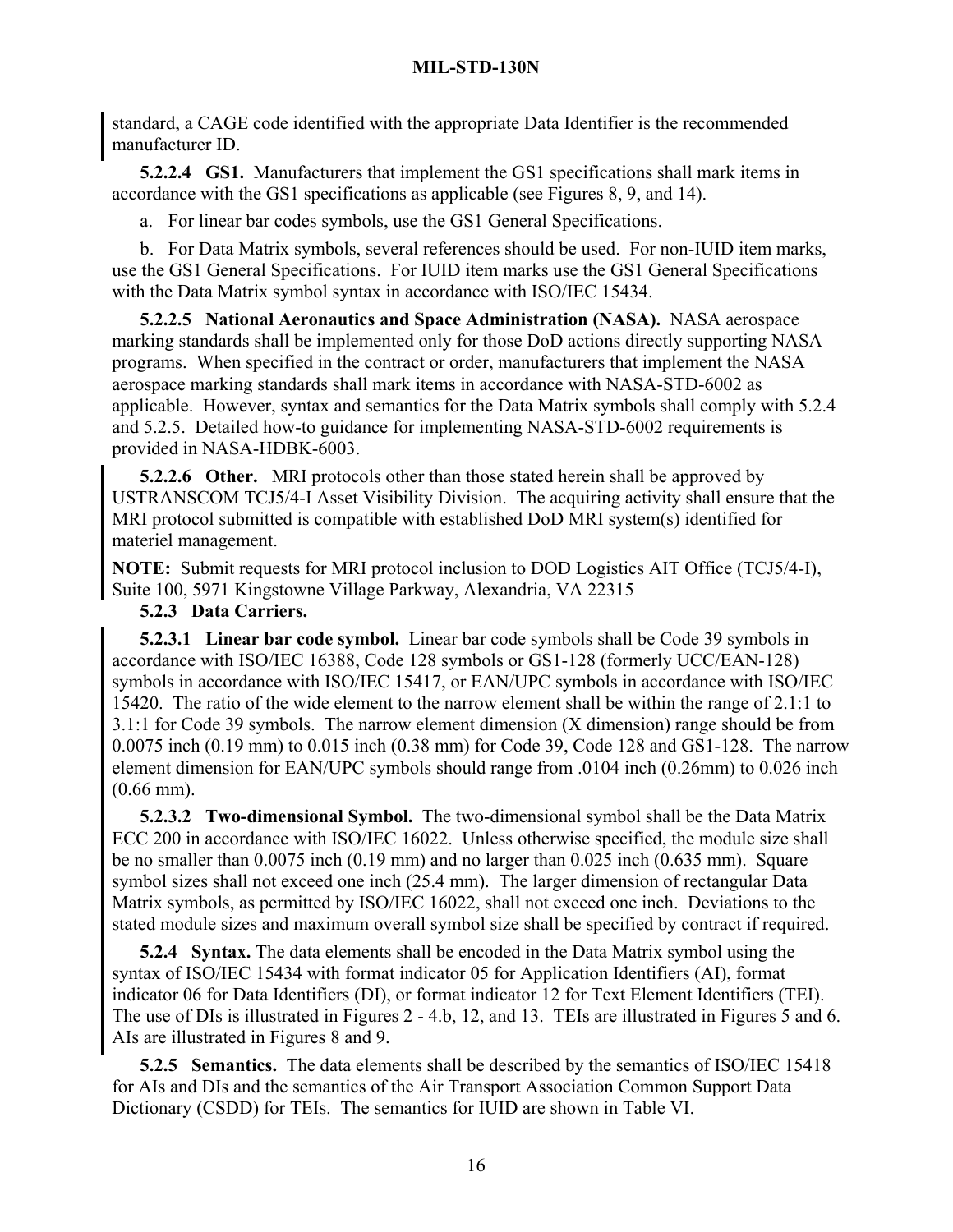**5.2.6 Data area titles.** The preferred human-readable form for data area titles, with alternative language, is shown in Table VIII.

**5.2.7 MRI marking quality.** The following describes MRI marking quality criteria for both linear bar codes and Data Matrix symbols. Any deviations from these criteria require acquiring activity approval. Marking quality conformance may be based on a sampling plan (e.g. ISO/IEC 2859-1). Marking quality conformance shall include validation and verification of mark content and quality.

**5.2.7.1 Linear bar code quality.** For acceptance, the symbol shall have a minimum print quality of 3.0/05/660, where the minimum grade is 3.0, measured with an aperture size of 0.005 inch (0.127 mm) (for EAN/UPC symbol the aperture size used is 0.006 inch (0.152 mm) (3.0/06/660)) with a light source wavelength of 660 nm in accordance with ISO/IEC 15416. For imager based verifier devices, synthetic aperture shall be used. The methodology for measuring the print quality shall be as specified in ISO/IEC 15416. If the print quality measuring methodology as specified in ISO/IEC 15416 is non-responsive for other marking methods, quality acceptance levels shall be identified within the individual contract or order

**5.2.7.2. Data Matrix symbol quality.** The following provide acceptance criteria for all marking procedures that can be used at the Supplier's choice:

**a**. ISO/IEC 15415: The symbol shall have a minimum quality grade of 3.0/05/650 measured with an aperture size of 0.005 inch (0.127 mm) with a light source wavelength of 650  $nm \pm 20$  nm. As an exception, the ISO/IEC 15415 parameters Modulation (MOD), Symbol Contrast (SC), or both, may measure as low as 2.0, providing the overall ISO/IEC 15415 grade would be 3.0 if the MOD and SC grades are 3.0 or higher. (This allows for lower contrast substrates, high density images, printing, over-laminates and other such limiting factors to the parameters MOD, SC, or both on otherwise well produced images.) Quality (symbol validation and verification) reports shall clearly show that the MOD, SC, or both, are the only parameters measured as low as 2.0, and clearly show that the overall grade would be at least 3.0 if MOD and SC were at least 3.0. Quality reports shall also document the synthetic aperture size used. The methodology for measuring the print quality shall be as specified in ISO/IEC 15415, where the overall grade is based on a single scan (not five scans).

**b.** AIM DPM-1-2006: The symbol shall have a minimum quality grade of DPM2.0/7.5- 25/650/(45Q|30Q|90|30T|30S|D) where:

i. Minimum quality grade  $= 2.0$ 

ii. X dimension range of the application  $= 7.5-25$  mils

iii. Inspection wavelength =  $650$  nanometers  $\pm 20$  nanometers.

iv. Lighting conditions = Medium Angle Four Direction (45Q) or Low Angle Four Direction (30Q) or Diffuse Perpendicular (90) or Low Angle Two Direction (30T) or Low Angle One Direction (30S) or Diffuse Off-axis (D).

c. SAE AS9132: The symbol shall fulfill the visual inspection criteria of "Pass" as defined in AS9132.

d. Due to the absence of a nationally traceable standard to calibrate verification equipment, calibration processes and materials for reflectance criteria provided by the verifier manufacturer are acceptable.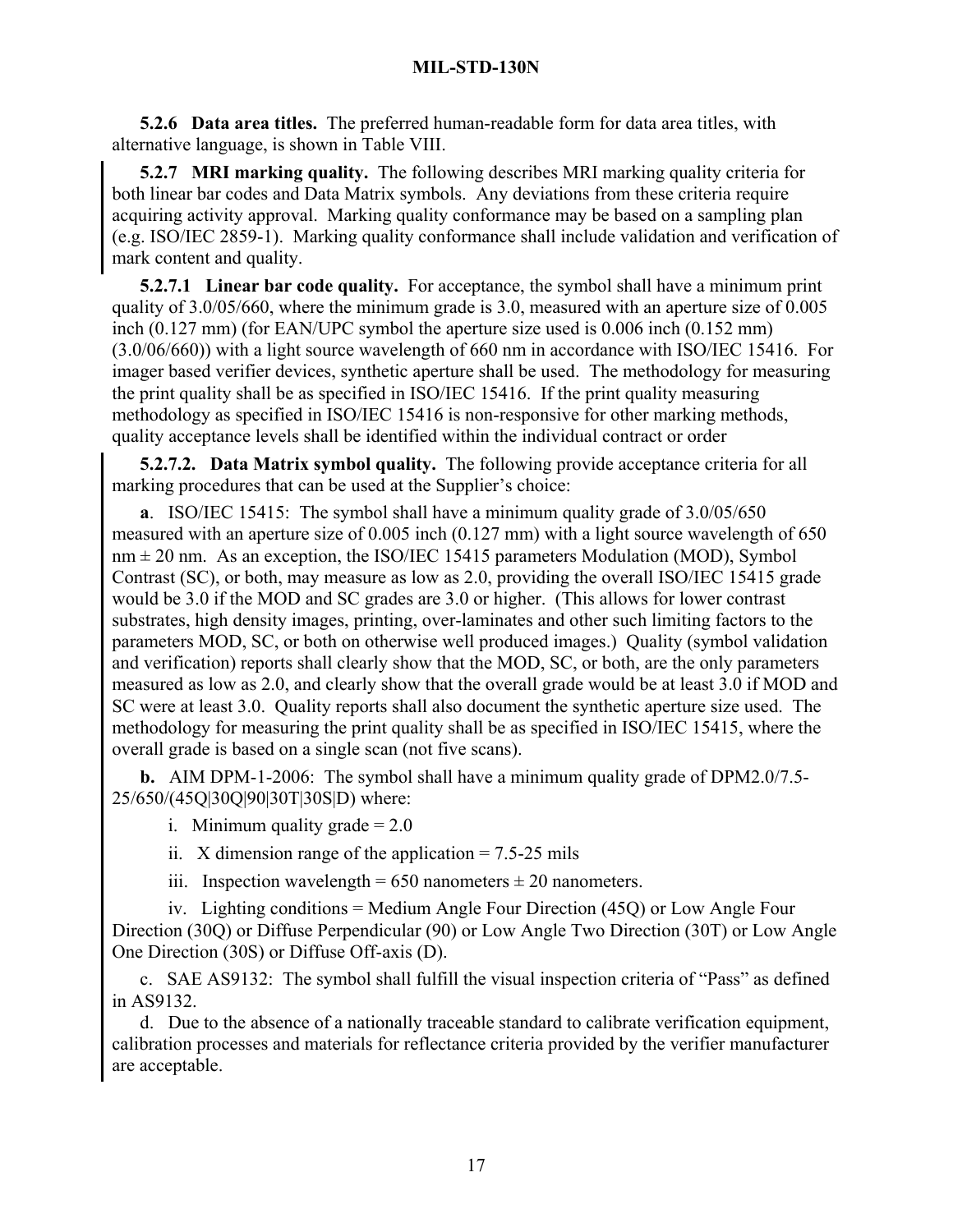e. For Data Matrix symbols applied to a curved surface, the overall symbol size shall not exceed more than 32% of the radius (16% of the diameter or 5% of the circumference) associated with the curvature of the surface.

f. If the preceding quality measuring methodologies specified are non-responsive, quality acceptance levels shall be identified within the individual contract or order.

**5.2.8 Obliteration of direct marked Data Matrix symbol.** When a Data Matrix symbol mark is unacceptable (unreadable, in error, etc.) and cannot be removed or otherwise repaired, replaced or re-worked without deleterious effect to the marked item, it shall be crossed out as shown in Figure 15 using two diagonal lines crossing each other through the center of the Data Matrix symbol and two other lines (one vertical the other horizontal) through the two interrupted frame lines (finder pattern) of the Data Matrix symbol. The marking method used shall be determined by the current design authority.

**5.3 Free text marking information.** When MRI marking is not required, or when humanreadable information is required in addition to that provided along with the applicable MRI, items shall be individually marked with free text (see 3.23). Abbreviations are provided in Table VIII. Additional free text information may be included when specified by the acquiring activity.

a. Parts that are normally capable of independent operation in a variety of situations shall be marked as specified in 5.3.7

b. An item of military property consisting of one part, or two or more parts joined together which is not normally capable of independent operation in a variety of situations and which is not normally subject to disassembly without destruction of the designed use or which is not normally disassembled (e.g., electric clock motor), shall be marked as a part (see 5.1.2.b for an exception).

c. When parts are deemed too small for application of complete marking, a logo or other abbreviated marking shall be substituted for the design activity identifier. A complete item mark shall then be applied to the packaging (see 4.1.b).

**5.3.1 Part mark when the manufacturer is the design activity.** When the manufacturer is also the design activity for the part, the marking shall be arranged as follows:

a. When the manufacturer is the original design activity.

**69806 - 1234567-101** -- ODA (see 3.42) Item Identification (see 3.31)

| ODA - CAGE or NCAGE (see 3.8 or 3.40)

b. When the manufacturer is the current design activity but is not the original design activity.

**69806 - 1234567-101** -- ODA Item Identification

**CDA - 07873** -- CDA (see 3.10) - CAGE or NCAGE

**5.3.2 Part mark for items acquired from manufacturers other than the design activity.** The notation (MFR), followed by the manufacturer's identification (see 3.38) shall be marked below the design activity's item identification (or near it if space does not permit). The markings shall be arranged as follows:

a. When the design activity is the original design activity.

**69806 - 1234567-101** -- ODA Item Identification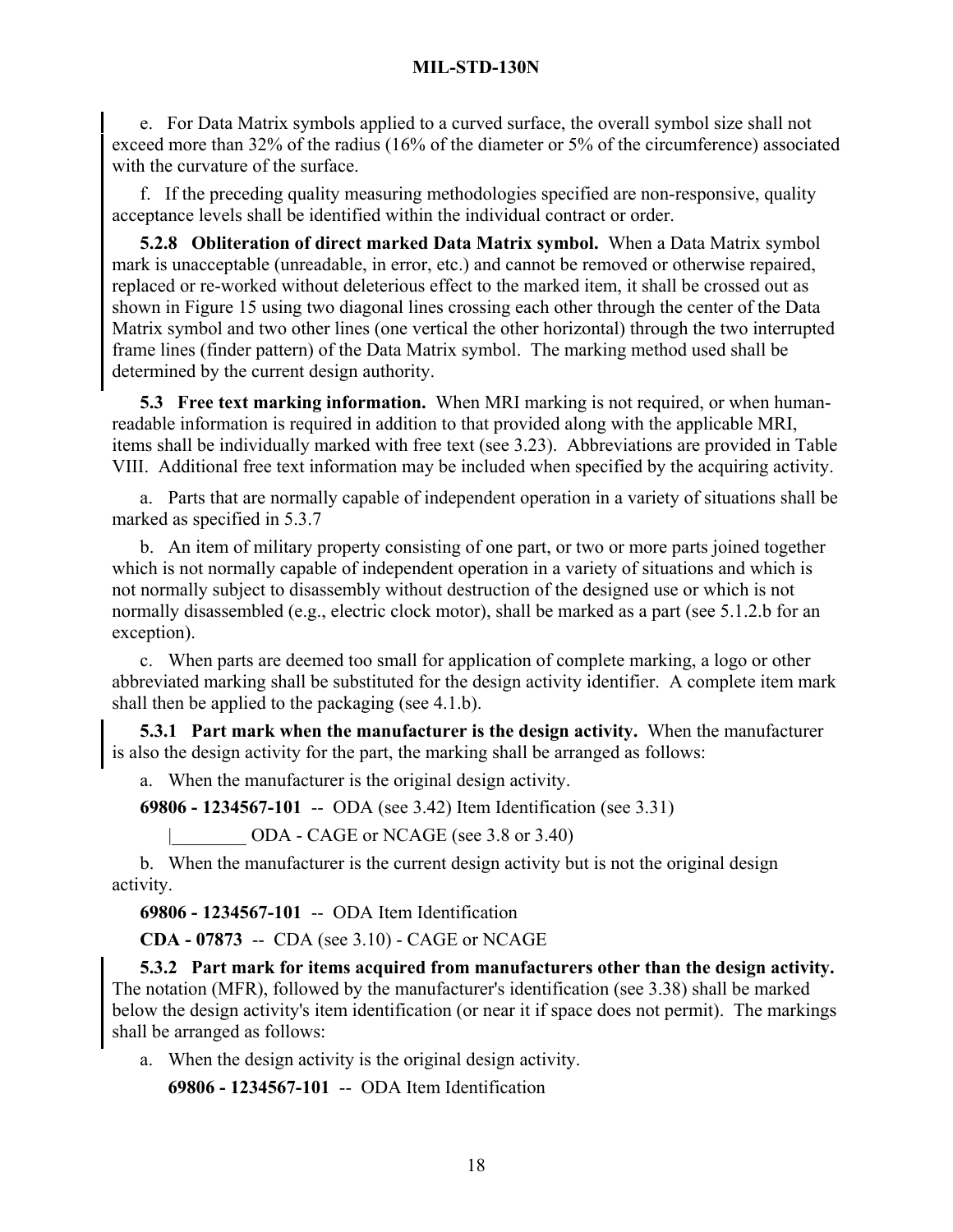**MFR - 20001** -- MFR (see 3.37) - CAGE or NCAGE

b. When the design activity is not the original design activity.

**69806 - 1234567-101** -- ODA Item Identification

**CDA - 07873** -- CDA - CAGE or NCAGE

**MFR - 20001** -- MFR - CAGE or NCAGE

#### **ALTERNATE METHOD**

**69806 - 1234567-101** -- ODA Item Identification

**CDA - 07873 MFR** - **20001** --MFR - CAGE or NCAGE

|\_\_\_\_CDA - CAGE or NCAGE

**5.3.3 Part marking in licensee-licensor agreement.** In licensee-licensor agreement, the requirements of 5.3.2 shall apply to the licensee when manufacturing parts in accordance with the licensor's design.

**5.3.4 Marking items acquired from, but not manufactured by, the design activity.** When the design activity uses subcontractors for the manufacture of an item, but retains full design control, quality assurance control, and full responsibility to the acquiring activity for the delivered product, the requirements of 5.3.1 apply. When any portion of design control, quality control, or delivered product warranty responsibility is delegated to such subcontractor, the requirements of 5.3.2 apply.

**5.3.5 Subassemblies and assemblies that do not require identification plates.**  Subassemblies and assemblies shall be individually marked with the information specified in 5.3.1 or 5.3.2 except that the notation "ASSY," shall be used in place of a dash (or slant) as follows.

**69807ASSY7654321**-**101** -- DAI (CAGE or NCAGE), ASSY, and identifying PIN

**5.3.6 Source control items.** Source control items shall be individually marked with the information specified in 5.3.1 or 5.3.2 except that the notation "SOCN," shall be used in place of a dash (or slant) as follows:

**69807SOCN7654321**-**101** -- DAI (CAGE or NCAGE), SOCN, and identifying PIN

When specified by the acquiring activity, the item manufacturer shall be identified as described in 5.3.2. The vendor's identification and PIN need not be removed.

**5.3.7 Marking requirements for units, groups, and sets.** Units, groups, or sets shall be marked with the following free text marking.

- a. Nomenclature (see 3.41)
- b. Enterprise identifier (see 3.22) of the manufacturer (see 3.37) or supplier (see 3.51)
- c. Enterprise identifier (see 3.22) for IUID, as applicable
- d. Serial number (see 3.46) or other traceability number, when applicable
- e. Current PIN (see 3.44)
- f. Original PIN (see 3.44), LOT or batch number (see 3.35) for IUID, as applicable
- g. Acquisition instrument identification number (see 3.3)
- h. \* LOT or batch number (see 3.35)
- i.  $*$  U.S. (see 3.58 and 4.9)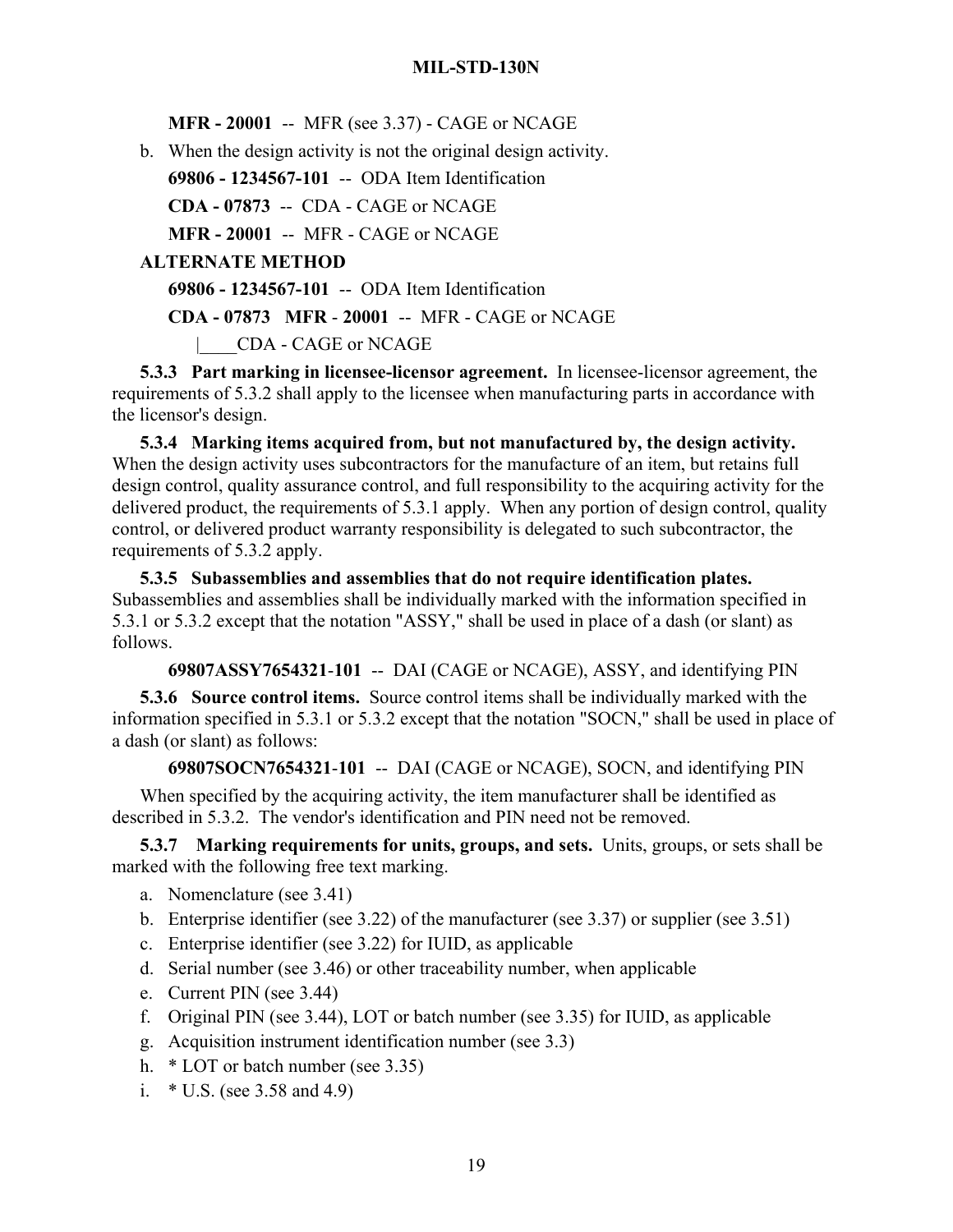j. \* Special characteristics (see 3.49)

k. \* NSN (see 3.39)

**NOTE:** Asterisk denotes optional information that may be included only when specifically cited in the contract or purchase order.

**5.4 Altered, selected, or source controlled items (see 3.4).** When an item is delineated on an altered, selected, or source controlled item drawing, the item identification (see 3.31) assigned by the design activity specifying the alteration or selection shall be used to identify the item.

**5.4.1 IUID applicable items (see 6.3)**. Alteration, selection, or source control of IUID applicable items does not affect the original UII.

a. Construct #1 – The current item identification (if used) shall be removed or obliterated if this can be done without damage to the item. The altered, selected, or source controlled item identification assigned shall replace the current item identification. Figures 5 and 7 show examples of Construct #1 marks that can be altered by replacing the current item identification portion of the mark.

b. Construct  $#2$  – The original item identification shall not be removed from the label or obliterated. The altered, selected, or source controlled item identification assigned shall be placed near the mark; or if the item bears a current item identification in addition to the original item identification as shown in Figures 4a and 6, the current item identification shall be replaced, as described in Figures 4.b and 7.

**5.4.2 Non-IUID applicable items.** The item identification shall be removed or obliterated, if this can be done without damage to the item, and replaced with the altered, selected, or source controlled item identification.

**5.5 Maintenance actions.** When specified in the contract, purchase, or repair order, original identification marking shall be supplemented with information identifying repair or overhaul actions. This information shall be applied in close proximity to and readable in the same manner as the original identification marking. Method of marking shall provide permanency and legibility (see 4.3) required of original identification marking. Supplemental information to be applied shall include as a minimum:

- a. Enterprise identifier (see 3.22) of the repair or overhaul facility.
- b. Date of repair or overhaul action.
- c. Applicable warranty (see 3.63) extensions
- d. Contract, purchase, or repair order number as specified by the issuing activity.

**5.6 Items identified by military or industry association specifications and standards** Items identified by numbers derived from military specifications, military standards, or industry association standards (e.g., MS, NAS) shall be marked with the military or industry association identifying number (without the DAI), and the actual manufacturer's identification prefixed by "MFR" separate from the PIN (e.g., separate line). Otherwise, these items shall be marked as specified in 5.2 or 5.3.

**5.7 Warranted items.** When specifically required by a contract statement of work or other contract clause, warranted items shall be marked in a conspicuous location to give notice that the item(s) are subject to warranty. The marking shall contain, as a minimum, the statement "WARRANTED ITEM" and the period or conditions of warranty (i.e., hours of operation, cycles of operation, time since manufactured, etc.). (see Figure 16).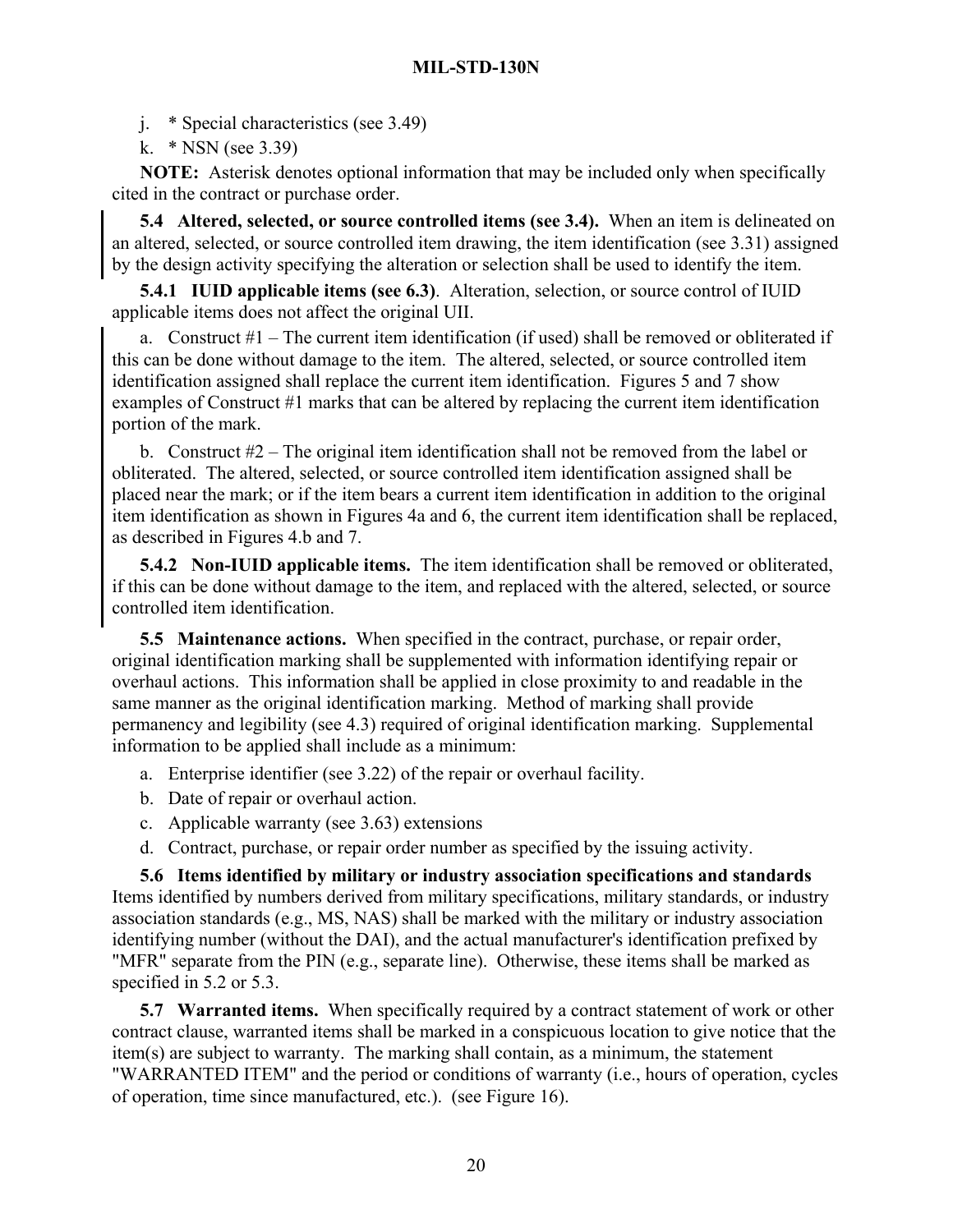**5.8 Security classification.** When required by acquisition document, classified items shall be marked in a conspicuous manner to provide notice that the item(s) are subject to security restrictions. Classified marking shall be in accordance with DOD 5220.22-M.

## **5.9 Electrostatic Discharge Sensitive (ESDS) items.**

a. Electrical and electronic parts classified as sensitive to damage from electrostatic discharge in accordance with MIL-STD-1686 and MIL-HDBK-263, or ANSI/ESD S20.20, shall be marked with the ESDS (see 3.20) symbol (see Figure 17).

b. Assemblies containing ESDS parts shall be marked with the ESDS symbol (see Figure 17). This symbol shall be so located as to be readily visible when the assembly is installed in its next higher assembly, if applicable. When the physical size of the assembly precludes direct marking of the ESDS symbol, the symbol shall be marked on an identification tag that shall be securely attached to the assembly. The ESDS unit packs (see 3.57), intermediate and exterior containers shall be marked with ESD attention labels as specified in MIL-STD-129.

c. Equipment enclosures containing ESDS parts or assemblies shall be marked with the ESDS symbol and an ESDS label (see Figure 17). The symbol and caution note shall be located in such a position as to be readily visible to personnel prior to gaining access to the ESDS parts or assemblies. Where space permits, these markings shall be on the access door or cover of the equipment enclosure.

## **6. NOTES**

(This section contains information of a general or explanatory nature that may be helpful, but is not mandatory.)

**6.1 Intended use.** This standard provides the criteria for development of item identification marking requirements and methods for identification of items of military property produced, stocked, stored, and issued by or for the Department of Defense. This document is to be tailored by the acquiring activity.

## **6.2 Subject term (key word) listing.**

Bar code CAGE code Control item Data Matrix symbol Design activity Design activity identification (DAI) D-U-N-S Electrostatic Discharge Sensitive (ESDS) Enterprise Identifier Human-readable information Human translation Identification plate Item Unique Identification (IUID) Legibility Machine-readable information National Stock Number (NSN)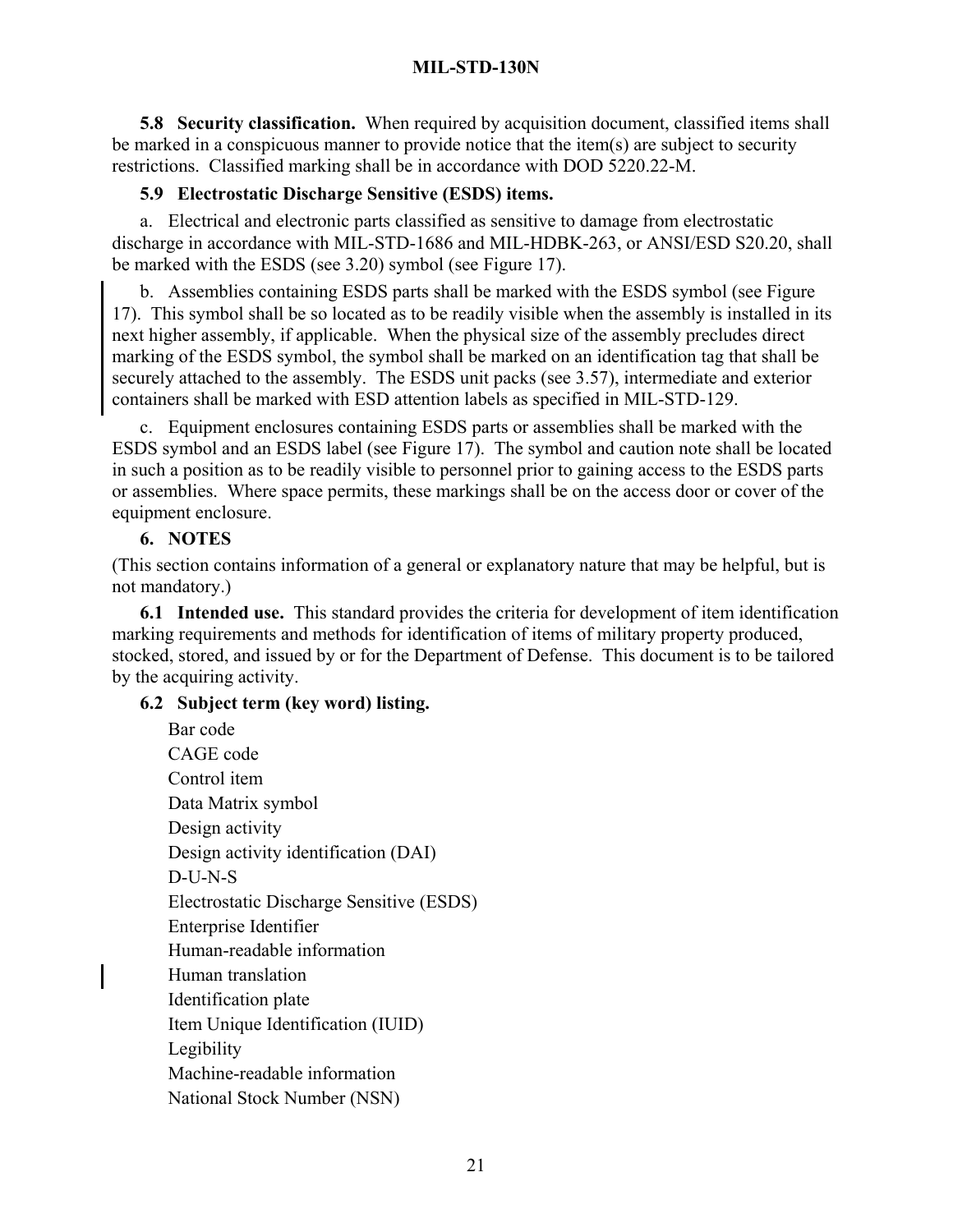NCAGE code Part or Identifying Number (PIN) Permanency **Security** Serial Number Unique Item Identifier (UII) Warranted Item

**6.3 Item unique identification (IUID).** The policy for unique identification of items implements a Department of Defense initiative on improving asset management through uniquely identifying tangible items. The UII enables traceability of the item throughout its life within the DoD inventory system, and facilitates item tracking in DoD business systems to provide reliable and accurate data for program management and accountability purposes. The IUID policy, with associated guidance, is available at [http://www.acq.osd.mil/dpap/pdi/uid/index.html.](http://www.acq.osd.mil/dpap/pdi/uid/index.html)

**6.4 Unique item identifier (UII) constructs.** The methods of UII construction are determined by the enterprise's serialization protocol (see Table IV).

a. Construct #1 – enterprise identifier and a serial number unique within the assigning activity (see Figures 2, 3, and 5), or

b. Construct #2 – enterprise identifier; original PIN, lot or batch number; and a serial number unique within the product identified (see Figures 4.a, 4.b, 6, 9, and 13)

**NOTE:** The enterprise that serializes the item shall normally assign the UII. Enterprises are responsible for assuring that their serialization protocols provide globally unique identifiers. When using Construct #2, enterprises must assure unique combinations of serial number with original part, lot, or batch number assignments.

**6.5 Data qualifiers.** Table VII illustrates the data qualifiers used by constructs #1 and #2, DoD recognized IUID equivalents and current PINs.

**6.6 IUID consultation.** As noted at [http://www.acq.osd.mil/dpap/pdi/uid/index.html,](http://www.acq.osd.mil/dpap/pdi/uid/index.html) the OUSD (AT&L) website, aid regarding implementation of IUID is available through Help Desk support at (703) 848-7314 or by e-mail at  $info@$ uniqueid.org

**6.7 Data format indicator for TEIs.** The Department of Defense (DoD) established the collaborative solution format indicator "DD" to enable the use of Text Element Identifiers using the syntax of ISO/IEC 15434 until the time a new format indicator was incorporated as approved syntax in ISO/IEC 15434 to support Text Element Identifiers. The publication of ISO/IEC 15434 dated October 2006 established "12" as the approved format indicator for Text Element Identifiers. Organizations that have been using format indicator "DD" are to transition to the use of format indicator "12" and cease using format indicator "DD" for any newly marked parts. There is no direction to re-mark any items that have used the "DD" format indicator.

**6.8 Changes from previous issue.** The margins of this standard are marked with vertical lines to indicate where content changes from the previous issue were made. Changes in paragraph numbering are not marked. This was done as a convenience only and the Government assumes no liability whatsoever for any inaccuracies in these notations. Bidders and contractors are cautioned to evaluate the requirements of this document based on the entire content irrespective of the marginal notations and relationship to the last previous issue.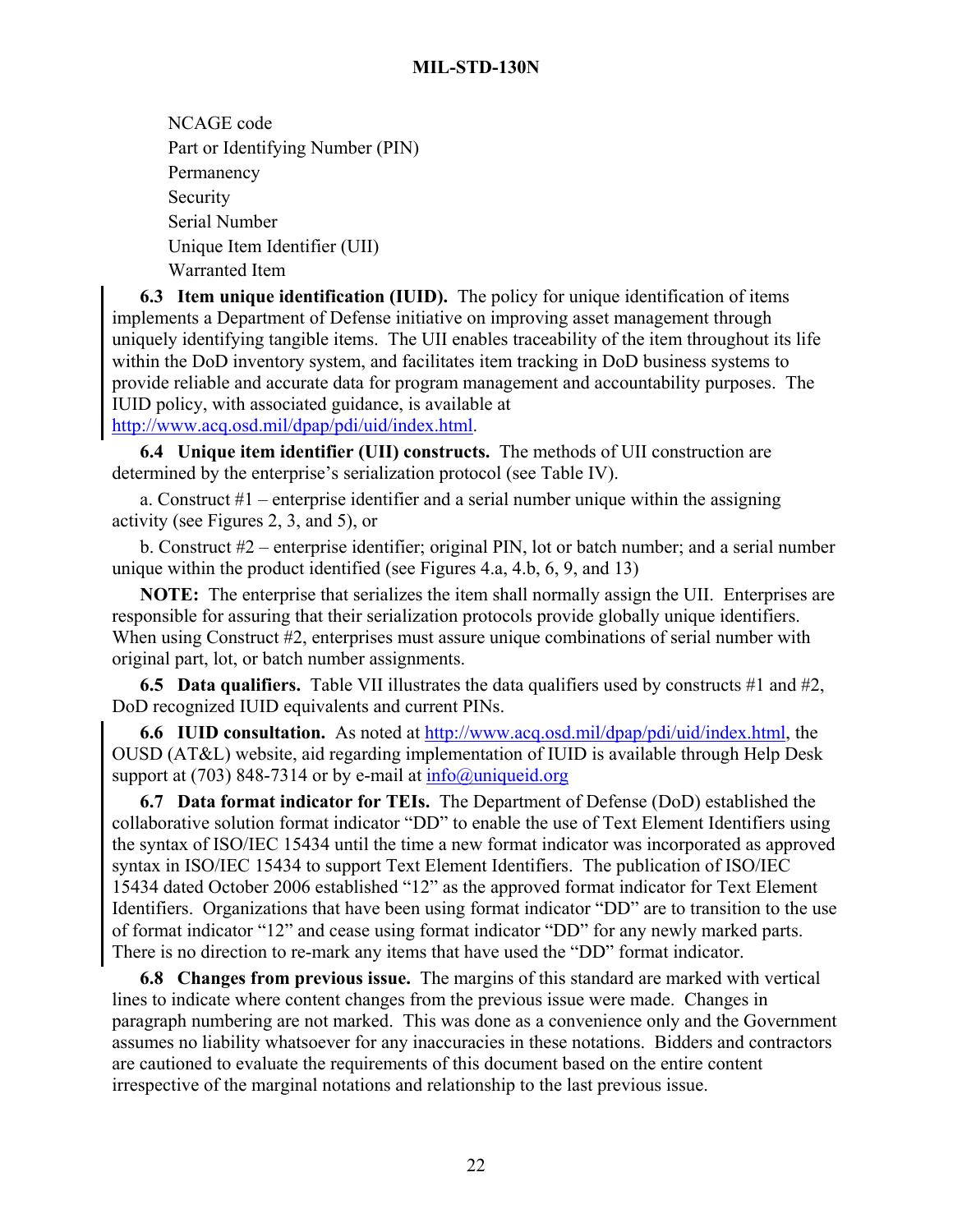#### **TABLE II. Marking methods**

(This table is given only as a guide. These suggested methods may not meet the needs of your application.)

| <b>Marking</b><br><b>Methods</b>                | Mark<br>Characteristics     | HRI* | $1D^*$      | $2D*$ | <b>Recommended Use</b>                                                                                                                                                                                 |
|-------------------------------------------------|-----------------------------|------|-------------|-------|--------------------------------------------------------------------------------------------------------------------------------------------------------------------------------------------------------|
| Blast (grit) ( with pre-<br>encoded stencils)   |                             | Y    | N           | N     | Abrasive method which can be used on most<br>surfaces                                                                                                                                                  |
| Acid Etch (with pre-<br>encoded stencils)       |                             | Y    | N           | Y     | Characters produced by use of acid. Use on<br>metal and glass                                                                                                                                          |
| Vibro Peen                                      |                             | Y    | N           | N     | Metal or nonmetallic parts that may deform if<br>metal stamped. Hand held operation.                                                                                                                   |
| Metal Stamp                                     |                             | Y    | N           | N     | Metal or nonmetal parts that will not deform<br>under the stamping pressure required. Also,<br>the alteration of the surface roughness finish<br>will not be detrimental to proper functioning.        |
| Dot peening                                     |                             | Υ    | $\mathbf N$ | Υ     | Metal or nonmetal parts that may deform if<br>metal stamped.                                                                                                                                           |
| Engraving                                       | Variable depth or<br>height | Υ    | N           | N     | Sheet metal fabrication that will deform if<br>metal stamped. Functional marking with color<br>filler                                                                                                  |
| Embossing                                       |                             | Y    | $\mathbf N$ | N     | Thin sheet metal, plastics on nonfunctional<br>surfaces                                                                                                                                                |
| Cast or forged (with pre-<br>encoded stencils)  |                             | Y    | N           | Y     | Castings or forgings - characters raised or<br>depressed depending on method of<br>manufacture, unless otherwise specified on<br>the drawing. Marking should be used on non-<br>machined surfaces only |
| Molded (with pre-<br>encoded stencils)          |                             | Y    | N           | Y     | Usually plastic or rubber parts, may be either<br>raised or depressed, unless otherwise<br>specified.                                                                                                  |
| Electro-chemical etch<br>(electrolytic process) |                             | Υ    | Y           | Υ     | Characters normally depressed, but may be<br>raised. Used on fine surface finishes without<br>protective coating, also high hardness parts<br>(HRC 50 or higher)                                       |
| Laser Discoloration                             |                             | Y    | Υ           | Y     | Heat from the laser discolors the material<br>surface without associated metal removal                                                                                                                 |
| Laser (Paint<br>pigmentation)                   | Surface mark                | Y    | Y           | Υ     | Chemicals added to some plastics that will<br>react by changing color when contacted with<br>a laser.                                                                                                  |
| Laser (Bonding)                                 | Raised mark                 | Υ    | Y           | Y     | Mark produces by bonding a medium to the<br>surface of an item, marking with a laser and<br>producing a raised mark.                                                                                   |
| Laser (Engraving)                               | Variable depth              | Υ    | Y           | Y     | Very good resolution of alpha numeric and<br>machine-readable marking symbology.<br>Character height and width range from .007 to<br>4.0 inches.                                                       |
| Laser (Etching)                                 |                             |      |             |       | Generally limited to 0.001 inch max. depth,<br>done at lower power settings                                                                                                                            |
| Laser markable<br>Inks/Paints                   | Surface Mark                | Υ    | Υ           | Y     | Inks and paints containing pigments that<br>discolor when struck with a laser beam                                                                                                                     |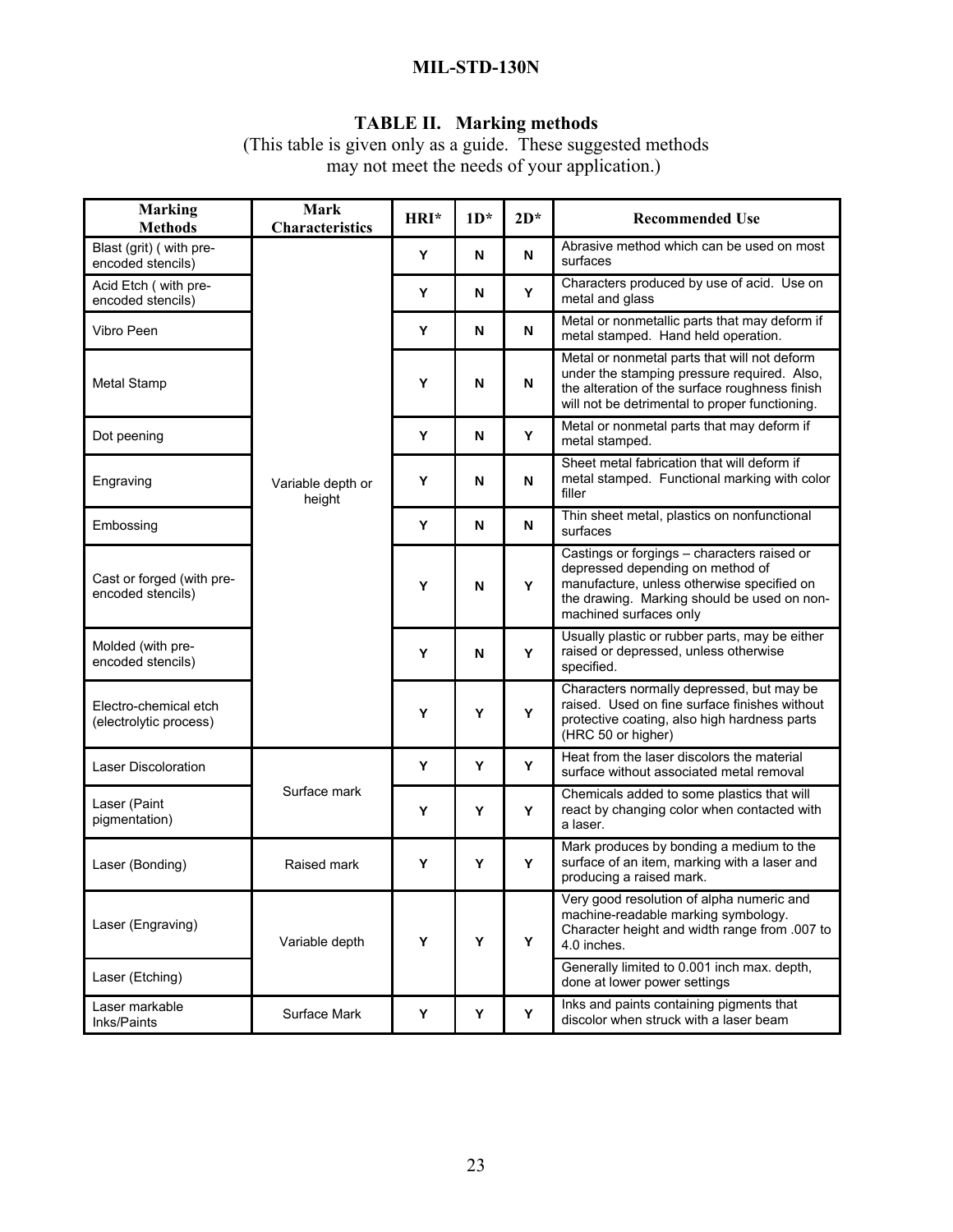#### **TABLE II. Marking methods - Continued**

|  | (This table is given only as a guide. These suggested methods) |
|--|----------------------------------------------------------------|
|  |                                                                |

| <b>Marking</b><br><b>Methods</b>                                         | Mark<br><b>Characteristics</b> | HRI* | $1D^*$ | $2D^*$ | <b>Recommended Use</b>                                                                                                                                                                                      |  |
|--------------------------------------------------------------------------|--------------------------------|------|--------|--------|-------------------------------------------------------------------------------------------------------------------------------------------------------------------------------------------------------------|--|
| Rubber stamp, Ink Jet<br>(with pre-encoded<br>stencils)                  |                                | Y    | Y      | Y      | Non-metallic labels, fabrics, wood, plastics.<br>On metal parts with protective finish (i.e.,<br>phosphate) cover with clear lacquer. Apply<br>before oiling. Also temporary marking; work<br>in progress.  |  |
| Decalcomania                                                             |                                | Υ    | Y      | Y      | Instructional plates, part identification, when<br>other methods are not available, temporary<br>marking, protect with clear lacquer. Apply<br>before oiling.                                               |  |
| Metal or plastic tags                                                    |                                | Y    | Y      | Y      | When other methods are not available.                                                                                                                                                                       |  |
| Photo Anodizing                                                          |                                | Y    | Y      | Y      | Name plates, foil plates, placards, etc.<br>ref. GG-P-455 for severe applications                                                                                                                           |  |
| <b>Thermal Spray</b><br>(Combustion, Electric<br>Arc, HVOF, Plasma)      | Surface Mark                   | Y    | Y      | Y      | All metals and composites. Raised cells. All<br>surface finishes. Requires abrasive blast.<br>Can tailor the applied materials. Works well<br>when painted over.                                            |  |
| Metal paste through a<br>pre-encoded stencil                             |                                | Y    | Y      | Y      | Apply specified metal paste through pre-<br>encoded stencils. The stencil is removed and<br>the metal paste is fused to the substrate via<br>heat treat cycle, induction, laser or torch.<br>Pre-blast req. |  |
| Epoxy applied through a<br>pre-encoded stencil                           |                                | Υ    | N      | N      | Epoxy is applied through a stencil and the<br>stencil may or may not be removed for<br>contrast. Requires a pre-blast. Good for all<br>materials. Performs well under paint if the<br>stencil is removed.   |  |
| <b>Pre-Encoded Inserts</b><br>(materials are in contrast<br>to the part) |                                | Y    | Y      | Y      | Composites new build or retrofit. For new<br>build, the pre encoded inserts are placed tool<br>or bag side preferably under fiber glass and<br>cured in. Use epoxy and vacuum bag for<br>retrofit.          |  |
| <b>Digitally Printed</b>                                                 | Subsurface mark                | Y    | Y      | Y      | Labels, tags & plates                                                                                                                                                                                       |  |

may not meet the needs of your application.)

#### **NOTES:**

 $\mathbf l$ 

- **1.** Potential effects on the item to be marked should be weighed in selecting the marking method.
- **2.** The Joint Marking Qualification Working Group (JMQWG)\*\*, under the sponsorship of the Government Electronics and Information Association, provides a common set of IUID 2D Data Matrix mark qualification test and report data available for unrestricted use at <https://acc.dau.mil/CommunityBrowser.aspx?id=30743>. The goal of this venture is to coordinate a consortium approach towards performing, publishing, and sharing nonproprietary information for the following areas:
	- a. IUID Marking Methods (dot peen, laser/chem etch, direct ink, label, etc)
	- b. Material Types & Finishes (80% common to most of Industry)
	- c. Environmental Criteria (80% common to most of Industry or use worst case)

\* **Y** (recommended) and **N** (not recommended) denotes protocol implementation consideration.

\*\* Refer to [\(http://rsesc.uah.edu/DPM\)](http://rsesc.uah.edu/DPM) for JMQWG Matrix details.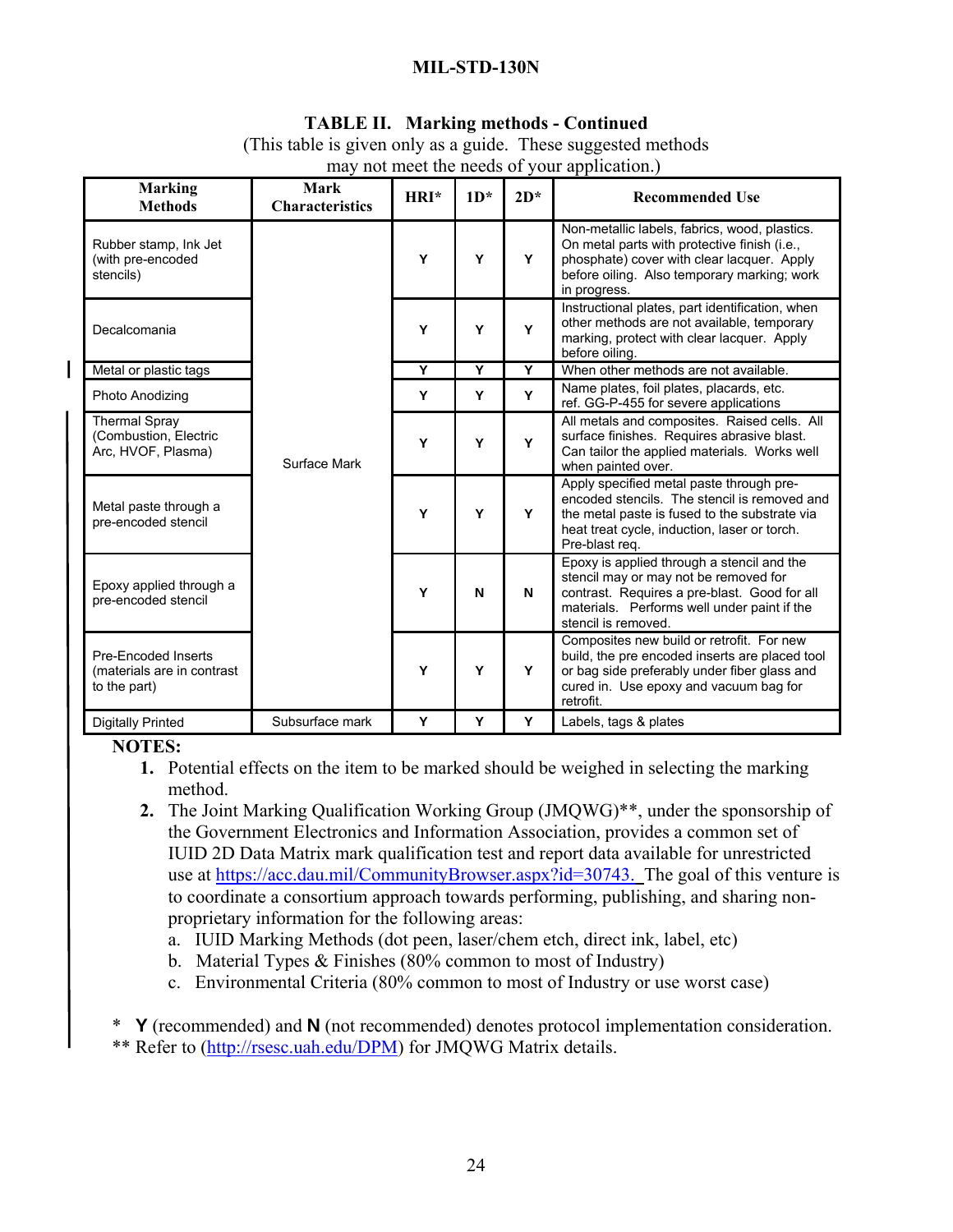## **TABLE III. Consideration criteria in selection of marking methods**

(This table is given only as a guide. These suggested methods may not meet the needs of your application.)

| Protective<br>finish                            | Surface roughness in<br>inches (metric)                          | <b>Marking method</b>                                                                                                                                                                                          | <b>Remarks</b>                                                                                                                                                          |  |
|-------------------------------------------------|------------------------------------------------------------------|----------------------------------------------------------------------------------------------------------------------------------------------------------------------------------------------------------------|-------------------------------------------------------------------------------------------------------------------------------------------------------------------------|--|
|                                                 | 125 microinches (3.2<br>microns) or coarser                      | Cast, forged, molded, thermal spray,<br>Metal fusion, epoxy                                                                                                                                                    | Specify "raised" or "depressed" only<br>when necessary; used on non-machined<br>surfaces.                                                                               |  |
| No protective                                   |                                                                  | Metal stamp                                                                                                                                                                                                    | On machined surfaces                                                                                                                                                    |  |
| finish or a<br>coating of light                 | 125 to 63 microinches<br>$(3.2 \text{ to } 1.6 \text{ microns})$ | Molded, engraved metal stamp, dot<br>peen, vibro peen                                                                                                                                                          | Specify "depressed", when marking a<br>functional surface.                                                                                                              |  |
| oil applied<br>after marking.                   | All surfaces                                                     | Laser markable inks or paints and<br>epoxies, thermal spray & metal<br>fusion Photo Anodizing                                                                                                                  | Additive marking. Cover with matte<br>finish clear coat for additional protection                                                                                       |  |
|                                                 |                                                                  | Electro-chemical etch (electrolytic<br>process)                                                                                                                                                                | Specify depth of depression or, if raised,<br>the amount of build-up.                                                                                                   |  |
|                                                 | 125 microinches (3.2<br>microns) or coarser                      | Cast, forged, molded, metal<br>stamped, thermal spray, Metal<br>fusion, epoxy                                                                                                                                  | Specify "depressed" when marking a<br>functional surface, plus mark prior to<br>application of finish.                                                                  |  |
|                                                 |                                                                  | Laser engraved                                                                                                                                                                                                 | As above, may be marked after<br>anodizing or plating.                                                                                                                  |  |
|                                                 | 125 to 63 microinches<br>$(3.2 \text{ to } 1.6 \text{ microns})$ | Molded, engraved metal, stamp, dot<br>peen, vibro peen, acid etch, blast<br>(grit), thermal spray, Metal fusion,<br>epoxy.                                                                                     | As above, plus mark prior to application<br>of finish                                                                                                                   |  |
| Phosphate,                                      |                                                                  | Laser engrave                                                                                                                                                                                                  | On ground or sanded surfaces after<br>anodize or plating.                                                                                                               |  |
| dry film,<br>anodize, or<br>plating             | 63 microinches (1.6<br>microns) or finer                         | Decalcomania, laser discoloration,<br>laser (paint pigmentation), laser<br>(bonding), epoxy, thermal spray,<br>Metal fusion, Photo Anodizing                                                                   | Apply over protective coating before<br>oiling, cover with clear lacquer or<br>equivalent                                                                               |  |
|                                                 |                                                                  | Laser engrave                                                                                                                                                                                                  | Specify depth of penetration, especially<br>on plated surfaces.                                                                                                         |  |
|                                                 | All surfaces                                                     | Rubber stamp,<br>pre-encoded stencil,<br>ink jet                                                                                                                                                               | Apply over protective finish before oiling.<br>Use ink in accordance with A-A-208, type<br>I, or an equivalent type, cover with clear<br>lacquer on nonporous surfaces. |  |
|                                                 |                                                                  | Laser markable inks or paints and<br>epoxies, Thermal spray, Metal<br>fusion.                                                                                                                                  | Additive marking. Cover with matte<br>finish clear coat for additional protection                                                                                       |  |
|                                                 | All surfaces                                                     |                                                                                                                                                                                                                | As above.                                                                                                                                                               |  |
|                                                 | 125 microinches (3.2<br>microns) or coarser                      | Rubber stamp, epoxy & pre-<br>encoded stencil, decalcomania, ink                                                                                                                                               | Painted, machined surfaces.                                                                                                                                             |  |
| Paint                                           | 125 to 63 microinches<br>$(3.2 \text{ to } 1.6 \text{ microns})$ | jet, Thermal spray, pre-encoded<br>inserts, Metal fusion, Photo                                                                                                                                                | Painted, ground, or sanded surfaces                                                                                                                                     |  |
|                                                 | 63 microinches (1.6<br>microns) or finer                         | Anodizing                                                                                                                                                                                                      | Do not penetrate dry film thickness.                                                                                                                                    |  |
| Epoxy or<br>urethane<br>coating                 | All surfaces                                                     | Rubber stamp, pre-encoded stencil,<br>Ink Jet, marking machine,<br>decalcomania, hand brush or laser<br>markable inks or paints & epoxies<br>with clear coat, Thermal spray,<br>Metal fusion, Photo Anodizing. | For marking of printed wiring boards and<br>assemblies, epoxy base fungus resistant,<br>non-conducting ink in accordance with A-<br>A-56032 may be used                 |  |
| Polycarbonate<br>/Polyester with<br>hardcoating | Matte texture /<br>Velvet matte                                  | Digitally printed subsurface                                                                                                                                                                                   |                                                                                                                                                                         |  |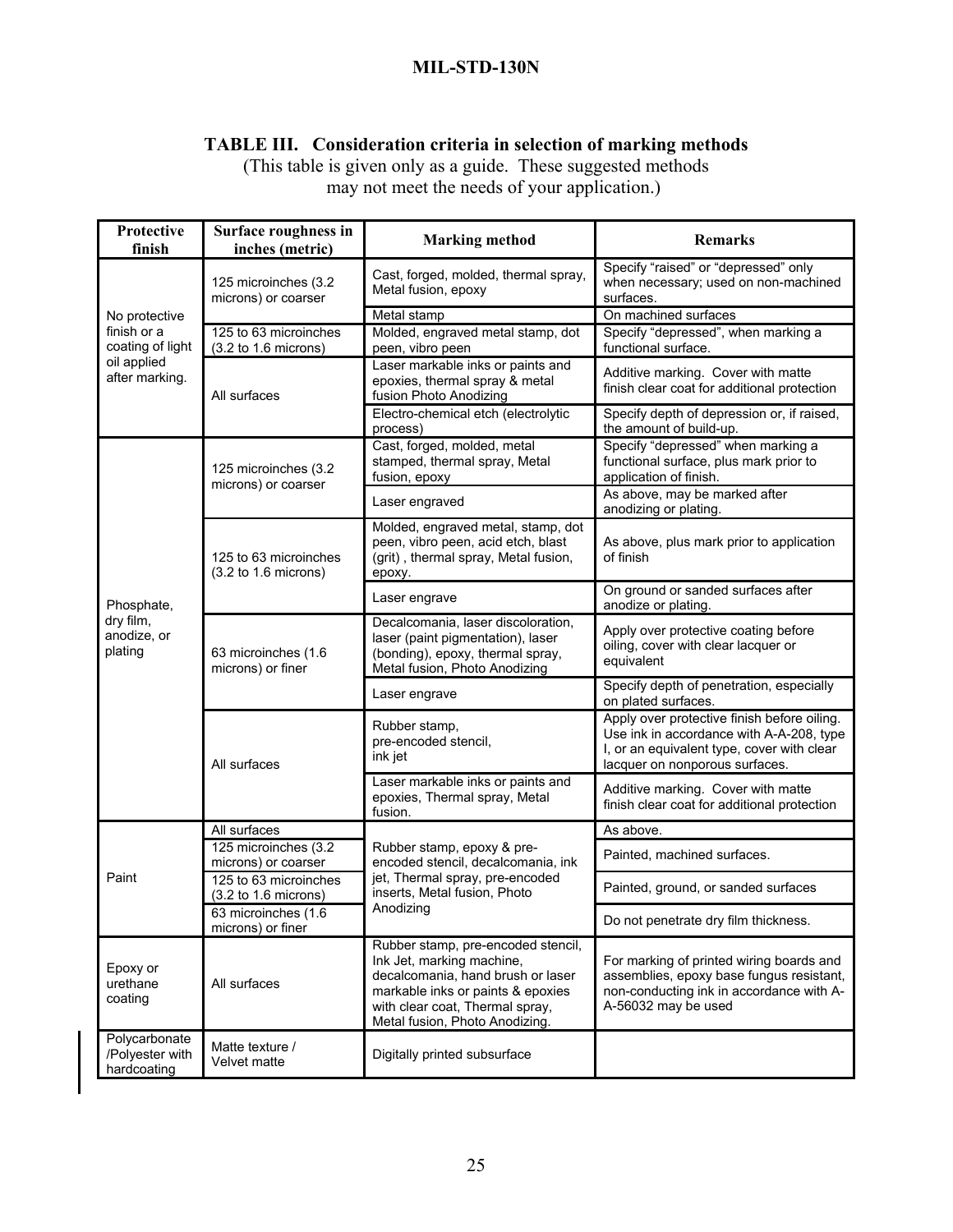|                                                                           | UII Construct #1<br>UII Construct #2             |                                                             |                                   |  |
|---------------------------------------------------------------------------|--------------------------------------------------|-------------------------------------------------------------|-----------------------------------|--|
| Based on current<br>enterprise configurations                             | If items are serialized within<br>the Enterprise | If items are serialized within<br>Part, Lot or Batch Number |                                   |  |
| UII is derived by<br>concatenating the data                               | Issuing Agency Code*<br>Enterprise ID            | Issuing Agency Code*<br>Enterprise ID                       |                                   |  |
| elements IN ORDER:                                                        | Serial Number                                    | Original Part#<br>Serial Number                             | Lot or Batch $#$<br>Serial Number |  |
| Data Identified on Assets<br>Not Part of the UII<br>(Separate Identifier) | Current Part Number**                            | Current Part Number**                                       |                                   |  |
|                                                                           | Other Traceability<br>Number***                  |                                                             | Other Traceability<br>Number***   |  |

#### **TABLE IV. UII construct business rules and supplemental data.**

\* The Issuing Agency Code (IAC) represents the registration authority that issued the enterprise identifier (e.g., Dun and Bradstreet, GS1). The IAC can be derived from the data qualifier for the enterprise identifier and is not separately marked on the item. The IAC for the GS1 Company Prefix need not be derived because it is contained in each GS1 company Prefix and should not be repeated when forming the concatenated UII.

\*\* In instances where the part number changes with new configurations (also known as part number roll), the current part number shall be included on the item for traceability purposes and may be included as a separate data element. The original part number is never changed.

\*\*\* The data identifier 30T has been designated for use as a traceability number that is not part of the UII. For example, applications may specify 30T for encoding lot or batch number when the lot or batch number is not required or desired in the UII.

| <b>Issuing Agency Code</b> | <b>Issuing Agency</b>                                                 | <b>Enterprise Identifier</b> |
|----------------------------|-----------------------------------------------------------------------|------------------------------|
| $0 - 9$                    | GS1 Global Office                                                     | GS1 Company Prefix           |
| LB                         | Telcordia Technologies,<br>Inc                                        | ATIS-0322000                 |
| UN                         | Dun and Bradstreet                                                    | <b>DUNS</b>                  |
| D                          | Allied Committee 135                                                  | NCAGE/CAGE                   |
| LH                         | European Health Industry<br><b>Business Communications</b><br>Council | <b>EHIBCC</b>                |
| LD                         | Department of Defense                                                 | <b>DoDAAC</b>                |

**TABLE V. Issuing Agency Codes for use in unique identification concatenation** 

Note: The Issuing Agency Code (IAC) represents the registration authority that issued the enterprise identifier (e.g., Dun and Bradstreet, GS1). The IAC can be derived from the data qualifier for the enterprise identifier and does not need to be marked on the item.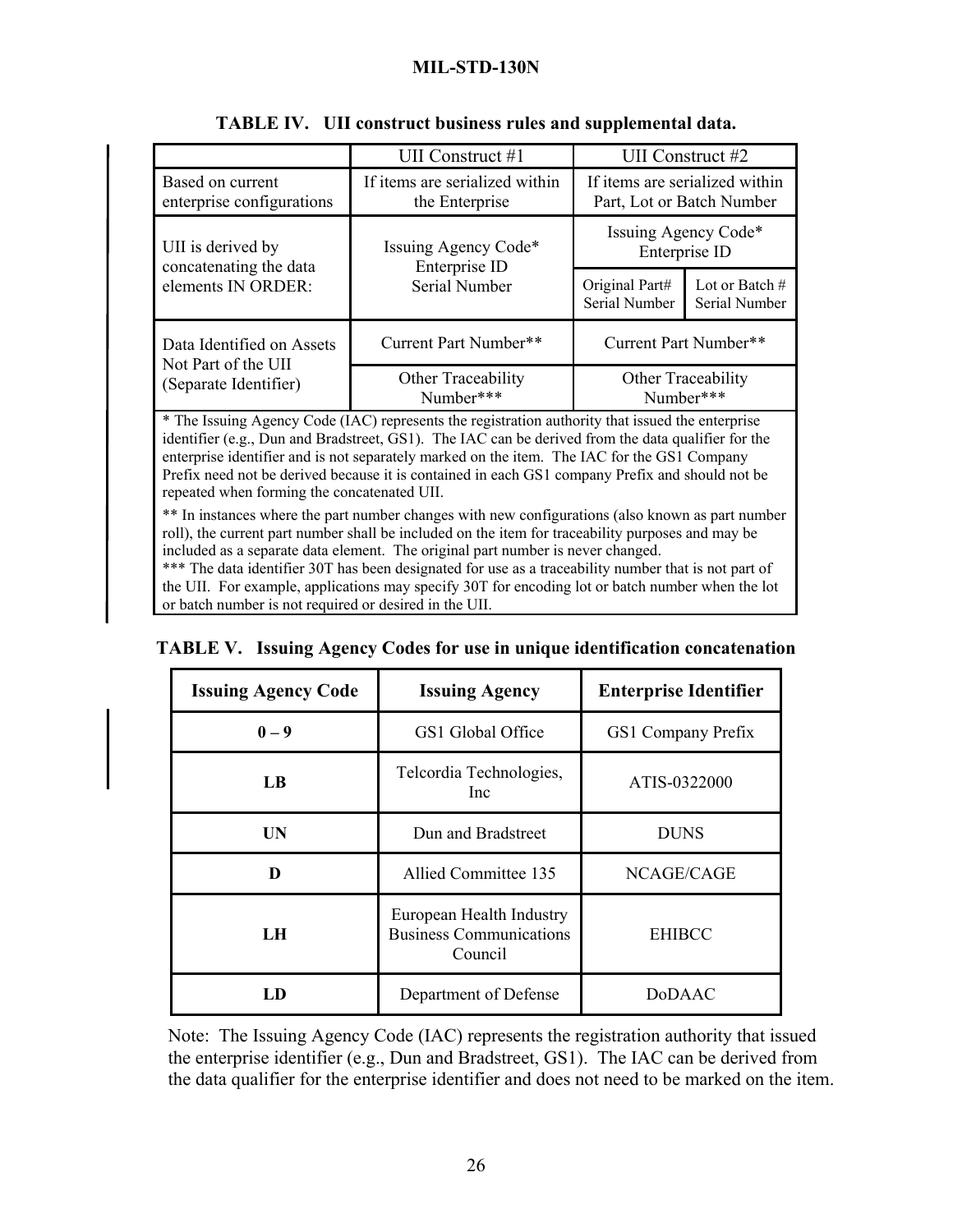| <b>Data Element</b>                                                                                     | <b>DI (ISO/IEC 15418)</b>  | <b>AI (ISO/IEC 15418)</b>  | <b>TEI (ATA CSDD)</b><br><b>Format Indicator 12</b>       |
|---------------------------------------------------------------------------------------------------------|----------------------------|----------------------------|-----------------------------------------------------------|
|                                                                                                         | <b>Format Indicator 06</b> | <b>Format Indicator 05</b> |                                                           |
| <b>Enterprise Identifier</b><br><b>CAGE/NCAGE</b><br>$D-U-N-S$                                          | 17V<br>12V                 |                            | MFR <sup>2</sup> , SPL <sup>3</sup> or CAG,<br><b>DUN</b> |
| <b>GS1 Company Prefix</b>                                                                               | 3V                         |                            | <b>EUC</b>                                                |
| <b>DODAAC</b>                                                                                           | 7L                         |                            |                                                           |
| <b>Other Agencies</b>                                                                                   | 18V <sup>1</sup>           |                            |                                                           |
| <b>Serial Number within</b><br><b>Enterprise Identifier</b>                                             |                            |                            | SER <sup>4</sup> or UCN <sup>5</sup>                      |
| <b>Serial Number within Original</b><br><b>PIN</b> (or Serial Number within<br><b>Lot/Batch Number)</b> | S                          |                            | <b>SEQ</b>                                                |
| <b>Original Part Number</b>                                                                             | 1P                         |                            | <b>PNO</b>                                                |
| <b>Lot/Batch Number</b>                                                                                 | 1T                         |                            | LOT, LTN, or $BH^6$                                       |
| <b>Single Element UIIs</b>                                                                              |                            |                            |                                                           |
| <b>Complete UII</b>                                                                                     | $25S^7$                    |                            | <b>UID</b>                                                |
| UII not including the IAC<br>(CAGE + Serial Number<br>within CAGE)                                      | 18S <sup>8</sup>           |                            | <b>USN</b> or UST                                         |
| <b>IUID Equivalents</b>                                                                                 |                            |                            |                                                           |
| <b>VIN</b>                                                                                              | $I^9$                      |                            |                                                           |
| <b>ESN</b>                                                                                              | $22S^{10}$                 | $8002^{11}$                |                                                           |
| <b>GRAI</b>                                                                                             |                            | $8003^{12}$                |                                                           |
| <b>GIAI</b>                                                                                             |                            | 800413                     |                                                           |
| <b>Current Part Number</b><br>(additional data element-not<br>used in $UII$ <sup>14</sup>               | 30P                        | 240                        | <b>PNR</b>                                                |
| <b>Lot/Batch Number</b><br>(additional data element-not<br>used in UII) <sup>15</sup>                   | 30T                        |                            |                                                           |

**TABLE VI. Data qualifiers for IUID usage** 

#### **NOTES**

- 1. **Data identifier 18V** the concatenation of the Issuing Agency Code (IAC) + Enterprise Identifier (EID). This data identifier would be used for all other EIDs, which were assigned by an issuing agency that has an assigned IAC but does not have their own specific EID data identifier.
- 2. **MFR Manufacturer CAGE Code**. Identifies the manufacturer, government agency or other organization controlling the design and the part number assignment of the subject part.
- 3. **SPL Supplier CAGE Code**. Identifies the organization creating the UII, where the organization is not the manufacturer, government agency, or other organization controlling the design of the serialized component.
- 4. **SER Part Serial Number (Serial Number within Enterprise)**. The SER is the manufacturer's serialized identity for an individual part, component or component end item.
- 5. **UCN Unique Component Identification Number**. The UCN is the permanent tracking identity assigned to an in-service part by an organization other than the manufacturer, government agency or other organization controlling the design of the subject part and used in lieu of the manufacturer's serial number.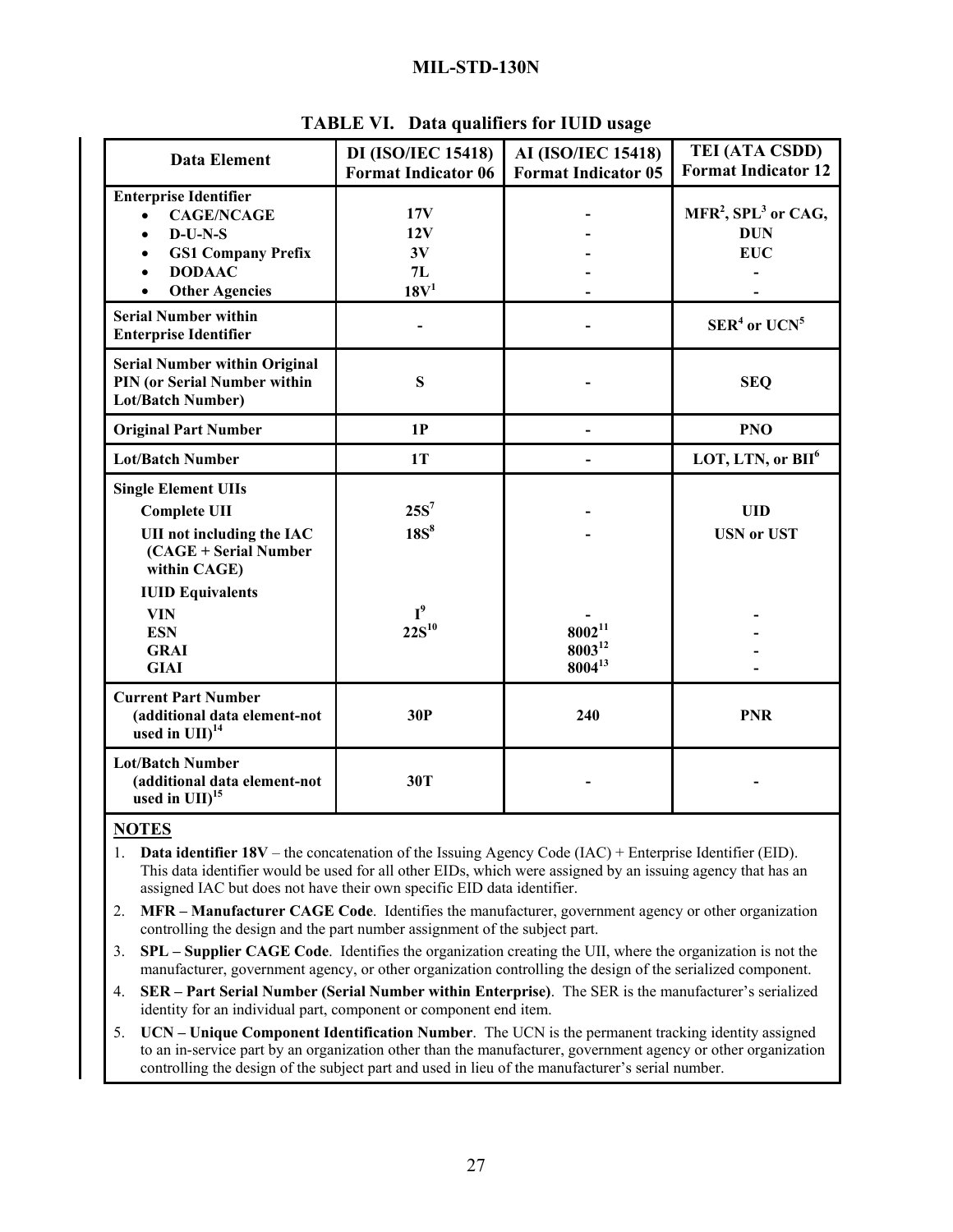#### **TABLE VI. Data qualifiers for IUID Usage (cont'd)**

#### **NOTES** (cont'd)

6. **LOT** Lot number that **is not** unique within the Enterprise Identifier but is unique within the Original Part Number (PNO).

**LTN** Lot number that **is** unique within the Enterprise Identifier. Referred to as Enterprise Lot Number **BII** Batch Item Identifier is a subdivision of an LTN.

- 7. **25S** is a data identifier defined as the identification of a party to a transaction (as identified by data identifier 18V), followed by a supplier assigned serial number (For UII purposes, this has to be unique serialization within the EID that assigns the UII data elements). Thus, for UII purposes, 25S must represent the following string of concatenated elements  $- IAC + EID + Unique \, serial \, number \, within \, the \, EID, which \, directly$ corresponds to a concatenated UII using serialization within the enterprise.
- 8. **18S**. In the case where the EID is the CAGE Code, data identifier 18S may be used. 18S is defined as the concatenation of the CAGE Code (EID) + Unique serial number within the CAGE Code. This data element does not contain the IAC, which must be added in decoding to form a concatenated UII using serialization within the enterprise.
- 9. **DI I** identifies a U. S. Vehicle Identification Number VIN.
- 10. **DI 22S** identifies a cellular mobile telephone Electronic Serial Number (ESN).
- 11. **AI 8002** identifies a cellular mobile telephone Electronic Serial Number (ESN).
- 12. **AI 8003** identifies a Global Returnable Asset Identifier (GRAI).
- 13. **AI 8004** is the application identifier for the Global Individual Asset Identifier (GIAI). The GIAI is up to 30 characters and is a combination of the GS1 Company Prefix and an Individual Asset Reference, which is assigned by the holder of the GS1 Company Prefix. A serialized Global Trade Identification Number (GTIN™) may also be converted to a GIAI using GS1 procedures.
- 14. **DI 30P** current part number *is not* part of the UII. It is an additional data element that may be encoded in the ISO 15434 syntax and placed on the item in a separate data matrix symbol, or, in the case of severe space limitations, it may be encoded in the same data matrix along with the UII data elements. Use 1P when original part number *is* part of the UII.
- 15. **DI 30T** lot/batch number *is not* part of the UII. It is an additional data element that may be encoded in the ISO 15434 syntax and placed on the item in a separate data matrix symbol, or, in the case of severe space limitations, it may be encoded in the same data matrix along with the UII data elements. Use 1T when lot/batch number *is* part of the UII.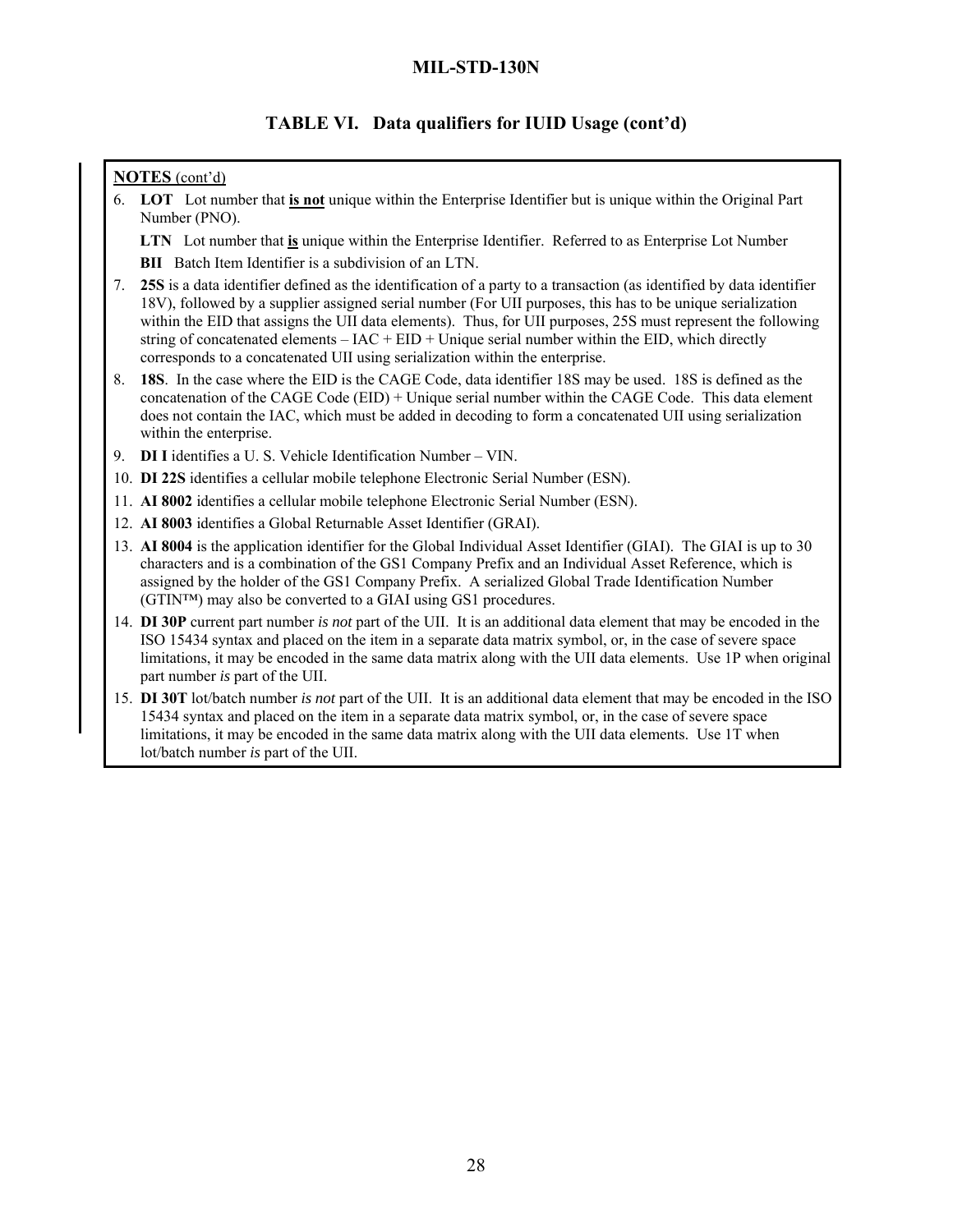| <b>Data Qualifiers</b>                             | Construct #1                                                        | Construct #2                                                                      | <b>DoD</b> Recognized<br><b>IUID Equivalents</b> | <b>Current Part</b><br><b>Number</b> |
|----------------------------------------------------|---------------------------------------------------------------------|-----------------------------------------------------------------------------------|--------------------------------------------------|--------------------------------------|
| <b>Data Identifiers</b><br>(ANSI MH 10.8.2)        | <b>18S</b><br><b>25S</b>                                            | 17V, 12V, 3V, 18V, 7L<br>1P or 1T<br>S                                            | I<br><b>22S</b>                                  | 30P                                  |
| <b>Application</b><br><b>Identifiers</b><br>(GS1)  |                                                                     |                                                                                   | 8002<br>8003<br>8004                             | 240                                  |
| <b>Text Element</b><br><b>Identifiers</b><br>(ATA) | CAG, MFR, SPL,<br>DUN, EUC<br><b>SER or UCN</b><br>UID, USN, or UST | CAG, MFR, or SPL<br>DUN, EUC<br>PNO, LOT, LTN, or BII<br><b>SEQ</b><br><b>UID</b> |                                                  | <b>PNR</b>                           |

**TABLE VII. Data qualifiers and their usage by constructs/equivalents**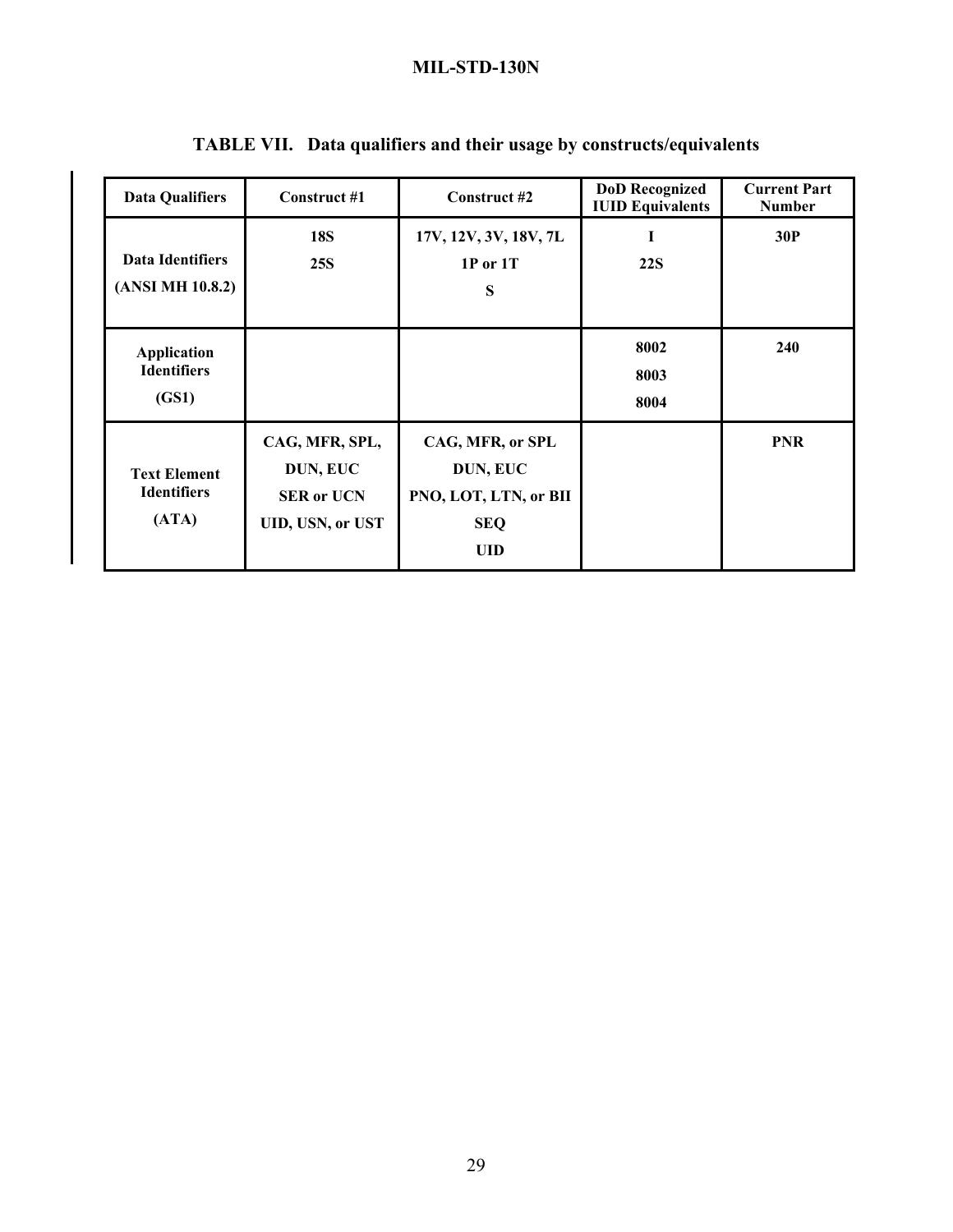|  | <b>TABLE VIII.</b> Preferred data area titles |
|--|-----------------------------------------------|
|--|-----------------------------------------------|

| <b>Data Element</b>                                                                                                                                                                                                          | <b>Preferred Language</b>                                                                                                                                                                                                                                                                                                                    |
|------------------------------------------------------------------------------------------------------------------------------------------------------------------------------------------------------------------------------|----------------------------------------------------------------------------------------------------------------------------------------------------------------------------------------------------------------------------------------------------------------------------------------------------------------------------------------------|
| title as related to a specific data qualifier.                                                                                                                                                                               | <b>MRI and Free Text</b><br>NOTE: The preferred data area titles included in this section of the table do not override or replace the titles specified by<br>the MRI protocols identified for use in 5.2.2. The titles listed here may be used when an MRI protocol does not specify a                                                       |
| <b>Enterprise Identifiers</b><br>NOTE: Enterprise identifiers must either identify the<br>context of use (i.e., CAGE, DUNS, GS1, etc) or be<br>used in conjunction with one of the MRI data<br>qualifiers shown in Table VI. | EID <sup>see NOTE</sup> , MFR, SPL<br><b>MFR ID CAGE/NCAGE</b><br><b>SPLR ID CAGE/NCAGE</b><br>CAGE/NCAGE, CAG<br>MFR ID DUNS, SPLR ID DUNS, DUNS, DUN<br>MFR ID GS1, SPLR ID GS1, GS1, EAN, EUC<br>NOTE: EID can be used to clarify a UII enterprise identifier if<br>multiple enterprise identifiers are in a mark (e.g., use EID CAGE, or |
|                                                                                                                                                                                                                              | EID D-U-N-S, etc. - see Figures 2 and 3).                                                                                                                                                                                                                                                                                                    |
| <b>Unique Item Identifier</b>                                                                                                                                                                                                | UII, UID, USN, UST                                                                                                                                                                                                                                                                                                                           |
| <b>Original Part Number</b>                                                                                                                                                                                                  | ORIGINAL PART NO, ORIG PART NO, ORIG P/N<br>ORIG PN, ORIG PIN, PNO, O/PN, SPLR PART                                                                                                                                                                                                                                                          |
| <b>Serial Number</b>                                                                                                                                                                                                         | <b>SERIAL NO, SERIAL, SER NO</b><br>S/N, SN, SERNO, SER, UCN, SEQ                                                                                                                                                                                                                                                                            |
| <b>Current Part Number</b>                                                                                                                                                                                                   | <b>CURRENT PART NO, CURR PART</b><br><b>CURR PART NO, CURR P/N, CURR PN, CURR PIN</b><br>PART NO, P/N, PN, PIN, PNR                                                                                                                                                                                                                          |
| <b>Lot Number</b>                                                                                                                                                                                                            | LOT#, LOT, LOTNO, LTN                                                                                                                                                                                                                                                                                                                        |
|                                                                                                                                                                                                                              | <b>Free Text Only</b>                                                                                                                                                                                                                                                                                                                        |
| Nomenclature                                                                                                                                                                                                                 | No title $-$ self evident                                                                                                                                                                                                                                                                                                                    |
| <b>Contract or Acquisition Document</b>                                                                                                                                                                                      | CONTRACT NO, PO NO, CNCT#, PO#, or no title                                                                                                                                                                                                                                                                                                  |
| <b>Manufacturer Name (no codes)</b>                                                                                                                                                                                          | <b>MANUFACTURER, MFR ID, MANF</b>                                                                                                                                                                                                                                                                                                            |
| <b>Supplier Name (no codes)</b>                                                                                                                                                                                              | <b>SUPPLIER, SPL ID</b>                                                                                                                                                                                                                                                                                                                      |
| <b>Design Activity (use CAGE code)</b>                                                                                                                                                                                       | DESIGN ACTIVITY, DSN ACTY, DES ACT, DAI                                                                                                                                                                                                                                                                                                      |
| <b>Original Design Activity (use CAGE code)</b>                                                                                                                                                                              | ORG DSN ACTY, ODA                                                                                                                                                                                                                                                                                                                            |
| <b>Current Design Activity (use CAGE code)</b>                                                                                                                                                                               | <b>CUR DSN ACTY, CDA</b>                                                                                                                                                                                                                                                                                                                     |
| <b>Manufacturer (use CAGE Code)</b>                                                                                                                                                                                          | <b>MFR</b>                                                                                                                                                                                                                                                                                                                                   |
| <b>Assembly</b>                                                                                                                                                                                                              | <b>ASSEMBLY, ASSY</b>                                                                                                                                                                                                                                                                                                                        |
| <b>National Stock Number</b>                                                                                                                                                                                                 | <b>NSN</b>                                                                                                                                                                                                                                                                                                                                   |
| <b>Military Specification</b>                                                                                                                                                                                                | MIL-SPEC, MS, or no title                                                                                                                                                                                                                                                                                                                    |

ı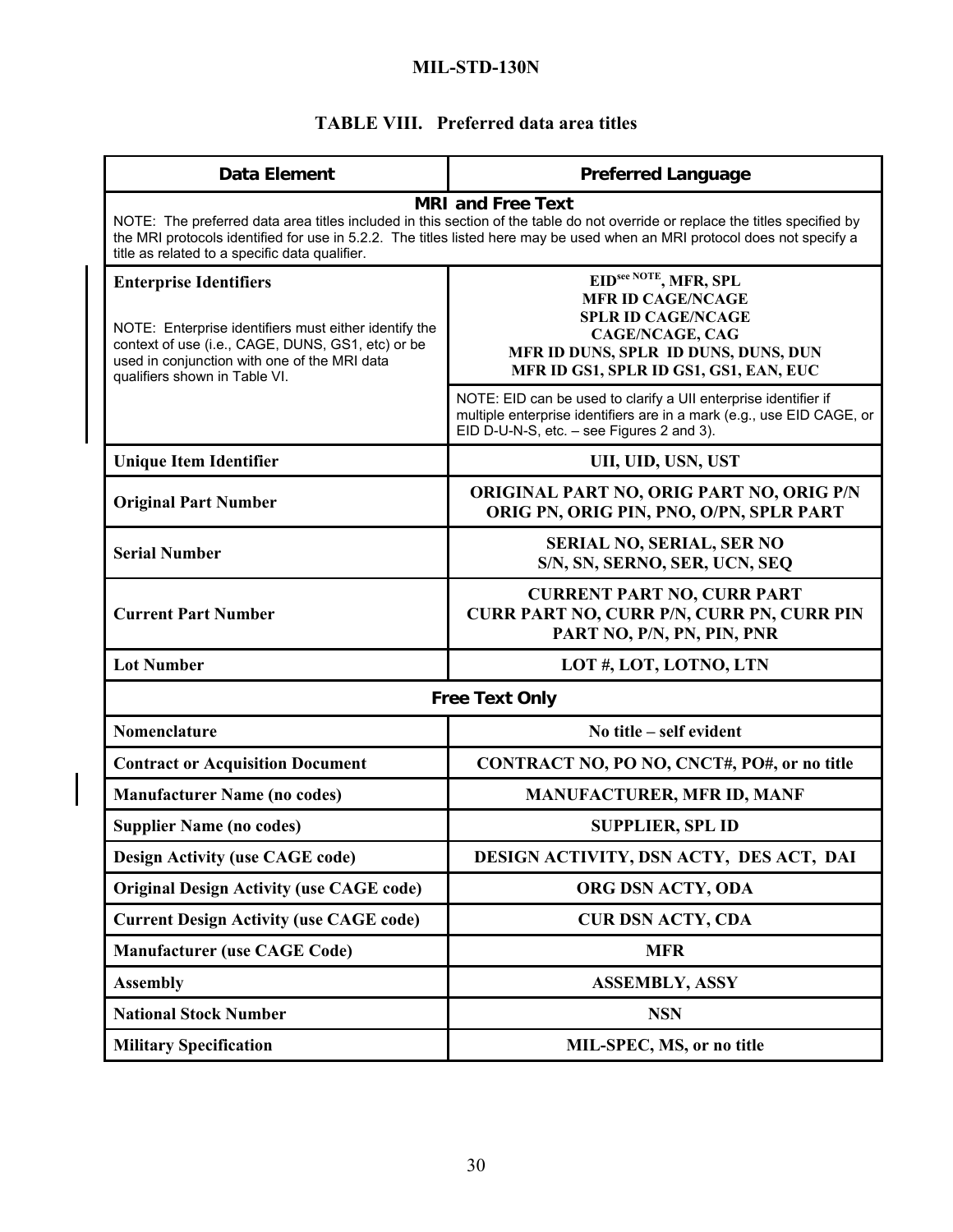

NOTES:

1. This example is given only as a guide and should not be considered a mandatory format. For this example, both the linear and Data Matrix bar code symbols are used as the machine-readable information (MRI) marking. To satisfy legacy requirements to mark multiple enterprise identifiers with MRI and for the linear bar codes to be generated without data identifiers, the certified MRI protocols identified in paragraph 5.2.2 have not been used – all such nonstandard marks must be specified in the contract or order as to type and content.

2. See paragraph 5.2 for bar code generation and quality requirements.

3. Items 1, 3, 6, 8, 10, and 12 are used for human-readable information (HRI) purposes for the associated bar code or MRI marking.

4. Additional information as applicable may be integrated into the identification plate or may be applied.

5. Permanent information including bar coding or other MRI marking may be included on a plate separate from the variable information plate.

6. Enterprise identifier and design activity identification (DAI) examples are CAGE code (CAGE has a unique number of characters). Other identifier information such as D-U-N-S, GS1, DODAAC, etc., will require a longer number and must be titled as to the source.

7. This Data Matrix symbol contains the encoded UII information (EID and Serial Number).

#### **FIGURE 1. Example of identification plate.**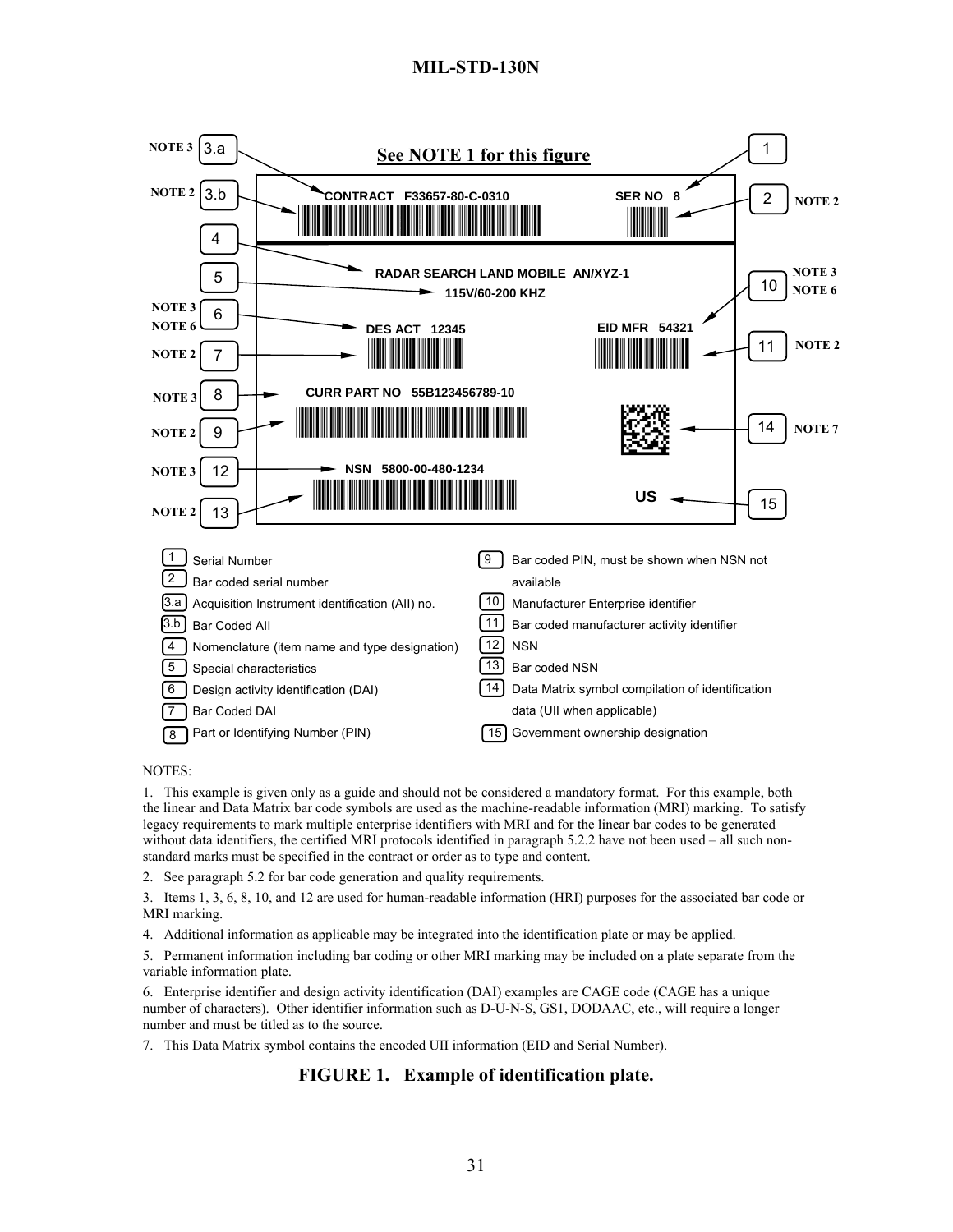

NOTE: CEA protocol (per MH10.8.7) and UII Construct #1 using Data Identifiers encoded in Code 128 and Data Matrix ECC 200 symbols. The D-U-N-S number and the serial number are encoded with DI 25S, which requires the encoding of the issuing agency code (IAC) in order to differentiate between enterprise identifiers (see Table VI).

<u> Tim é un proporcional de la proporc</u>ion F10020300400AP

**FIGURE 3. Example CEA label (UII Construct #1 in Code 128 and Data Matrix).**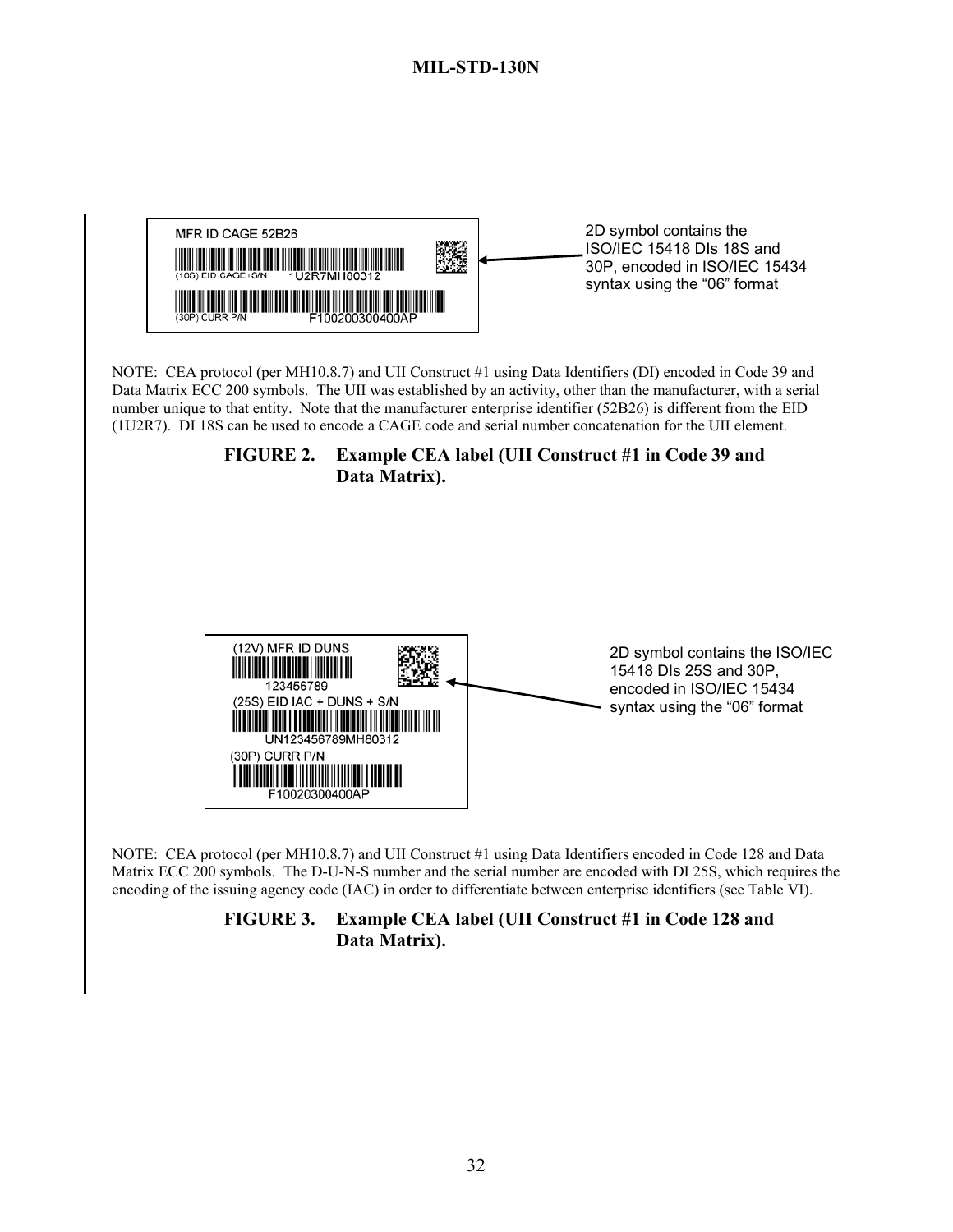

NOTE: CEA protocol (per MH10.8.7) and UII Construct #2 using Data Identifiers encoded in Code 128 and Data Matrix ECC 200 symbols. The UII is established by the enterprise's identification, original part number, and a serial number unique within that original part number, and all are included on the upper label. The added bottom label (optional on new item label) includes the current part number, which is the same as the original part number for a new item and is replaced when modification of the item establishes a new current part number (see Figure 4.b for the modified label, also 5.2.1.3.d and Figure 7).





NOTE: CEA protocol (per MH10.8.7) and UII Construct #2 using Data Identifiers encoded in Code 128 and Data Matrix ECC 200 symbols. It is an example of how the mark may be changed after the item is altered. The current PIN, with the EID of the enterprise altering the item if different than the serializing EID, could be added to the mark or replace the current PIN if it was part of the original mark (compare Figure 4.a with 4.b, also 5.2.1.3.d and Figure 7). The original PIN is retained and the current PIN is added or changed as shown in the bottom section of the label.

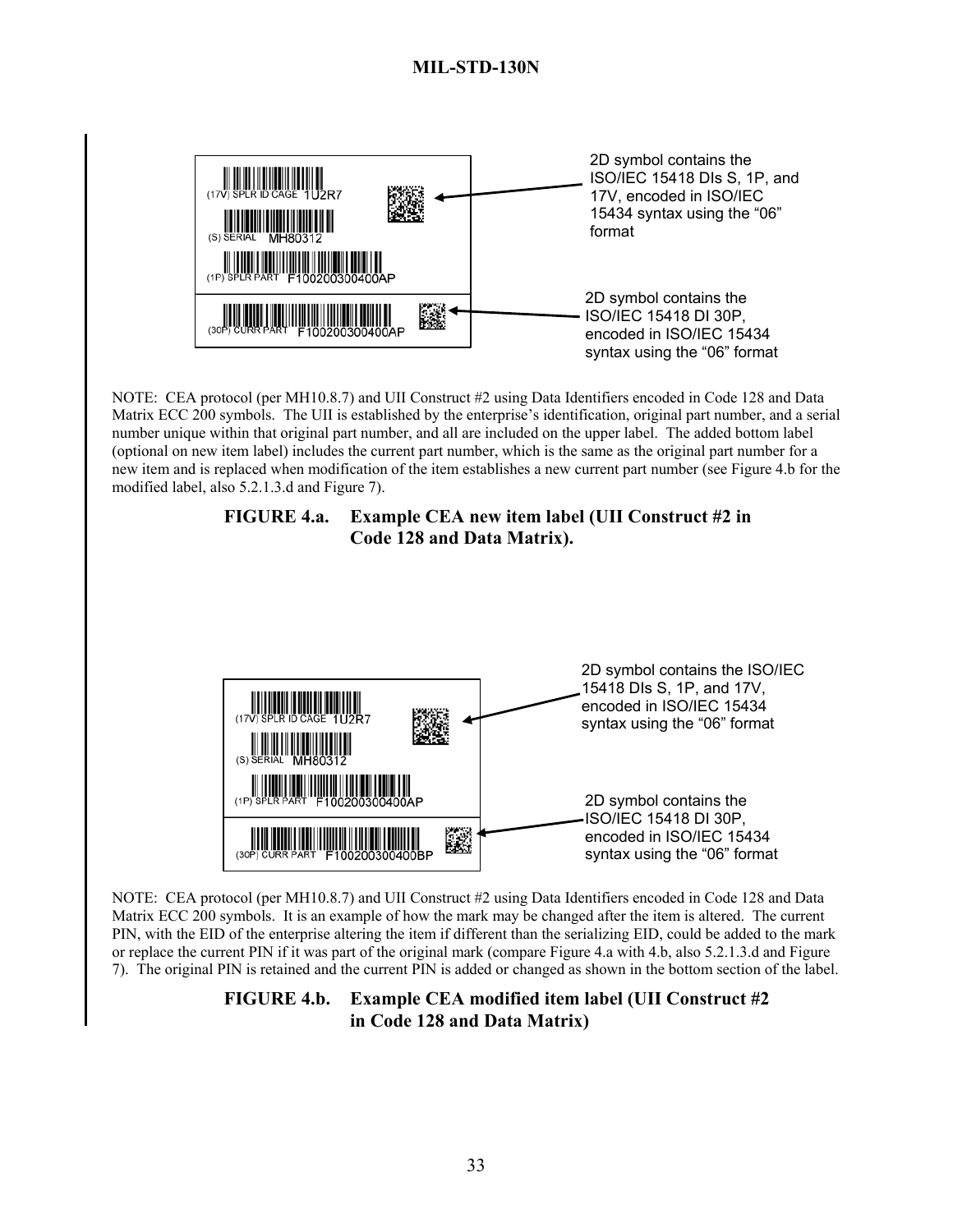

NOTE: ATA SPEC2000 protocol and UII Construct #2 using Text Element Identifiers (TEI) encoded in Code 128 and Data Matrix ECC 200 symbols. The available alternate TEIs approved for use in ATA SPEC2000 CSDD permit the use of UII Construct #2 for IUID. The UII is established by the enterprise's identification, an original part number, and a serial number unique within the original part number. The current part number and EID of the enterprise altering the item, if different from the serializing EID, is shown on a separate label as per the ATA protocol (see 5.2.1.3.d and Figure 7). In this instance, TEI MFR is used because the manufacturer and the enterprise that assigned the UII serial number are the same.

#### **FIGURE 6. Example ATA label (UII Construct #2 in Code 128 and Data Matrix).**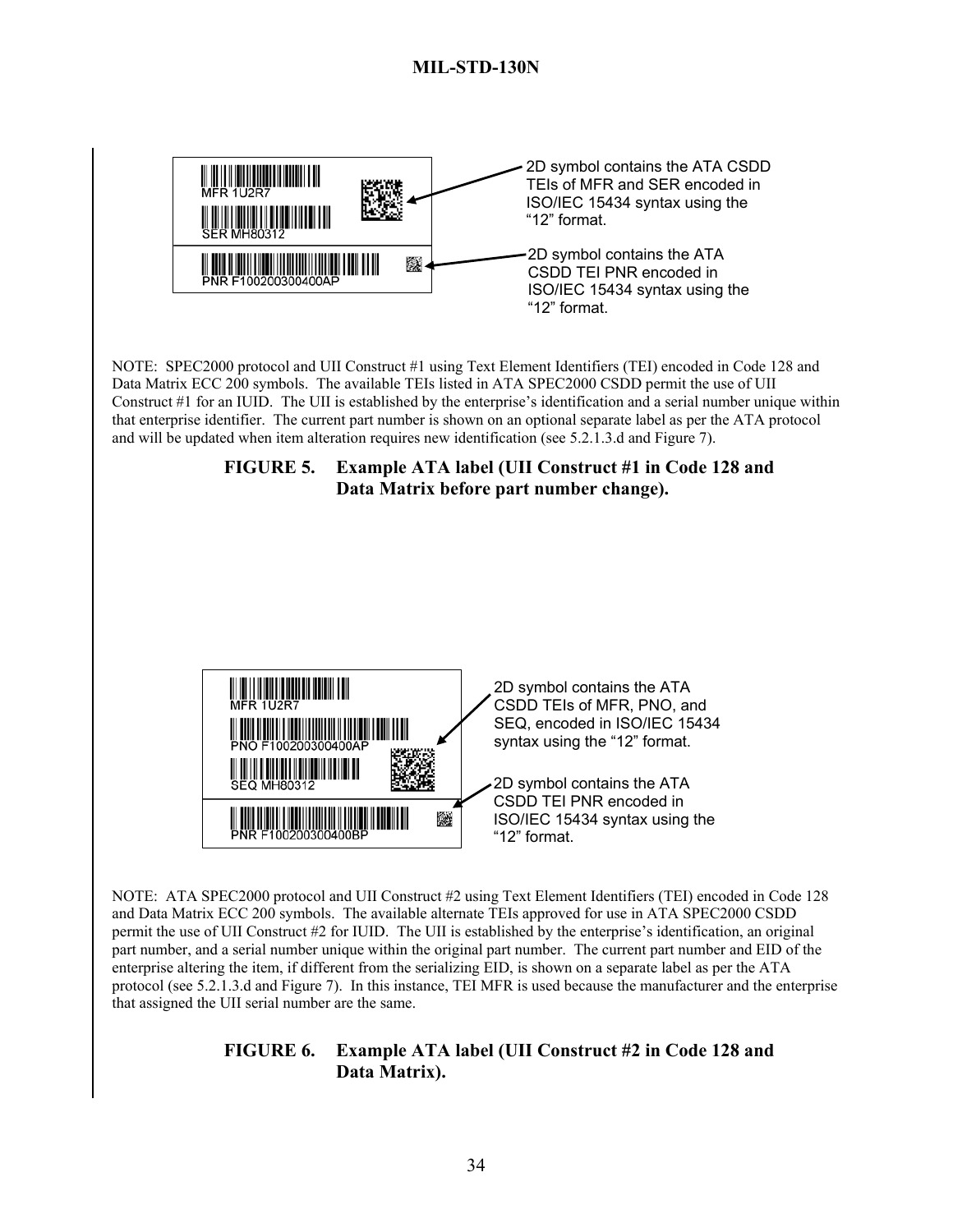**Construct #1 (CEA (per MH10.8.7) protocol) Construct #2 (CEA (per MH10.8.7) protocol)** 







NOTE: The source (manufacturer or supplier) EID of the enterprise establishing the PIN, Lot, or Batch Number change is required for full disclosure of the new source identification (see 5.1.1) if it is not the same enterprise that established the serial number used in the UII. For Construct #1 or Construct #2, the content requirement to identify a changed PIN is the same. An item mark may consist of one or more labels (see Construct #1 and Construct #2 examples). The business rules of this standard apply to the item mark and thus to all of the item mark labels as if they were a single label. The CEA protocol (per MH10.8.7) does not require the current part number to be labeled separately; thus, it is an optional choice for the acquiring activity or the marking activity. For an IUID item, the EID for the activity assigning the serial number is the only EID that can be encoded in the mark's MRI using the Table VI data qualifiers for EID (see 5.2.1.1.b). The CEA protocol (per MH10.8.7) requires the use of the ANS MH10.8.2 (see ISO/IEC 15418) for data area titles when applicable; however, the data area titles for some data qualifiers (25S, 30P, 17V) are not identified in MH10.8.2. For the Construct #1 mark, the data area title for data qualifier 12V could not be changed; therefore the entire label had to be updated to ensure clarity of the source identification. For the Construct #2 mark, note that the data area title for data qualifier (17V) changed from SPLR ID CAGE to EID CAGE (see Table VIII) to preclude identification of more than one source in the mark (i.e., EID CAGE identifies the serializing enterprise whereas SPLR ID DUNS identifies the source of the item. Also for the Construct #2 mark, the data area title for data qualifier (1P) must remain as SPLR PART.

#### **FIGURE 7. Identification of Changed PIN, Lot, or Batch Number established by other than original source enterprise.**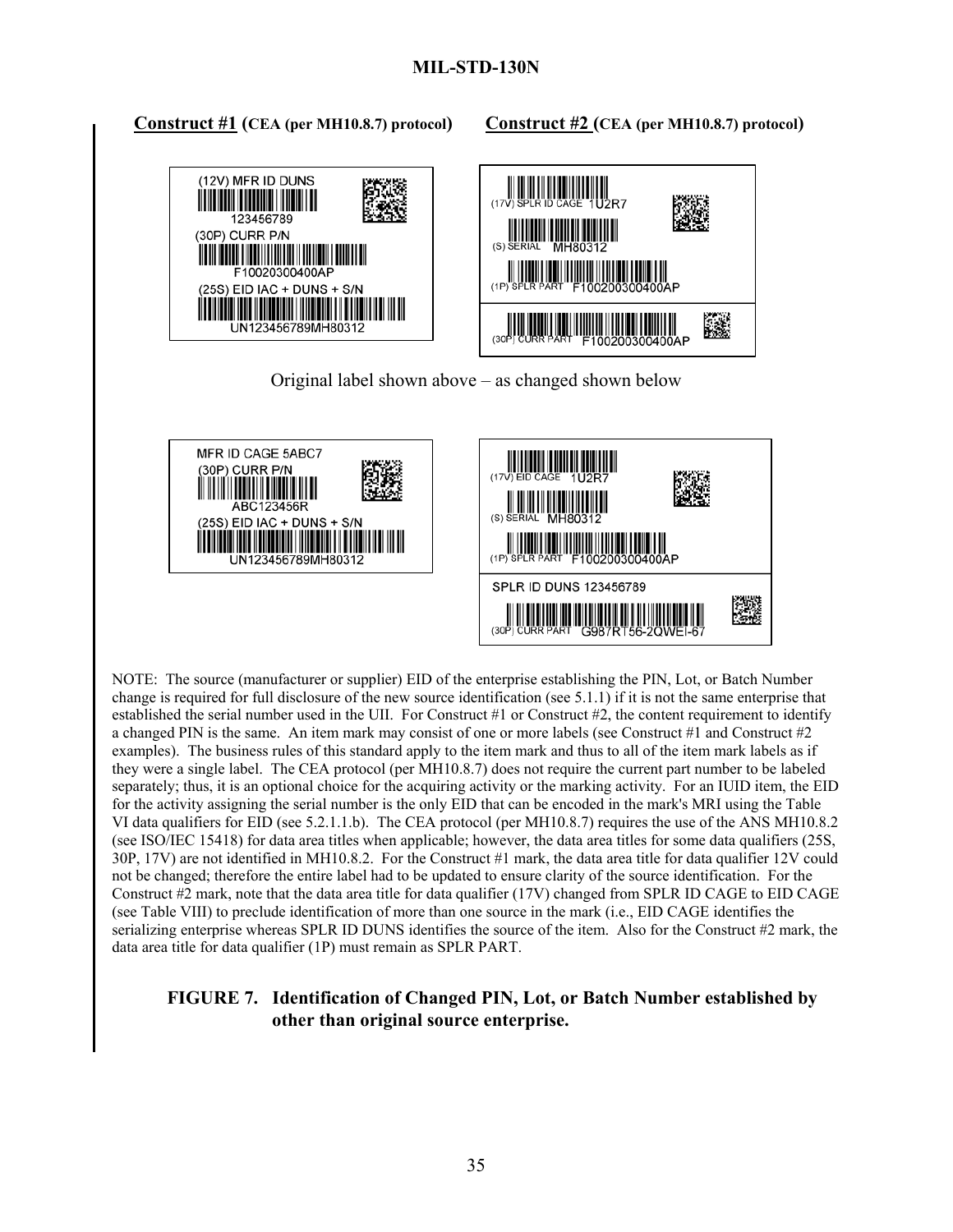

NOTE: GS1 protocol and DOD recognized IUID equivalent UII using Application Identifiers (AI) encoded in GS1- 128 and Data Matrix ECC 200 symbols. The UII is established by the enterprise identification and a serial number unique for that enterprise manufacturer. The UII (AI 8004) is the single element used for the UII within the mark. This label follows the GS1 General Specifications and ISO/IEC 15434/15418. AI 8004 is the Global Individual Asset Identifier (GIAI) with the embedded GS1 Company Prefix (0614141). The Company Prefix is a variable length field and cannot be parsed from the GIAI bar code; thus, a separate linear bar code must be used for the enterprise identifier (see 3.22)

#### **FIGURE 8. Example GS1 label (equivalent UII in serialized within the EID) in GS1-128 and Data Matrix.**



NOTE: A GS1 protocol method using a DOD recognized IUID equivalent UII (GIAI -- AI 8004) is also available to encode a UII when the serial number is unique within the product identifier (similar to Construct #2 except the UII cannot be parsed). The UII Data Matrix symbol and a corresponding, optional linear bar code are marked to show the Global Individual Asset Identifier (GIAI) in a construct of: AI 8004 + Company Prefix + GTIN Part Reference Number + GTIN Modulo 10 Check Digit + GTIN Indicator Digit + Serial Number; (i.e., 800406141419999960MH80312) (see Guidelines for Application of GS1 IUID Markings to Items in the Supply Chain). Additional free text with optional linear bar codes must also be marked to show the minimum requirements of 5.1.1. The Data Matrix symbol must be ISO/IEC 15418 and 15434 compliant.

## **FIGURE 9. Example GS1 label (equivalent UII serialized within a unique part number within the EID) in GS1-128 and Data Matrix)**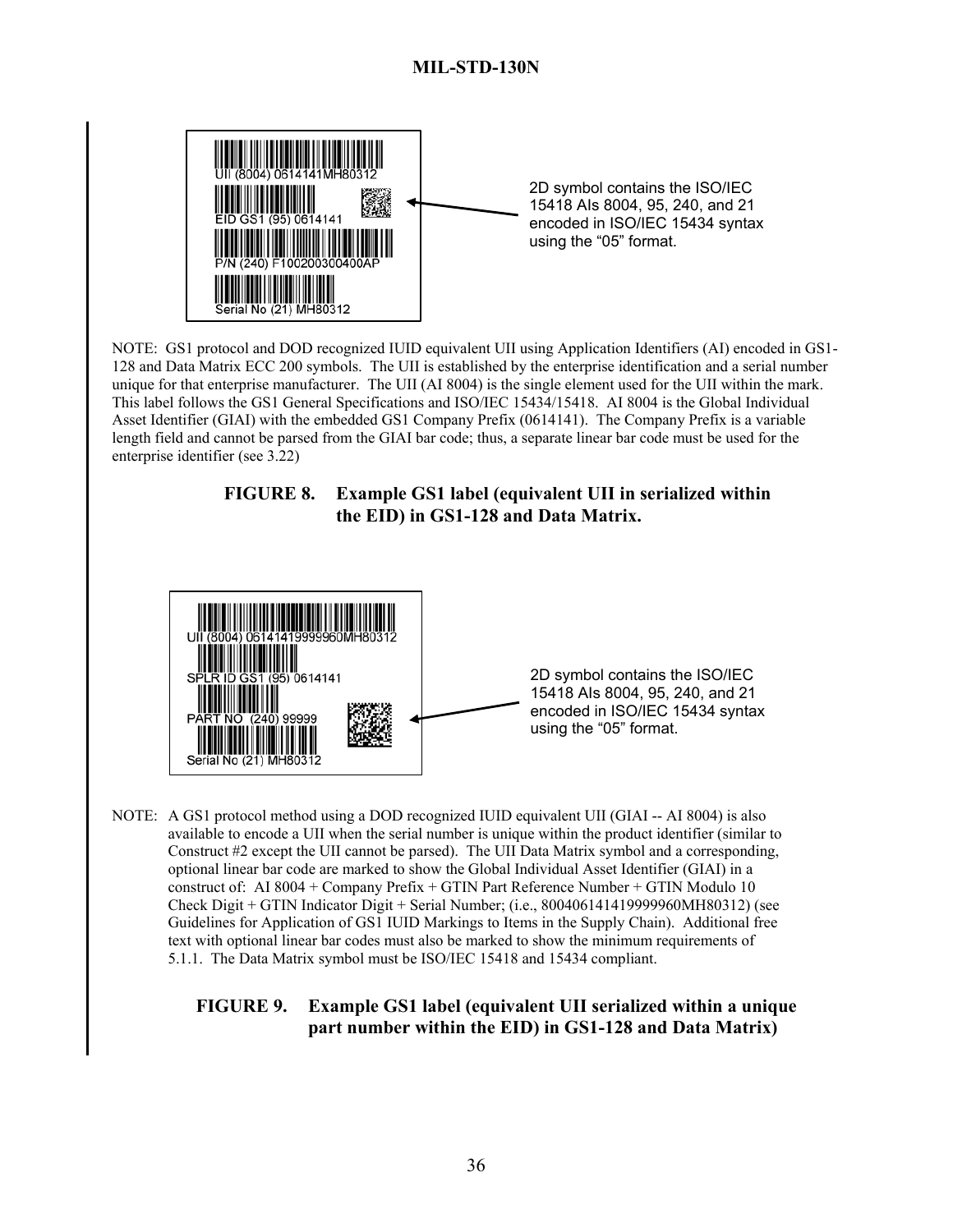|                                | <b>Preferred Layout</b><br>Data Matrix,<br>linear bar codes, and human readable                | <b>Alternate Layout</b><br>(Limited space) Data Matrix<br>and human readable                                                                  | <b>Alternate</b><br>Layout<br>(Severely<br>limited space) |
|--------------------------------|------------------------------------------------------------------------------------------------|-----------------------------------------------------------------------------------------------------------------------------------------------|-----------------------------------------------------------|
| Construct<br>#1<br>(Note 2)    | SER MH80312<br>臘                                                                               | MFR 1U2R7<br>膦<br><b>SER MH80312</b><br>PNR F100200300400AP                                                                                   |                                                           |
| Construct<br># $2$<br>(Note 2) | (17V) SPLR ID CAGE 1U2R7<br>(S) SERIAL<br>MH80312<br>R.                                        | (17V) SPLR ID CAGE 1U2R7<br>(S) SERIAL MH80312 PS<br>(1P) SPLR PART<br>F100200300400AP<br>(30P) CURR PART<br>F100200300400AP                  |                                                           |
|                                | CAGE 1U2R7<br>Serialized<br>Non-IUID<br>$(S)$ SERI<br>(1P) SPLR PART ABC12000-34               | (17V) SPLR ID CAGE 1U2R7<br>(S) SERIAL 9Y4U2B<br>(1P) SPLR PART<br>ABC12000-34                                                                |                                                           |
| Non-UID                        | Non-serialized<br>(17V) SPLR ID CAGE<br>▓<br>Non-IUID<br>IIIII<br>1U2R7<br>with Data<br>Matrix | (17V) SPLR ID CAGE 1U2R7<br>(1P) SPLR PART DEF1600-92<br>OR: Linear bar code with<br>abbreviated human-readable<br>interpretation/translation | <b>OR:</b> Linear bar<br>code only                        |
|                                | Non-serialized<br>Non-IUID<br>(17V)<br>w/o Data<br>(1P) SPLR PART<br>Matrix                    | Linear bar code with<br>abbreviated human-readable<br>interpretation/translation                                                              | Linear bar code<br>only                                   |

NOTES:

- 1. The examples shown are illustrative only. The different layouts show the context of the data marked and do not indicate a preferred protocol for use. Machine readable symbols are produced with appropriate syntax and semantics requirements. Human readable examples shown may contain additional information when specified by acquiring activity. For some MRI protocols, machine readable symbol associated human readable information is limited to human readable interpretation.
- 2. Split mark/label examples UII Construct #1 and #2 are exceptions to most MRI protocols. ATA protocol recommends the current part number as a separate bar code. Construct #1 and #2 current PIN examples shown are separate mark/labels to facilitate replacement of current PIN with the new altered item PIN. This marking exception may be used for all marks. In cases of space limitation, split mark/labels may be reduced to one symbol.

#### **FIGURE 10 Minimum MRI marking symbology with human-readable information scenarios (see Note 1).**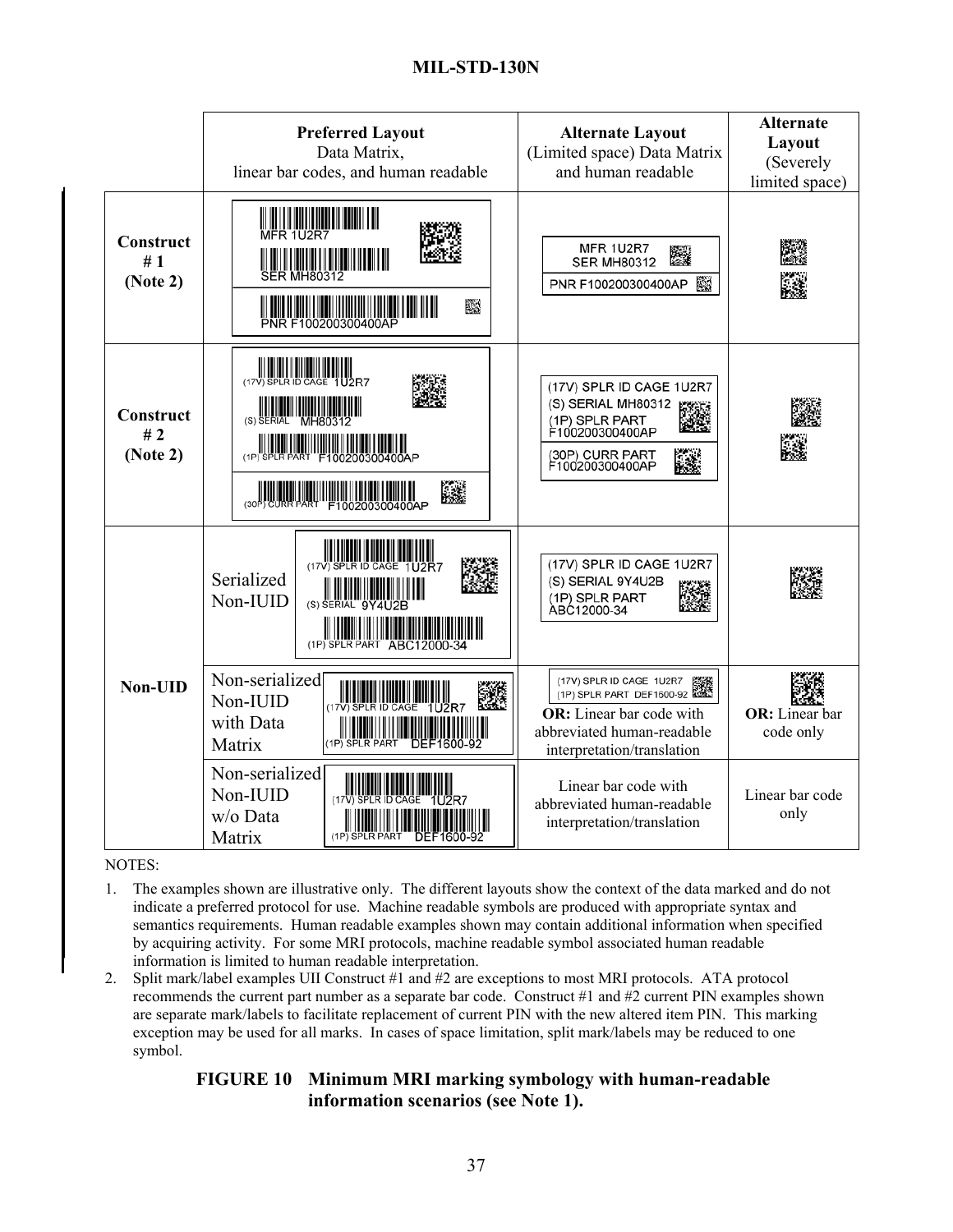C2A1 CANISTER, MCU-2AP 4240-01-361-1319 SPO100-00-D-NA451/0001 1U2R7-JK123BBV5 LOT MCG77G002-060 DATE MFR 2004/06/03

NOTE: Free text protocol. This label shows a format based on 5.3 and the data area title notations from Table VIII.

**FIGURE 11. Example of free text label.** 



**FIGURE 12. Example of AIAG B-4 label (non-IUID item).** 



**FIGURE 13. Example of CEA label using Construct #2.** 



NOTE: The U.P.C. mark does not require human-readable information if it meets the COTS exemption criteria of 5.1.2.a

**FIGURE 14. Example of GS1 label.**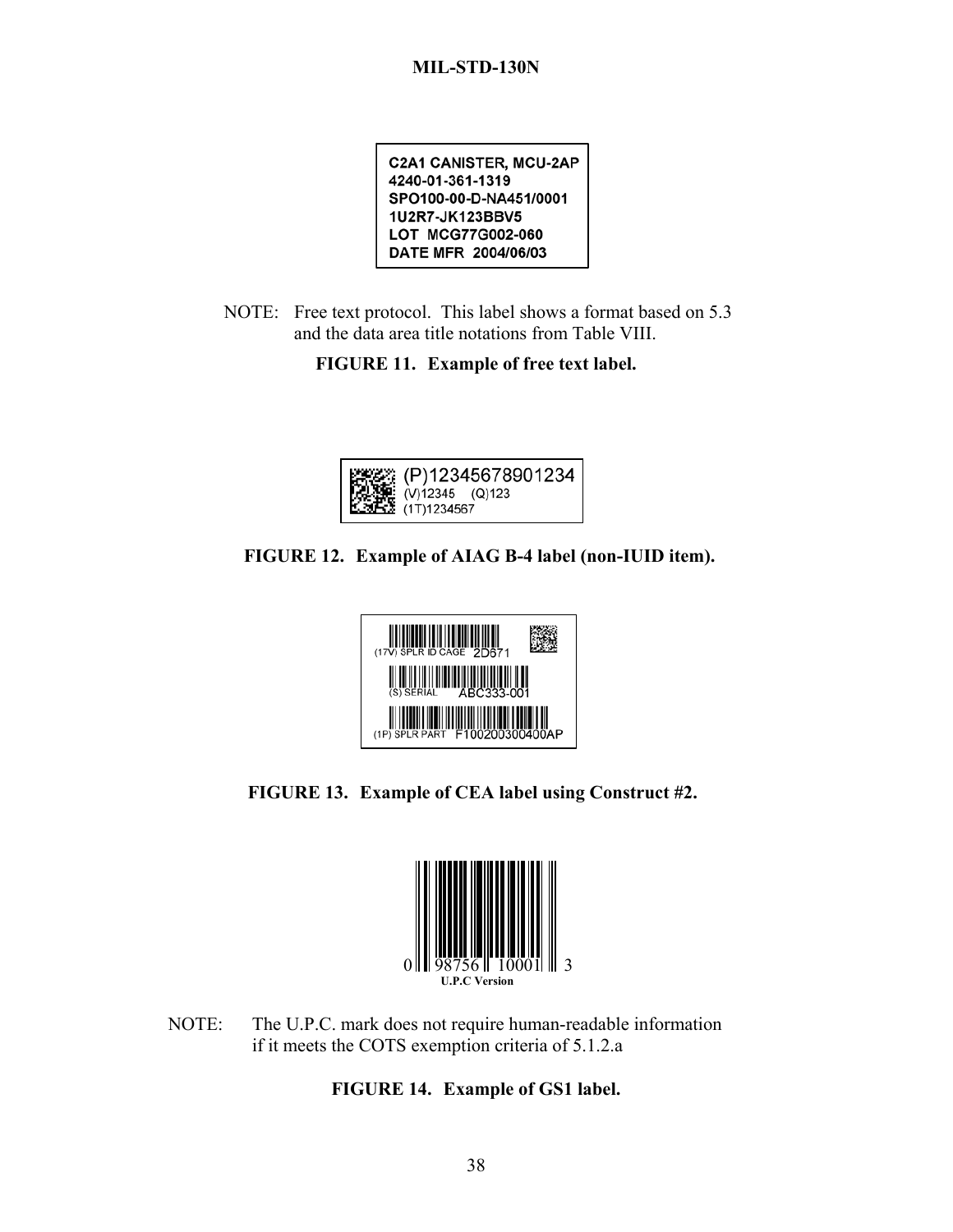Vertical and horizontal lines through the interrupted frame lines of the matrix finder pattern.



Diagonal lines crossing each other through the center of the matrix.

**FIGURE 15. Obliteration of a Data Matrix symbol.** 

| THIS ITEM IS UNDER WARRANTY<br>UNTIL $(NOTE 1)$<br>NOTE <sub>3</sub><br><b>WARRANTED ITEM</b><br>THIS ITEM IS UNDER WARRANTY | <b>WARRANTED ITEM</b> |
|------------------------------------------------------------------------------------------------------------------------------|-----------------------|
|                                                                                                                              |                       |
|                                                                                                                              |                       |
|                                                                                                                              |                       |
|                                                                                                                              |                       |
|                                                                                                                              |                       |
| UNTIL $(NOTE 2)$                                                                                                             |                       |
| <b>HAS BEEN COMPLETED</b>                                                                                                    |                       |

NOTES:

- 1. Indicate expiration date or other expiration criteria.
- 2. Indicate condition of use (i.e., hours of operation, time since manufacture)
- 3. These examples are provided as a guide only and should not be considered mandatory.

## **FIGURE 16. Examples of warranty markings.**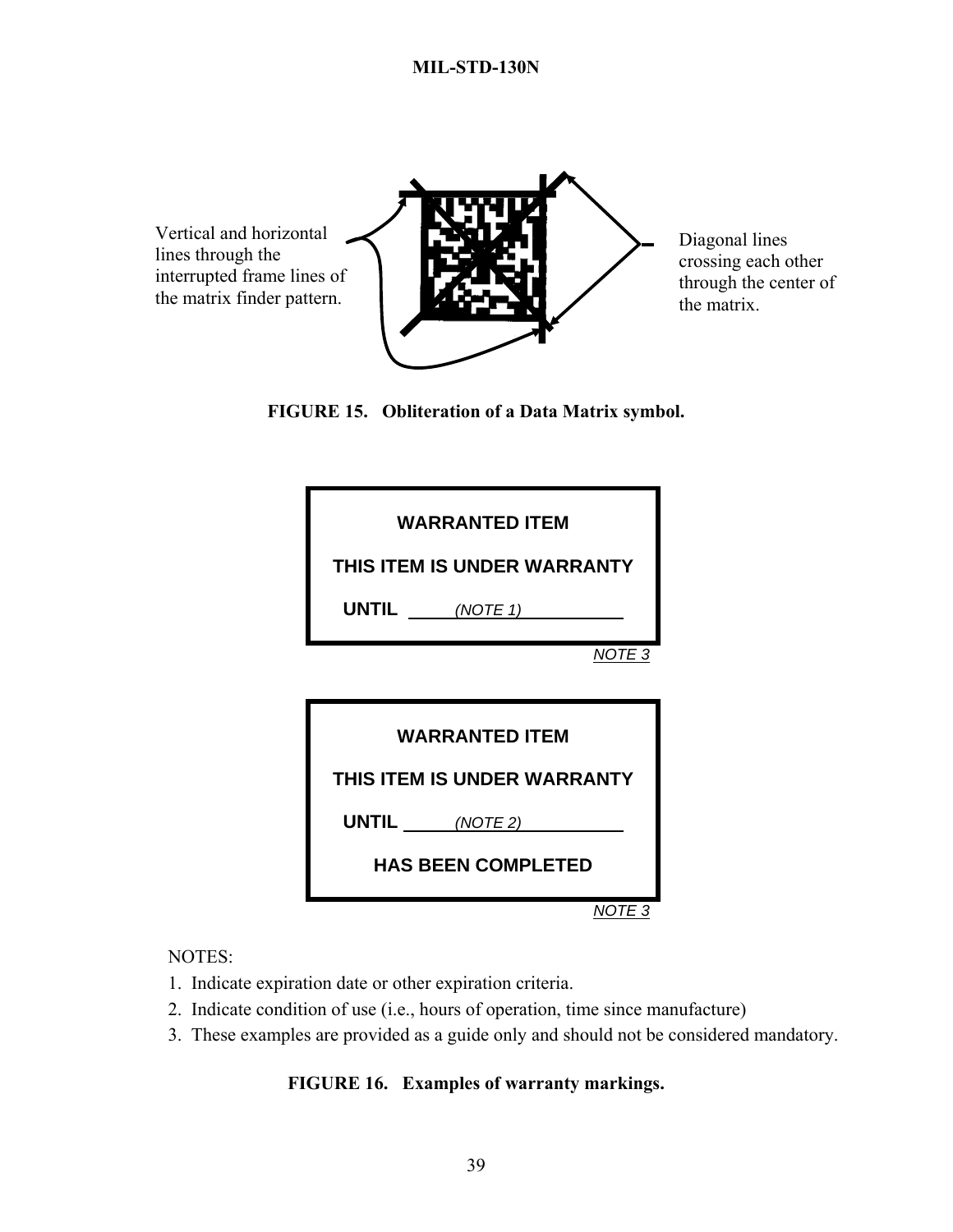

(Symbol)

#### (LABEL)

## **CAUTION CONTAINS PARTS AND ASSEMBLIES SUSCEPTIBLE TO DAMAGE BY ELECTROSTATIC DISCHARGE (ESD)**

 **FIGURE 17. Electrostatic discharge (ESD) sensitive identification.**



**Figure 18. Human Readable Information Examples**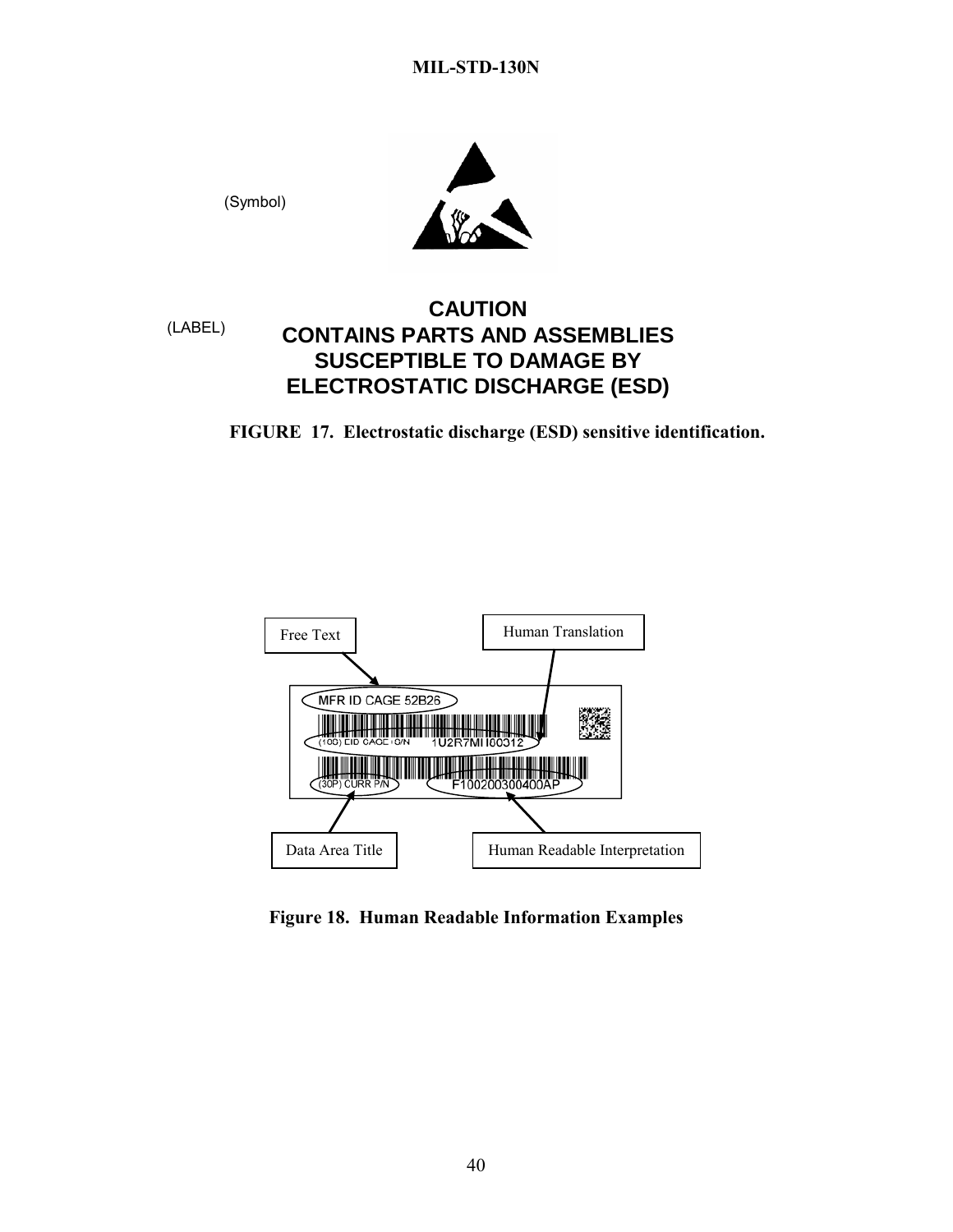## **MIL-STD-130N APPENDIX A**

#### **ACRONYMS**

## **A10. GENERAL**

**A10.1 Scope.** This Appendix is intended to provide a listing of acronyms used in this standard. This Appendix is a mandatory part of this standard.

**A20 APPLICABLE DOCUMENTS.** This section is not applicable to this Appendix.

## **A30 DEFINITIONS.**

#### **A30.1 Acronyms used in this standard.**

| a.             | 1 <sub>D</sub> | $\overline{\phantom{0}}$     | One-dimensional                                               |
|----------------|----------------|------------------------------|---------------------------------------------------------------|
| $\mathbf b$ .  | 2D             | $\overline{\phantom{0}}$     | Two-dimensional                                               |
| $\mathbf{c}$ . | AI             |                              | Application Identifier                                        |
| d.             | AIAG           | $\qquad \qquad \blacksquare$ | <b>Automotive Industry Action Group</b>                       |
| e.             | <b>AIM</b>     |                              | Association for Automatic Identification and Mobility         |
| f.             | AIT            | $\blacksquare$               | Automatic Identification Technology                           |
| g.             | <b>ANSI</b>    |                              | American National Standards Institute                         |
| h.             | ASME           | ۰                            | American Society of Mechanical Engineers                      |
| 1.             | <b>ASSIST</b>  | $\overline{\phantom{a}}$     | Acquisition Streamlining & Standardization Information System |
| $\mathbf{J}$   | <b>ASSY</b>    | $\qquad \qquad \blacksquare$ | Assembly                                                      |
| k.             | ASTM           | $\overline{\phantom{a}}$     | American Society for Testing and Materials                    |
| 1.             | <b>ATA</b>     | $\overline{\phantom{0}}$     | Air Transport Association                                     |
| m.             | <b>ATIS</b>    | $\blacksquare$               | Alliance for Telecommunications Industry Solutions            |
| n.             | BII            |                              | Batch Item Identifier                                         |
| 0.             | CAG            | $\overline{\phantom{0}}$     | See CAGE/NCAGE                                                |
| p.             | CAGE           | ۰                            | <b>Commercial and Government Entity</b>                       |
| q.             | <b>CDA</b>     | ۰                            | <b>Current Design Activity</b>                                |
| r.             | <b>CEA</b>     |                              | <b>Consumer Electronics Association</b>                       |
| S.             | CLEITM         |                              | <b>COMMON LANGUAGE® Equipment Identifier</b>                  |
| t.             | <b>CMTI</b>    | $\qquad \qquad \blacksquare$ | Cellular Mobile Telephone Identifier                          |
| u.             | CNCT#          |                              | <b>Contract Number</b>                                        |
| V.             | COTS           | $\qquad \qquad \blacksquare$ | Commercial Off-The-Shelf                                      |
| W.             | CSDD           | $\qquad \qquad \blacksquare$ | <b>Common Support Data Dictionary</b>                         |
| X.             | <b>CUR</b>     | $\blacksquare$               | Current (alt. CURR)                                           |
| у.             | DAI            | $\qquad \qquad \blacksquare$ | Design Activity Identification                                |
| Z.             | <b>DES</b>     | $\blacksquare$               | Design (alt. DSN)                                             |
| aa.            | <b>DFARS</b>   | $\blacksquare$               | Defense Federal Acquisition Regulation Supplement             |
| bb.            | DI             | $\overline{\phantom{a}}$     | Data Identifier                                               |
| cc.            | <b>DLA</b>     | $\qquad \qquad \blacksquare$ | Defense Logistics Agency                                      |
|                |                |                              |                                                               |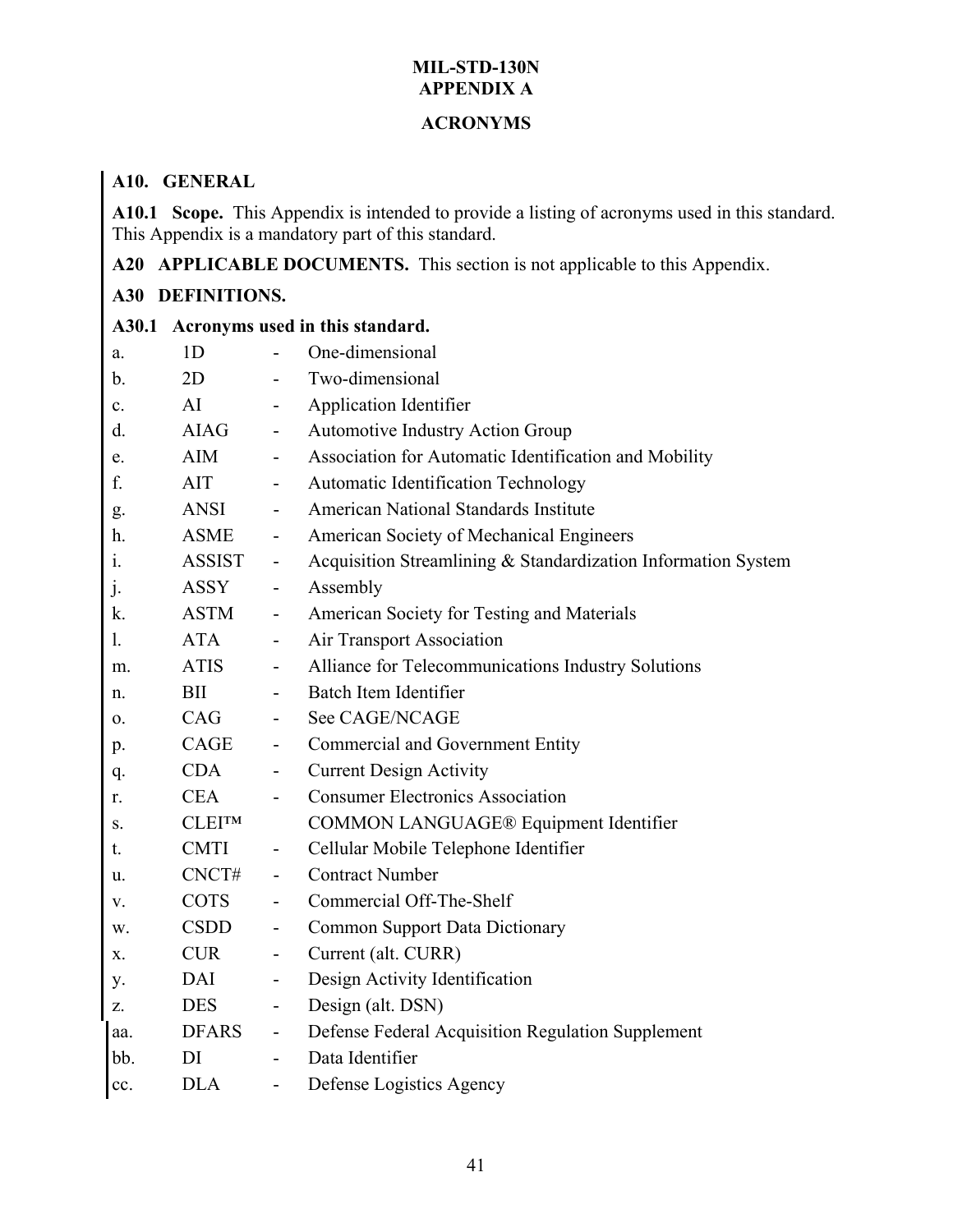## **MIL-STD-130N APPENDIX A**

| dd.  | <b>DOD</b>    | $\qquad \qquad \blacksquare$ | Department of Defense                                                                                |
|------|---------------|------------------------------|------------------------------------------------------------------------------------------------------|
| ee.  | <b>DoDAAC</b> | $\blacksquare$               | Department of Defense Activity Address Code                                                          |
| ff.  | <b>DoDCP</b>  | $\overline{\phantom{a}}$     | Department of Defense Control Point                                                                  |
| gg.  | <b>DPM</b>    | $\overline{\phantom{a}}$     | Direct Part Mark                                                                                     |
| hh.  | <b>DTL</b>    | $\qquad \qquad -$            | Detail                                                                                               |
| 11.  | $D-U-N-S$     | $\blacksquare$               | Data Universal Numbering System (Dun & Bradstreet) (alt. D-U-N-S)                                    |
| jj.  | <b>EAN</b>    | $\blacksquare$               | European Article Number                                                                              |
| kk.  | ECC           | $\overline{\phantom{a}}$     | Error Checking and Corrections (for Data Matrix Symbology)                                           |
| 11.  | <b>EHIBCC</b> | $\blacksquare$               | European Health Industry Business Communications Council                                             |
| mm.  | EID           | $\overline{\phantom{a}}$     | Enterprise Identifier                                                                                |
| nn.  | <b>ESD</b>    | $\overline{\phantom{a}}$     | <b>Electrostatic Discharge</b>                                                                       |
| 00.  | <b>ESDS</b>   | $\overline{\phantom{a}}$     | <b>Electrostatic Discharge Sensitive</b>                                                             |
| pp.  | <b>ESN</b>    | $\overline{\phantom{a}}$     | <b>Electronic Serial Number</b>                                                                      |
| qq.  | <b>EUC</b>    | $\frac{1}{2}$                | EAN.UCC Company Identifier                                                                           |
| rr.  | FNC1          | $\overline{\phantom{a}}$     | Function Code 1                                                                                      |
| SS.  | <b>GIAI</b>   |                              | Global Individual Asset Identifier                                                                   |
| tt.  | <b>GRAI</b>   | $\overline{\phantom{a}}$     | Global Returnable Asset Identifier                                                                   |
| uu.  | GS1           | $\blacksquare$               | GS1 US (formerly EAN.UCC)                                                                            |
| VV.  | <b>GTN</b>    | $\qquad \qquad \blacksquare$ | Global Trade Item Number                                                                             |
| WW.  | <b>HDBK</b>   | $\overline{\phantom{a}}$     | Handbook                                                                                             |
| XX.  | <b>HRC</b>    | $\overline{\phantom{a}}$     | Rockwell C Scale (metal hardness)                                                                    |
| yy.  | <b>HRI</b>    | ÷,                           | Human-readable information                                                                           |
| ZZ.  | <b>IAC</b>    | $\blacksquare$               | Issuing Agency Code                                                                                  |
| aaa. | ID            | $\qquad \qquad \blacksquare$ | Identification                                                                                       |
| bbb. | IF            | $\overline{\phantom{a}}$     | <b>Intermediate Frequency</b>                                                                        |
| ccc. | ISO/IEC       | $\overline{\phantom{a}}$     | International Organization for Standardization / International<br><b>Electrotechnical Commission</b> |
| ddd. | <b>IUID</b>   |                              | Item Unique Identification                                                                           |
| eee. | <b>JMQWG</b>  | $\qquad \qquad -$            | Joint Marking Qualification Working Group                                                            |
| fff. | LOT           | $\overline{\phantom{a}}$     | Lot Number (alt. LOTNO, LOT #, LTN)                                                                  |
| ggg. | MIL           | ۰                            | Military                                                                                             |
| hhh. | MRI           | $\overline{\phantom{a}}$     | Machine-Readable Information                                                                         |
| iii. | <b>MFR</b>    | ۰                            | Manufacturer (alt. MANF)                                                                             |
| jjj. | MILSCAP -     |                              | Military Standard Contract Administration Procedures                                                 |
| kkk. | <b>MOD</b>    | $\blacksquare$               | Modulation                                                                                           |
| 111. | MS            | $\overline{\phantom{0}}$     | Military Standard                                                                                    |
| mmm. | <b>NAS</b>    | $\qquad \qquad \blacksquare$ | National Aerospace Standard                                                                          |
| nnn. | <b>NASA</b>   | -                            | National Aeronautics and Space Administration                                                        |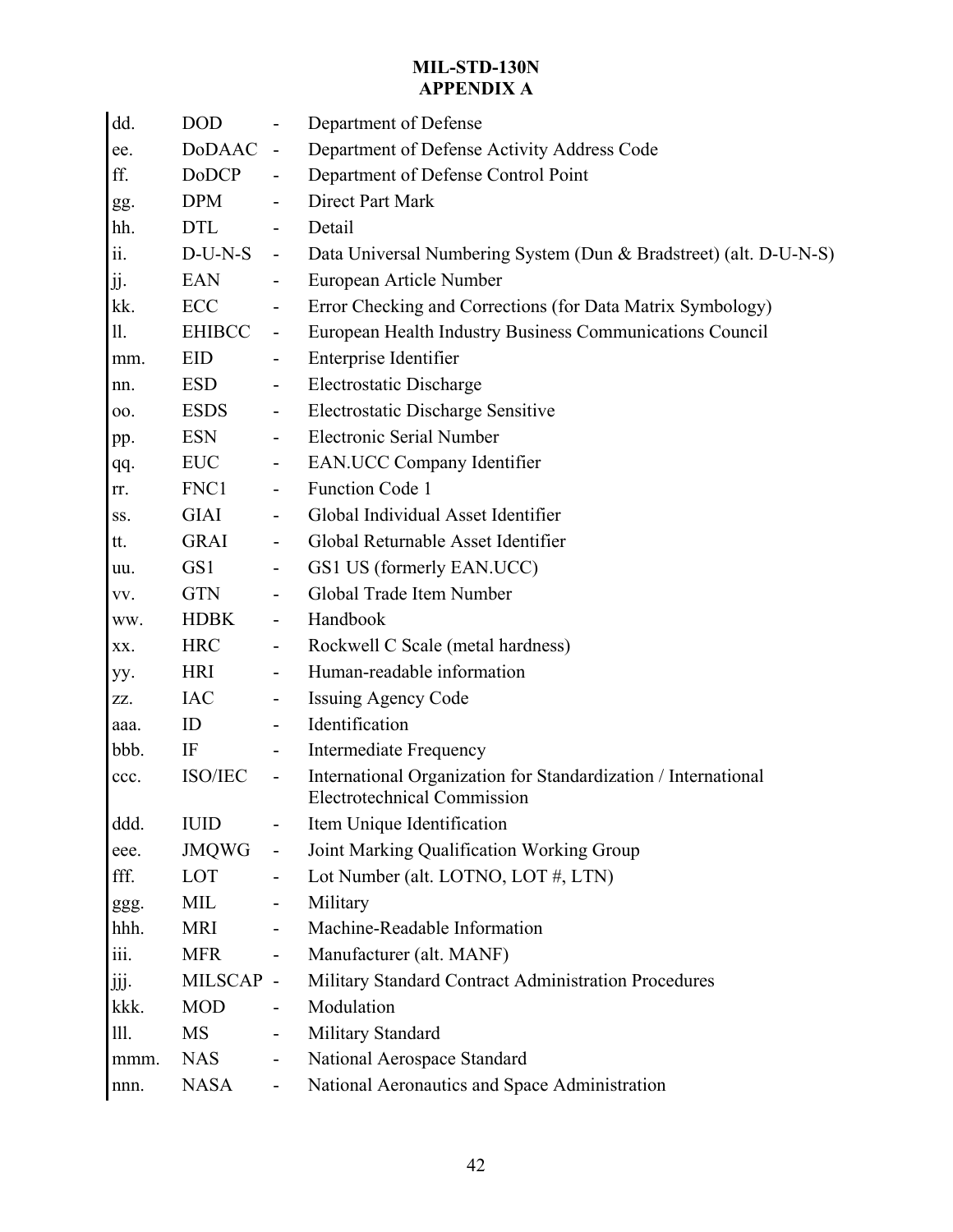## **MIL-STD-130N APPENDIX A**

| 000.      | <b>NATO</b>    | $\qquad \qquad \blacksquare$ | North Atlantic Treaty Organization                  |
|-----------|----------------|------------------------------|-----------------------------------------------------|
| ppp.      | <b>NCAGE</b>   | $\blacksquare$               | NATO Commercial and Government Entity               |
| qqq.      | N <sub>O</sub> |                              | Number                                              |
| rrr.      | <b>NSN</b>     | $\overline{\phantom{a}}$     | <b>National Stock Number</b>                        |
| SSS.      | <b>ODA</b>     | $\overline{\phantom{a}}$     | Original Design Activity                            |
| ttt.      | <b>ORG</b>     | $\qquad \qquad \blacksquare$ | Original                                            |
| uuu.      | O/PN           | $\blacksquare$               | Original Part Number (alt. OPN)                     |
| VVV.      | <b>OUSD</b>    | $\blacksquare$               | Office of the Under Secretary of Defense            |
| WWW.      | PIN            | $\overline{\phantom{a}}$     | Part or Identifying Number (alt. PNO, PNR, PN, P/N) |
| XXX.      | PO#            | $\overline{a}$               | Purchase Order Number (alt. PO, PO NO)              |
| ууу.      | <b>SAE</b>     | $\qquad \qquad \blacksquare$ | Society of Automotive Engineers                     |
| ZZZ.      | <b>SC</b>      | $\overline{\phantom{0}}$     | <b>Symbol Contrast</b>                              |
| aaaa.     | <b>SER</b>     | $\blacksquare$               | Serial Number (alt. SN, S/N, SERNO, SER)            |
| bbbb.     | <b>SEQ</b>     | $\overline{\phantom{0}}$     | Sequential Serial Number (within Part Number)       |
| cccc.     | <b>SOCN</b>    | $\overline{\phantom{0}}$     | <b>Source Control Notation</b>                      |
| dddd.     | <b>SPL</b>     | $\overline{\phantom{0}}$     | Supplier (alt. SPLR)                                |
| eeee.     | <b>STD</b>     | $\overline{a}$               | Standard                                            |
| ffff.     | TEI            | $\overline{\phantom{a}}$     | Text Element Identifier                             |
| gggg.     | <b>UCC</b>     | $\overline{\phantom{0}}$     | Uniform Code Council                                |
| hhhh.     | <b>UID</b>     | $\blacksquare$               | Unique Identification                               |
| iiii.     | UII            | $\overline{\phantom{0}}$     | Unique Item Identifier                              |
| jjjj.     | <b>UPC</b>     | $\blacksquare$               | Universal Product Code                              |
| kkkk.     | U.S.           | $\overline{\phantom{0}}$     | United States (alt. US)                             |
| 1111.     | <b>USN</b>     | $\overline{\phantom{0}}$     | Universal Serial Number                             |
| mmmm. UST |                | $\frac{1}{2}$                | Universal Serial Tracking Number                    |
| nnnn.     | <b>VIN</b>     | $\overline{a}$               | Vehicle Identification Number                       |
| 0000.     | <b>VICD</b>    | $\overline{\phantom{0}}$     | Vendor Item Control Drawing                         |
|           |                |                              |                                                     |